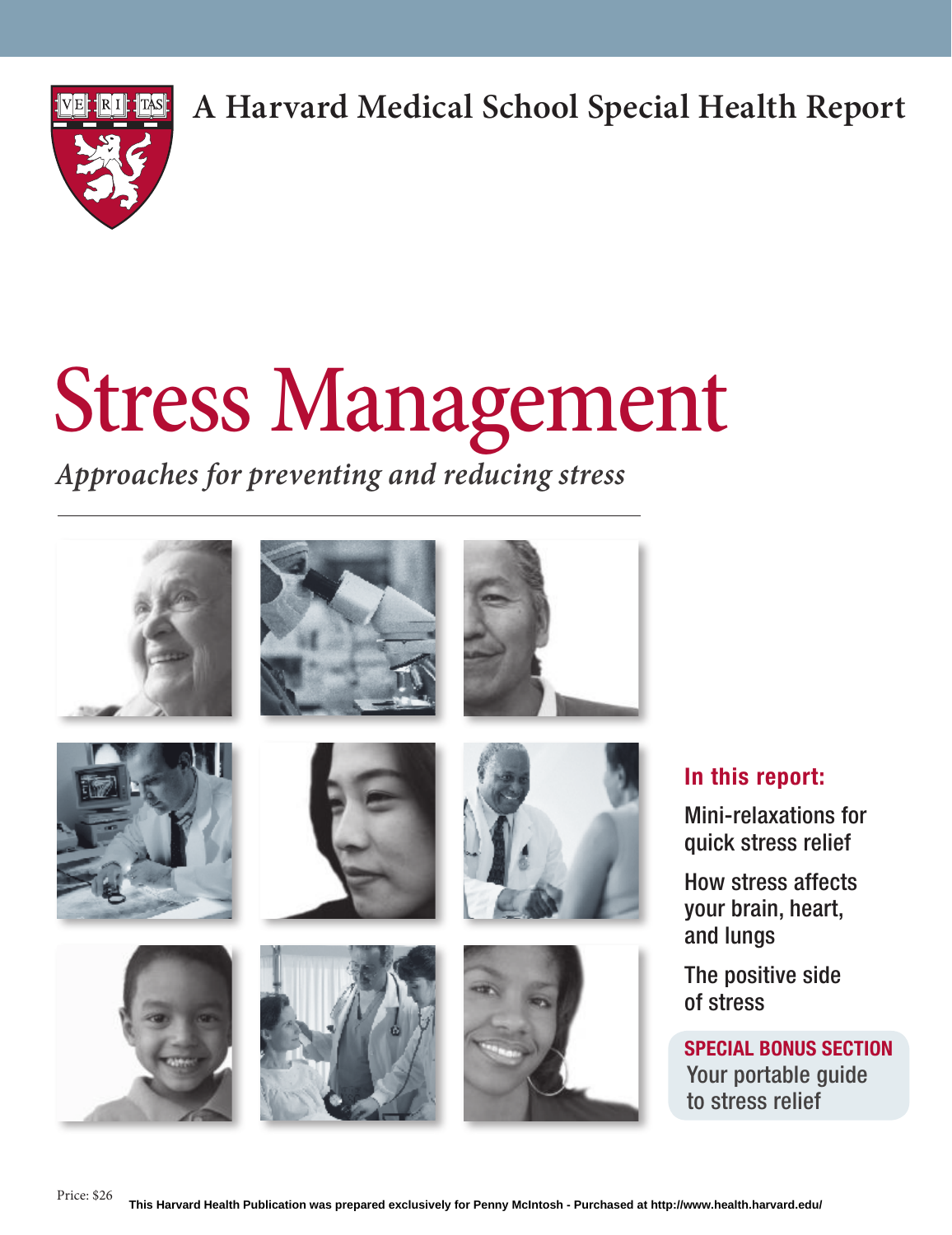

Harvard Health Publications Copyright Notice

This report is copyrighted by the Presidents and Fellows of Harvard College and is protected by U.S. and international copyright. All rights reserved.

## **Here's what you CAN do**

- Print out one copy and route this "original" to family.
- You are permitted to have one copy of this publication on your computer at any time (you can't put it on a network unless you purchased a license to do so). If you have paid for more copies, then you may have that many copies on computers at any time.
- Copy, on an occasional basis, a couple of pages to give to friends, family members, or colleagues.
- We are registered with the Copyright Clearance Center (CCC), you can comply with the copyright laws by paying a royalty on copies you make of passages. But not even the CCC can authorize cover-to-cover photocopying or wholesale electronic forwarding.
- Take advantage of bulk discounts.
- If you want to distribute copies of this publication, either in print or electronic form to others on a regular basis, ask us about bulk discounts or licensing opportunities. You may be able to negotiate an agreement, for a single fee, that would enable you to legally distribute photocopies or electronic copies to others.

## **Here's what you CAN'T do (without prior permission)**

• Make or forward e-mail copies of an entire publication. The law provides for a very limited amount of copying, commonly

referred to as "fair use." However, cover-tocover photocopying is forbidden.

- Electronic transmission of a copyrighted work is the legal equivalent of photocopying it (and so is posting it on the Internet or an electronic database), and is therefore not allowed.
- Routinely copy and distribute portions.
- Republish or repackage the contents.

Some publishers must resort to law suits to protect their publications. Harvard Health Publications would like to eliminate the need for such suits by helping to educate customers. We hope this outline has helped explain what is legal, and what is not.

# For more information

**Copyright Clearance Center**  Telephone: 508-750-8400 www.copyright.com

#### **Permissions Requests**

Bonnie Diamond, Harvard Health Publications bonnie\_diamond@hms.harvard.edu Telephone: 617-432-4714

#### **Licensing and Bulk Sales**

Jennifer Mitchell, jmitchell@staywell.com Telephone: 203-975-8854 x 102

Harvard Health Publications Harvard Medical School 10 Shattuck Street, Suite 602 Boston, MA 02115-6011 U.S.A. www.health.harvard.edu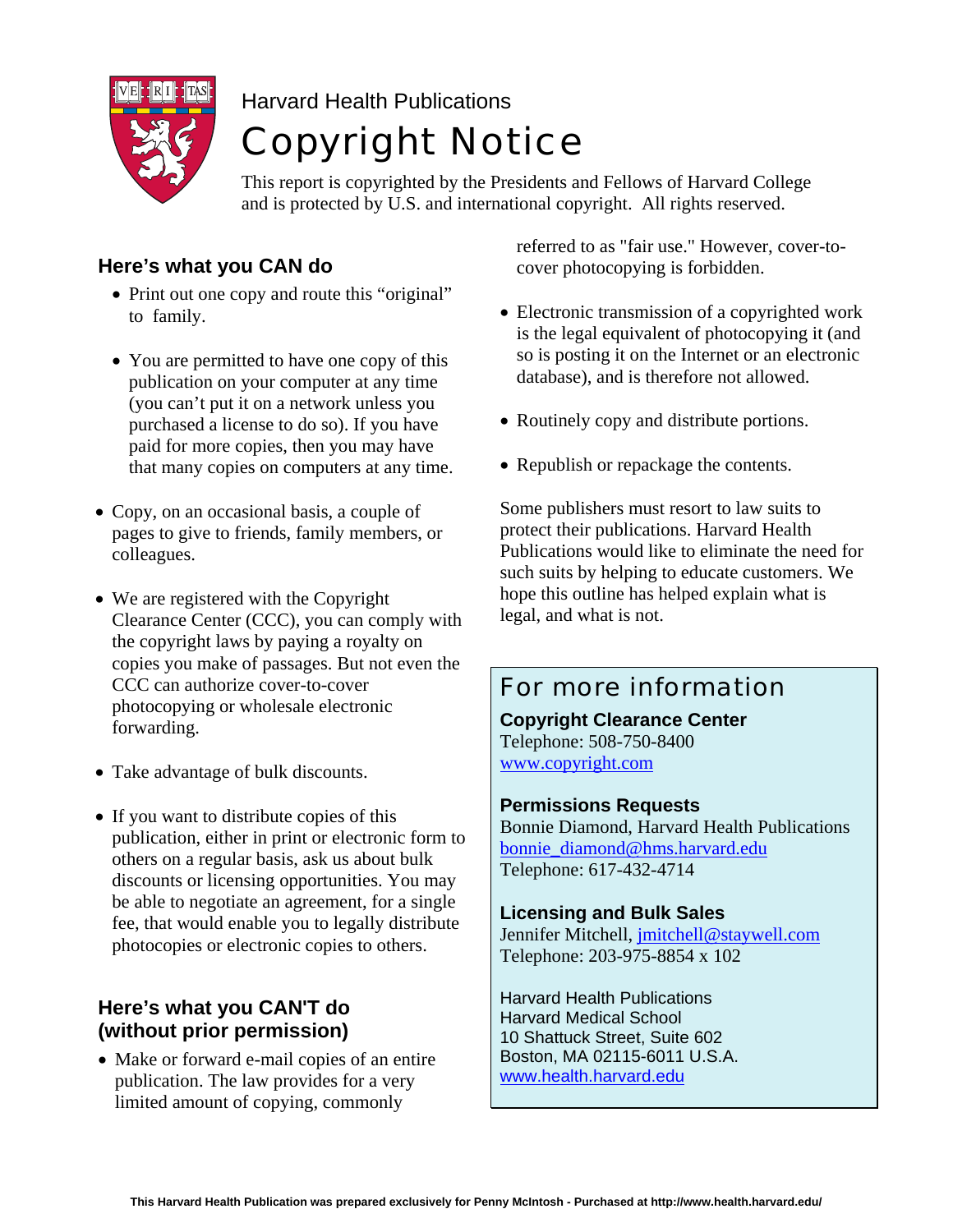## **Stress ManagEment**

#### **SPECIAL HEALTH REPORT**

#### Medical Editors

#### Herbert Benson, M.D.

*Director Emeritus, Benson-Henry Institute for Mind Body Medicine at Massachusetts General Hospital Mind/Body Medical Institute Associate Professor of Medicine, Harvard Medical School* 

#### Aggie Casey, M.S., R.N.

*Director, Cardiac Wellness Programs, Benson-Henry Institute for Mind Body Medicine at Massachusetts General Hospital Associate in Medicine, Harvard Medical School*

Editor

Annmarie Dadoly

**Writers** Francesca Coltrera, Stephanie Slon

Editor, Special Health Reports Kathleen Cahill Allison

**Illustrators** Scott Leighton, Marcia Williams

Art Director Heather Derocher

Production Editors Mary Allen, Melissa Rico

Published by Harvard Medical School Anthony L. Komaroff, M.D., Editor in Chief Edward Coburn, Publishing Director

Copyright ©2008 by Harvard University. Written permission is required to reproduce, in any manner, in whole or in part, the material contained herein. Submit reprint requests in writing to:

Harvard Health Publications 10 Shattuck St., 2nd Floor, Boston, MA 02115 617-432-1485 Fax: 617-432-4719

#### Web Site

For the latest information and most up-to-date publication list, visit us online at www.health.harvard.edu.

#### Customer Service

For all subscription questions or problems (rates, subscribing, address changes, billing problems) call 877-649-9457, send an e-mail to HarvardProd@StrategicFulfillment.com, or write to Harvard Health Publications, P.O. Box 9306, Big Sandy, TX 75755-9306.

#### Ordering Special Health Reports

Harvard Medical School publishes Special Health Reports on a wide range of topics. To order copies of this or other reports, please see the instructions at the back of this report, or go to our Web site: www.health.harvard.edu.

For multiple-copy discount rates, please write or call: StayWell Consumer Health Publishing, Attn: SR Bulk Orders, One Atlantic Street, Suite 604, Stamford, CT 06901, 203-975-8854, ext. 31112 (toll-free: 888-456-1222, ext. 31112).

For corporate sales and licensing, please e-mail: jmitchell@staywell.com.

ISBN 978-1-933812-53-3

The goal of materials provided by Harvard Health Publications is to interpret medical information for the general reader. This report is not intended as a substitute for personal medical

# **Contents**

| The positive side of stress $\ldots \ldots \ldots \ldots \ldots \ldots \ldots$                                                                                                          |  |
|-----------------------------------------------------------------------------------------------------------------------------------------------------------------------------------------|--|
|                                                                                                                                                                                         |  |
| How to prevent and manage stress  10                                                                                                                                                    |  |
| <b>SPECIAL BONUS SECTION:</b><br>Your portable guide to stress relief 21                                                                                                                |  |
| Journals: Easing stress the write way 25<br>Cognitive restructuring: You are what you think 27<br>The role of positive psychology $\ldots \ldots \ldots \ldots \ldots \ldots \ldots$ 29 |  |
| The different faces of stress  31                                                                                                                                                       |  |
| Stress and cardiovascular disease  35<br>Stress and high blood pressure 38<br>Stress and gastrointestinal disorders  39                                                                 |  |
| Developing your personal plan for stress relief 40                                                                                                                                      |  |
|                                                                                                                                                                                         |  |
|                                                                                                                                                                                         |  |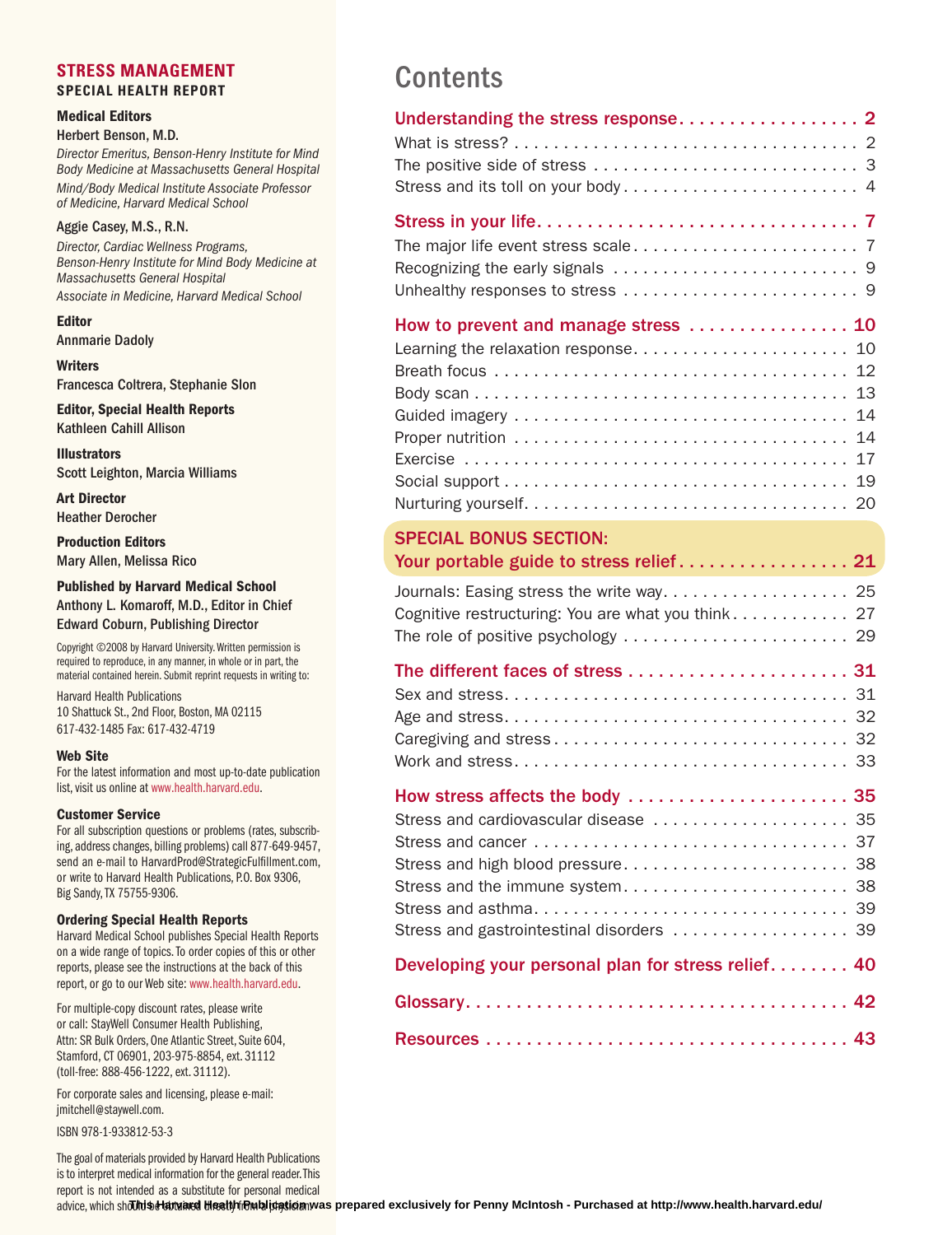

Harvard Health Publications **HARVARD MEDICAL SCHOOL** Trusted advice for a healthier life

#### Dear Reader,

Glance at the 10 leading causes of death in America, and you won't find the word "stress" anywhere. Yet many well-respected studies link stress to heart disease and stroke—the No. 1 and No. 3 killers, respectively, in the United States. There is evidence that stress may influence cancer and chronic lower respiratory diseases—which are also among the top five leading killers.

Stress has implications for many other ailments. Depression and anxiety can be caused or exacerbated by stress. Stress also triggers flare-ups of asthma, rheumatoid arthritis, and gastrointestinal problems, such as irritable bowel syndrome. And illness is just the tip of the iceberg. Stress affects you emotionally as well, marring the joy you draw from life and loved ones.

What is stress? For one thing, it's not all bad. Your perception of a real or imagined threat can spark the stress response, a physiological cascade that prepares the body to fight or flee. That swift reflex was encoded in you for survival and can save you from injury or worse. It's a rush of hormones that spurs you to jump out of the path of a speeding car, flee from a menacing wild animal, or quickly douse a small fire. Stress has another positive side as well. Researchers have found that as stress or anxiety increases, so do performance and efficiency—at least initially. At a certain point, though, rising stress becomes detrimental, and performance and efficiency decline.

Trouble usually brews when your stress response is evoked repeatedly, causing unnecessary wear and tear on your body that can lead to poor health. In a world bursting with situations that can cause stress—traffic jams, layoffs, illness, and money woes—it's not surprising that people experience stress frequently. Certainly, no one can completely avoid stressful situations. Yet it's entirely possible to learn to better manage these situations.

It's our hope that this report can help you do just that. Reading it will help you identify your stress warning signs and learn how to better manage stressful situations. In these pages, you'll find a variety of tools you can use to accomplish that task. Your job is to decide which tools fit you best and to start using them. (Of course, before you use any of the techniques described in this report to treat a health condition, you should consult with your doctor.)

As the saying goes, Rome wasn't built in a day. It took time to raise the scaffolding that supports the negative cycles of stress in your life, and learning to dismantle it will also take time. Yet your efforts can reward you richly with better health, greater peace of mind, and a smoother, more joyful course through life.

Sincerely,

Herbert Benson, M.D. *Medical Editor*

appin Coneg

Aggie Casey, M.S., R.N. *Medical Editor*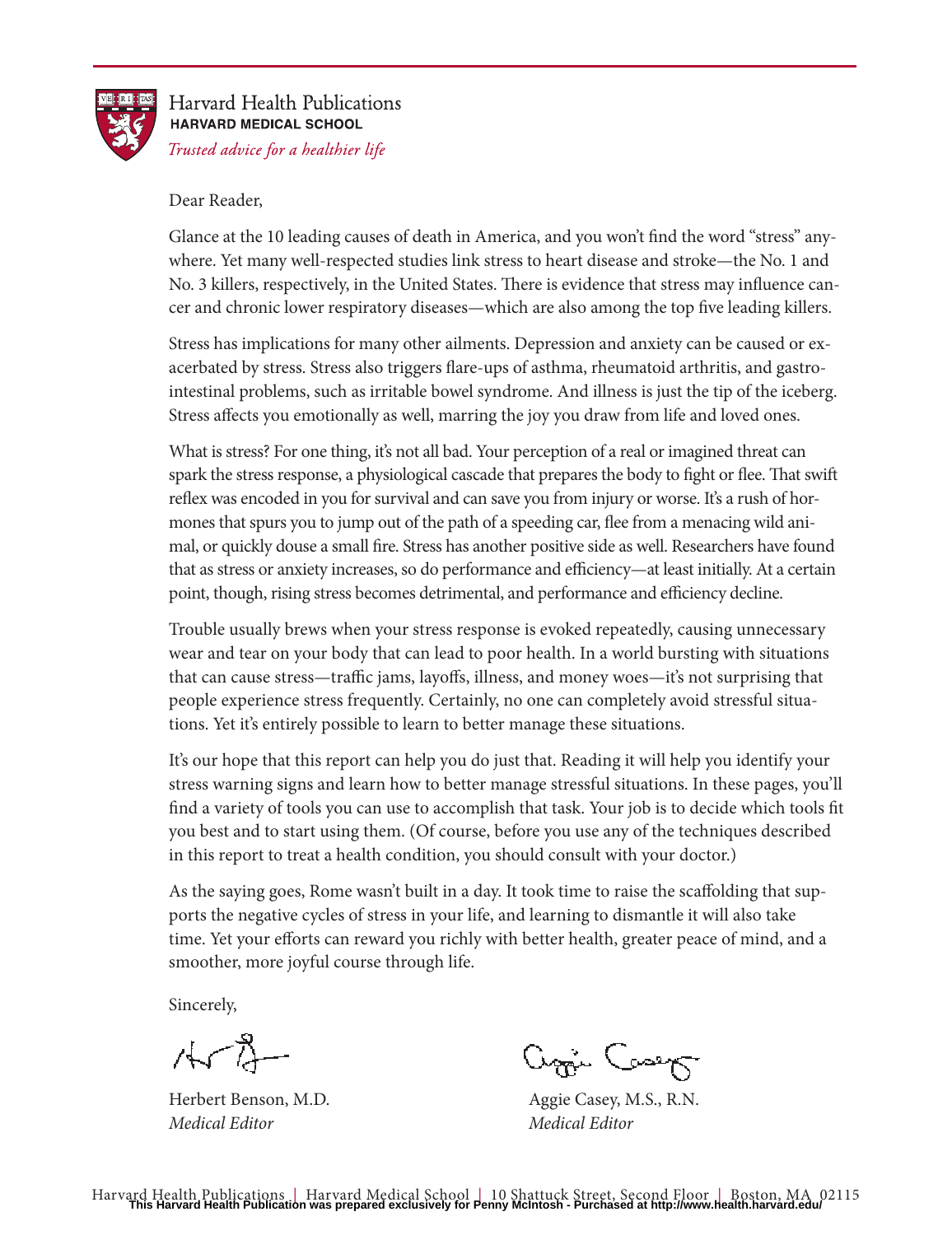# Understanding the stress response

J ust what is stress? Does it have positive attributes? How have decades of research shaped current theories on stress? This section answers these questions and touches briefly on how stress affects the body. The list titled "My stress warning signs" (page 8) will help you identify how you feel when faced with stressful situations in your own life.

# What is stress?

You may define stress as bumper-to-bumper traffic, a deadline bearing down fast, a worrisome illness, or a contentious argument with your spouse. A friend may define it as a relationship spiraling downward, the need to care for an ailing parent, or a pile of unpaid bills.

If you were a medical expert, though, you would label these scenarios stressors—that is, examples of stressful events and circumstances. Stress itself can be defined more broadly as an automatic physical response to any stimulus that requires you to adjust to change. Whether it's a sudden car crash, a loud argument, or the ache of rheumatoid arthritis, each real or perceived threat to your body triggers a cascade of stress hormones that produce well-orchestrated physiological changes.

All of us know these sensations intimately. Your heart pounds. Muscles tense. Breathing quickens, and beads of sweat appear. But exactly how and why these reactions occur and what effects they might have over time are questions that have intrigued researchers for many years.

Harvard physiologist Walter B. Cannon was a pioneer in exploring the biochemistry of stress**.** His research nearly a century ago convinced him that fright was not all in the mind, but also stemmed from the adrenal glands, which sit atop the kidneys. During experiments with barking dogs and caged cats, Cannon was able to isolate a hormone secreted by the adrenal glands of the frightened cats. When he injected that hormone into a second, perfectly calm cat, it touched off a physical reaction of fear. The cat's heartbeat and blood pressure shot up, while blood flow to the muscles increased. Cannon dubbed this occurrence the "fright, fight, or flight" response. Currently, though, it's known as "fight or flight" or the "stress response."

#### The stress response

The initial hormone Cannon isolated was epinephrine. It's also called adrenaline, after the glands that manufacture it. Next, Cannon found a second stressresponse hormone called norepinephrine, or noradrenaline. Other researchers discovered cortisol, which belongs to a second class of stress hormones (known as glucocorticoids) that play key roles in the stress response.

The stress response starts with a signal from the part of your brain called the hypothalamus. Perched above the brain stem, the hypothalamus is a network of nerves wired to the rest of your body through the autonomic nervous system. The autonomic nervous system rules such involuntary body functions as breathing, blood pressure, heartbeat, and the dilation or constriction of key blood vessels and small airways in the lungs called bronchioles. Its two tributaries are the sympathetic nervous system, which revs up the body in response to perceived dangers, and the parasympathetic nervous system, which calms the body after the danger has passed.

When the hypothalamus processes certain information—perhaps the sight of your boss bearing down with an ominous expression, or the sound of screeching car tires behind you—it sends a chemical messenger called corticotropin-releasing factor (CRF) down a pathway to the nearby pituitary gland (see Figure 1). This stimulates cells in the pituitary to send their own chemical messenger, adrenocorticotropic hormone (ACTH), to the adrenal glands, which spill cor-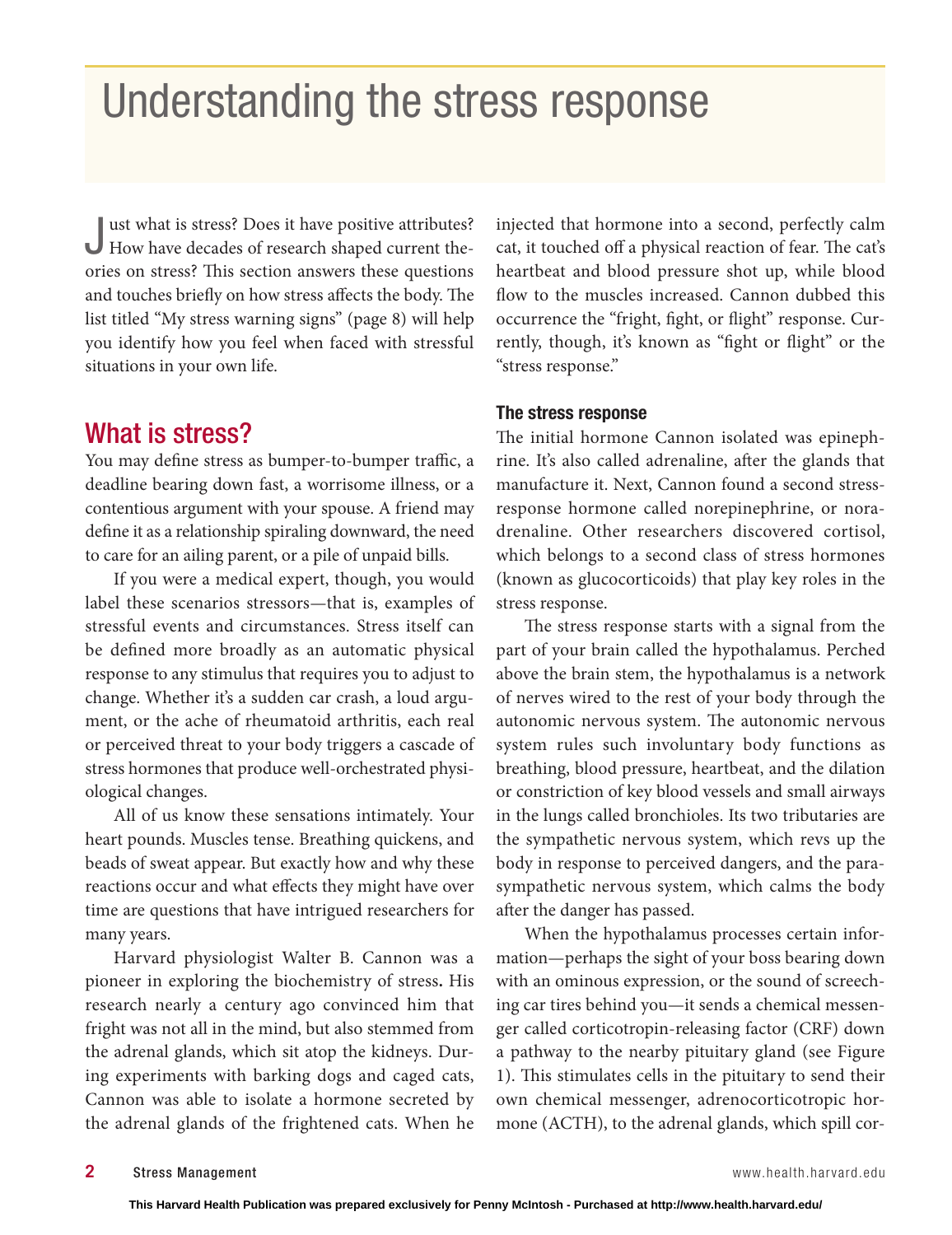tisol into the bloodstream. Surges of adrenaline and noradrenaline are also released by the adrenal glands on instructions from the brain and simultaneously throughout the body by the sympathetic nervous system. (The powerful triumvirate of the hypothalamus, pituitary gland, and adrenal glands is dubbed the HPA axis. It governs a multitude of hormonal activities in the body and provides a feedback loop that helps switch off the stress response when levels of certain hormones are too high.)

Stress hormones race through your bloodstream to different parts of your body, preparing you to fight or flee. Your breath quickens as your body takes in extra oxygen. Energy-boosting glucose and fats are released from storage sites into your bloodstream. Sharpened senses, such as sight and hearing, make you more alert.

Your heart beats faster—up to two to three times as quickly as normal—and your blood pressure rises. Certain blood vessels constrict, which helps direct blood flow to your muscles and brain and away from your skin and other organs.

Blood cells called platelets become stickier, so clots can form more easily to minimize bleeding from potential injuries. Immune system activity picks up. Your muscles—even tiny, hair-raising muscles beneath your skin—tighten, preparing you to spring into action.

Body systems not needed for the immediate emergency are suppressed. The stomach and intestines cease operations. Sexual arousal lessens. Repair and growth of body tissues slows.

Cannon believed the stress response was temporary. Minutes after the rush triggered by adrenaline, he thought, the body would wind down to its normal balance, a physical state known as homeostasis. That meant your lungs would slow their rate of breathing. Your blood pressure would drop as your heartbeat slowed and blood flowed in normal patterns again. Your intestines would start their work again, providing new fuel to replace the energy burned in the emergency. Bones would resume repairs or start growing again, and sex might appear more inviting.

With the challenge that sparked the stress response behind you and the parasympathetic nervous system

exerting its calming influence, the day-to-day business of your body would resume. Later research showed, however, that Cannon was not completely correct (see "Stress and its toll on your body," page 4).

# The positive side of stress

As many people have noted, the stress response can be enormously helpful. Surging adrenaline enables people to perform Herculean feats. Who can forget the firemen laden with lifesaving equipment who charged up flights of smoke-filled stairs in the World Trade

#### Figure 1 The HPA axis and the stress response



The hypothalamus, pituitary gland, and adrenal glands make up the HPA axis, which plays a pivotal role in triggering the stress response. By releasing certain chemicals, such as adrenocorticotropic hormone (ACTH) and cortisol, the HPA axis rouses the body for action when it's faced with a stressor. As the illustration reveals, the effect of this release of hormones is widespread. Senses become sharper, muscles tighten, the heart beats faster, blood pressure rises, and breathing quickens. All of this prepares you to fight or flee in the face of danger.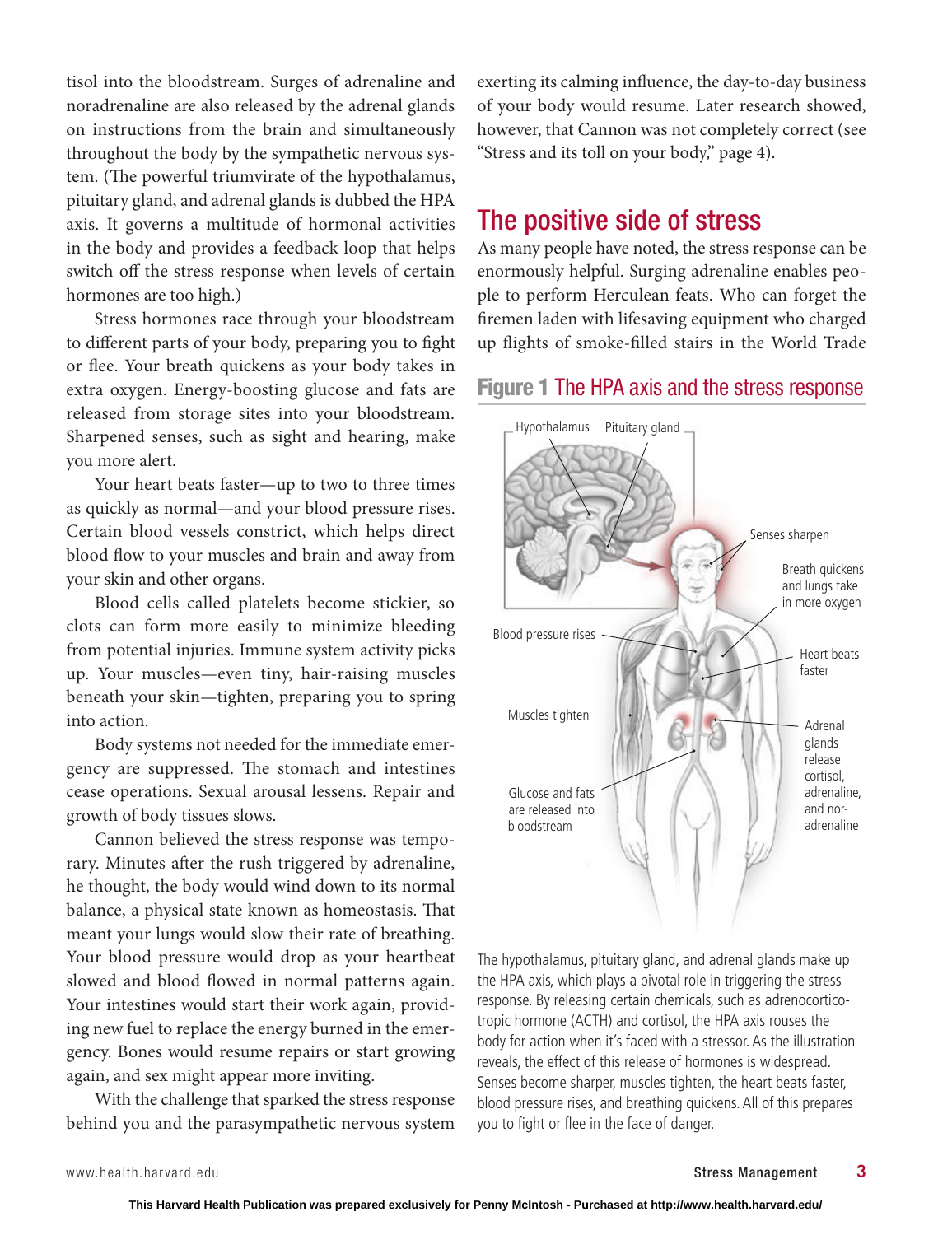Center after the terrorist attacks of Sept. 11, 2001? Or the ordinary citizens who carried injured and disabled people out of the towers?

Fight-or-flight responses are appropriate and essential in such overwhelming situations. When appropriately invoked, the stress response helps us rise to many challenges. These challenges may be external forces, such as a fire or an earthquake, or internal threats, such as your circulatory system teetering on the brink of a deadly collapse. The fight-or-flight response can prove beneficial under far less dangerous circumstances, too.

Physiologist Hans Selye, whose work helped shape modern stress theory, advanced the idea that physical and psychosocial stressors trigger the same physiological response. Selye explored the line between short-term stress that stimulates people to summon the resources to hurdle obstacles ("good" stress) and ongoing or overabundant stress, which wears down the ability to adapt and cope ("bad" stress, or distress). Two Harvard researchers, Robert M. Yerkes and John D. Dodson, likewise demonstrated that a jolt of stress isn't necessarily bad. They noted that as stress or anxiety levels rose, so did performance and efficiency—up to a point (see Figure 2). At this turning point, further stress and anxiety led to significant declines in performance and ability.

Where that turning point falls seems to differ from person to person. For while the stress response is hard-wired into humans and other animals, the events and perceptions that set it off vary widely. What you perceive as a threatening situation, your neighbor may easily brush aside or even relish.

Scientists have tackled the question of why some



## Figure 2 Yerkes-Dodson law

As stress increases, performance initially rises and then declines.

people appear less vulnerable to stress or even seem to thrive on regular doses of it. Some research has identified characteristics common to stress-hardy folks. Exercise and social support proved essential. So did control, challenge, and commitment. Stress-hardy people seem to feel a sense of control or the ability to influence events, embrace the challenge in situations others might find stressful, and describe themselves as committed to something meaningful. According to one study, people with these characteristics report fewer illnesses and are less likely to be absent from work.

# Stress and its toll on your body

Intuitively, the stress response makes sense. It enables us to rise to occasions and events that reward heightened awareness and abilities. You see a bus rushing toward you, and the surge of adrenaline helps you sprint out of its path far faster than you normally move. The stress hormones that spilled into your bloodstream at the sight of the bus found the perfect physical outlet.

But experience tells us obvious dangers are not the only scenarios that elicit that response. Any situation you perceive as threatening or which requires you to adjust to a change may do the same. That's where the trouble starts.

Your body does a poor job of distinguishing between life-threatening events and day-to-day stressful situations. Anger or anxiety triggered by less momentous sources of stress, such as financial fears or traffic jams, doesn't find a quick physical release and tends to build up as the day rolls on. Adding to the turmoil is anticipation of potential problems, such as what you might experience in waiting for the results of a medical test. The physical and psychological symptoms of stress—a clenched jaw, shakiness, anxious feelings—compound this, creating a negative, selfperpetuating cycle.

When your body repeatedly experiences the stress response or when arousal following a terrible trauma is never fully switched off (see "Post-traumatic stress disorder," page 5), worrisome health problems can occur. A prime example of this is high blood pressure, or hypertension, which is a major risk factor for heart

**This Harvard Health Publication was prepared exclusively for Penny McIntosh - Purchased at http://www.health.harvard.edu/**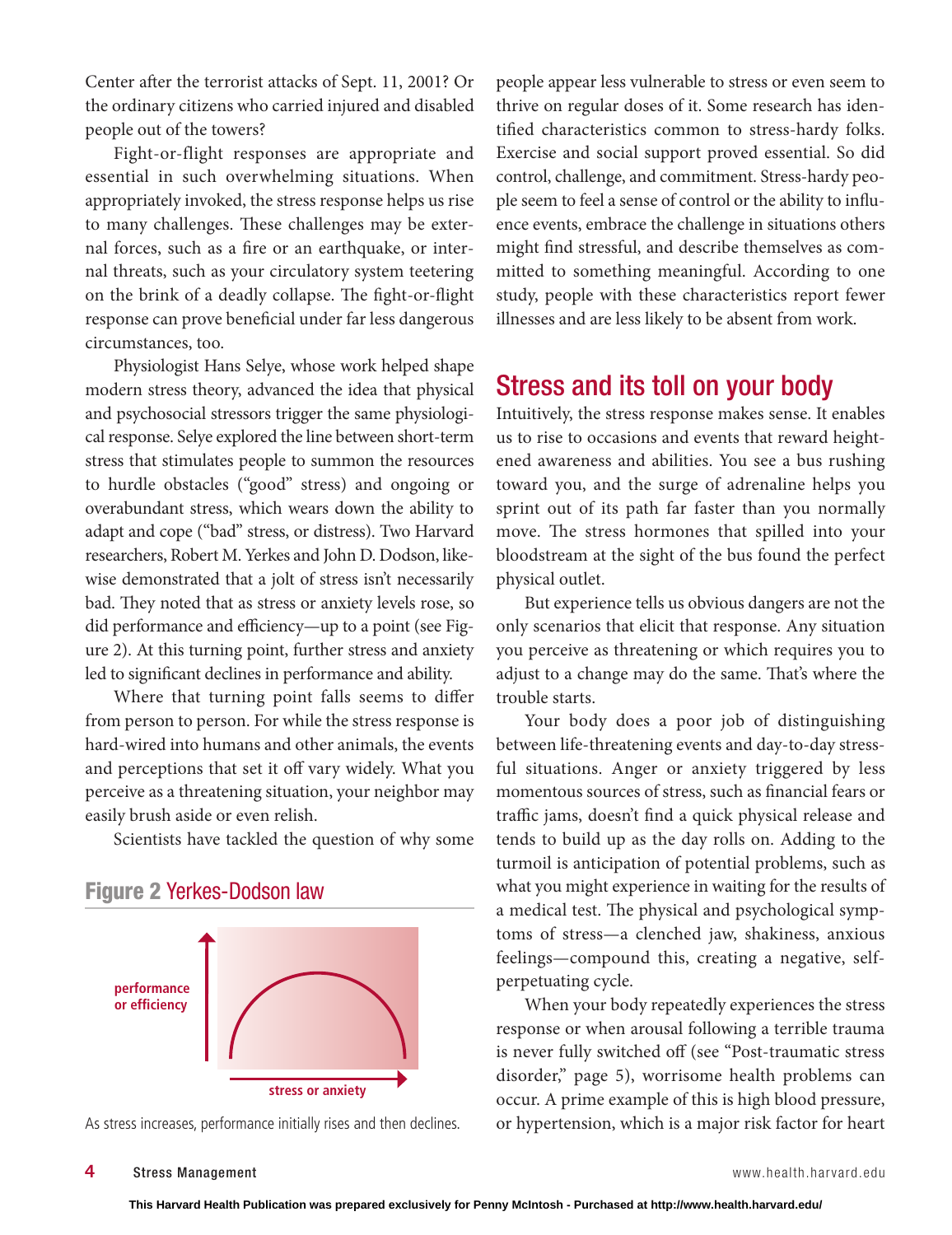disease. Another is suppression of the immune system, which increases susceptibility to colds and other common illnesses (see "Stress linked to health problems," at right, and "How stress affects the body," page 35).

It's impossible to sidestep all sources of stress, nor would you want to. Our lives are full of physical and psychological challenges, which add zest to life and sometimes deliver satisfying rewards. But while you can't easily erase certain sources of stress, you can learn to perceive and respond to them differently. The section "How to prevent and manage stress" on page 10 describes many tools to help you accomplish this.

#### Post-traumatic stress disorder (PTSD)

Traumatic experiences often scar the psyche. Many of the people who fled or witnessed the destruction of the World Trade Center during the Sept. 11 attacks, as well as rescue workers who flocked to the site, suffered symptoms of post-traumatic stress disorder (PTSD). So too have military personnel who have been in combat, most recently in Iraq and Afghanistan. According to the National Center for Posttraumatic Stress Disorder, 12% to 20% of veterans of the Iraq war, 6% to 11% of veterans of the Afghanistan conflict, and as many as 30% of Vietnam veterans have experienced PTSD.

Other traumatic events—such as rape, physical assault, accidents, natural disasters, living in a war zone or otherwise violent locale, and losing a loved one suddenly—may also trigger PTSD. The risk of developing PTSD is higher among people with a family history of depression.

These are its key symptoms:

- recurrent flashbacks, dreams, or intrusive thoughts about a traumatic event
- withdrawal from people and certain situations
- avoidance of reminders of the event or difficulty recalling it
- difficulty sleeping
- being overly vigilant or easily startled.

Not everyone who survives a traumatic event develops PTSD. Even if your immediate response to a disaster is extreme, this is not a sign of an emotional disorder or mental illness. Reaching out to

#### Stress linked to health problems

Stress may contribute to or exacerbate various health problems, including these:

- allergic skin reactions
- anxiety
- arthritis
- constipation
- cough
- depression
- diabetes
- dizziness
- headaches
- heart problems, such as angina, heart attack, and cardiac arrhythmia
- heartburn
- hypertension
- infectious diseases, such as colds or herpes
- infertility
- insomnia
- irritable bowel syndrome
- menopausal symptoms, such as hot flashes
- "morning sickness," the nausea and vomiting of pregnancy
- nervousness
- pain of any sort, including backaches, headaches, abdominal pain, muscle pain, joint aches, postoperative pain, and chronic pain caused by many conditions
- postoperative swelling
- premenstrual syndrome
- side effects of AIDS
- side effects of cancer and cancer treatments
- slow wound healing
- trouble sleeping and resulting fatigue
- ulcers.

To the extent that stress causes these ailments, the relaxation response (a state of profound rest) and other stress-relief methods can be healing (see "How to prevent and manage stress," page 10). More in-depth information about some of the medical effects of stress appears in "How stress affects the body" on page 35.

Adapted primarily from The Wellness Book, Herbert Benson, M.D., and Eileen M. Stuart, R.N., M.S. (New York: Fireside, 1993).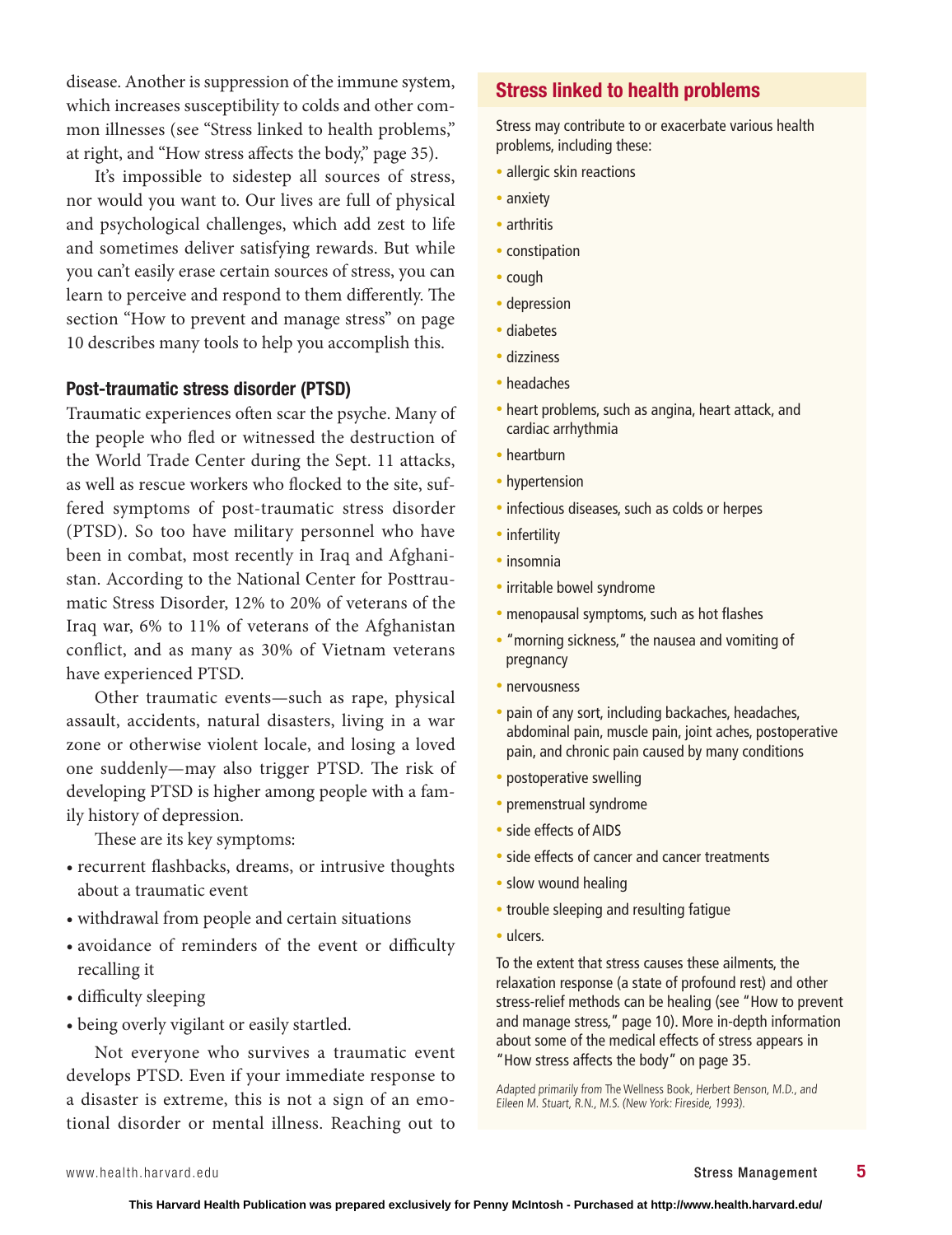others and resuming normal life may provide solace. Relaxation therapies, physical activity, and expressing emotions while concentrating on the future may also prove useful.

However, you should seek help from a licensed mental health professional if symptoms affect you for more than a few weeks. Keep in mind, too, that sometimes symptoms don't occur until six months or more after the triggering event.

#### Anxiety and depression

The buildup of stress often feeds or causes anxiety and depression, too. Adopting the strategies outlined in this report may help prevent these problems. Practicing stress-management techniques may also bring some relief from anxiety and symptoms of depression; however, it's important to seek advice from a licensed health professional. He or she can evaluate you and may recommend a combination of medications and counseling, as well as a mind/body program or other stress-management approaches.

Seek a professional opinion if your anxiety is severe enough to interfere with your daily life. Symptoms may include any of the following:

- extreme worry or fear much of the time, or repeated panicky feelings
- irrational feelings of fear, dread, or danger
- frequent physical symptoms—such as agitation, shakiness and trembling, nausea, hot and cold flashes, dizziness, shortness of breath, or frequent urination—in the absence of a rational threat
- recurrent distressing thoughts and uncontrollable repetitive behaviors intended to reduce the anxiety triggered by those thoughts.

Likewise, it's important to seek a professional opinion if you have the following symptoms of depression:

- prolonged feelings of sadness or irritability
- loss of interest in activities you once enjoyed
- sleeping or eating markedly more or less than usual
- feelings of guilt, worthlessness, or hopelessness
- feeling anxious and unable to sit still
- trouble concentrating and making decisions.

Recurrent thoughts of death or suicide are symptoms of depression that call for immediate professional attention.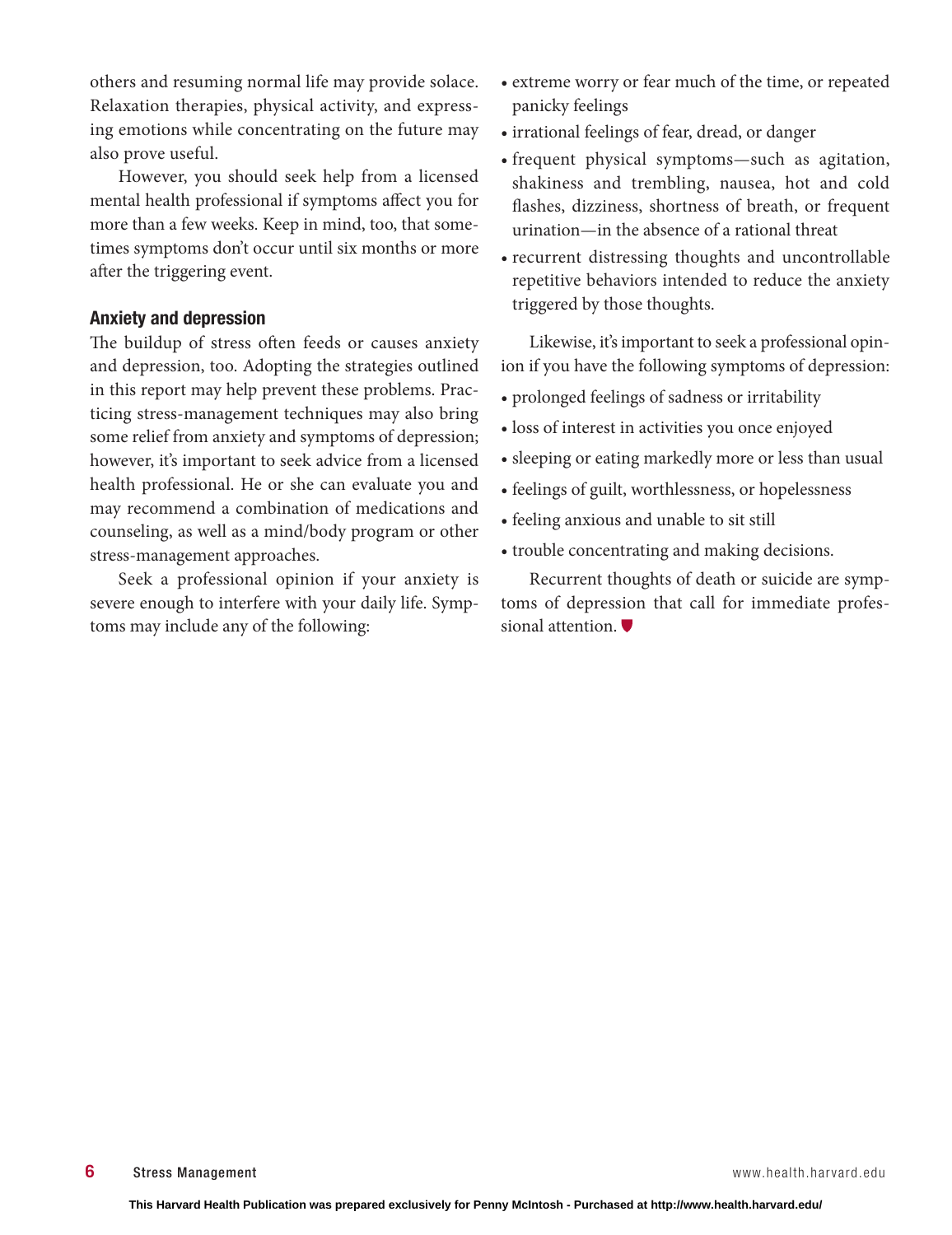# Stress in your life

I n the course of a lifetime, odds are good that you'll survive some very stressful events. You'll also face a gamut of far smaller day-to-day stressors. The list that appears later in this section will help you recognize the stress warning signs in your life. Once you're aware of how stress makes you feel and act, you can use the many different tools described here to help quell its effects.

# The major life event stress scale

Several decades ago, two psychiatrists at the University of Washington devised a scale for researchers that weighed the stress of major life events by asking 394 men and women to rank specific situations. The subjects were told that marriage equaled 50 units out of a possible 100, and they were asked to rate a list of other life events with that in mind. Their responses were then averaged.

| <b>Major life event stress scale</b> (out of a possible 100) |              |                                                                                                                                                |              |  |  |
|--------------------------------------------------------------|--------------|------------------------------------------------------------------------------------------------------------------------------------------------|--------------|--|--|
| <b>EVENT</b>                                                 | <b>SCORE</b> | <b>EVENT</b>                                                                                                                                   | <b>SCORE</b> |  |  |
| Spouse's death                                               | 100          | Son or daughter leaving home                                                                                                                   | 29           |  |  |
| <b>Divorce</b>                                               | 73           | Trouble with in-laws                                                                                                                           | 29           |  |  |
| Marriage separation                                          | 65           | Outstanding personal achievement                                                                                                               | 28           |  |  |
| Jail term                                                    | 63           | Spouse starts or stops working                                                                                                                 | 26           |  |  |
| Death of close relative                                      | 63           | Start or stop school                                                                                                                           | 26           |  |  |
| Injury or illness                                            | 53           | Change in living conditions                                                                                                                    | 25           |  |  |
| Marriage                                                     | 50           | Change in personal habits                                                                                                                      | 24           |  |  |
| Fired from job                                               | 47           | Difficulty with boss                                                                                                                           | 23           |  |  |
| Marriage reconciliation                                      | 45           | Shift in job hours or conditions                                                                                                               | 20           |  |  |
| Retirement                                                   | 45           | Change in residence                                                                                                                            | 20           |  |  |
| Change in health of family member                            | 44           | Changing schools                                                                                                                               | 20           |  |  |
| Pregnancy                                                    | 40           | Change in recreation                                                                                                                           | 19           |  |  |
| Sexual difficulties                                          | 39           | Change in church activities                                                                                                                    | 19           |  |  |
| New family member                                            | 39           | Change in social activities                                                                                                                    | 18           |  |  |
| <b>Business readjustment</b>                                 | 39           | Moderate debt                                                                                                                                  | 17           |  |  |
| Change in finances                                           | 38           | Shift in sleep habits                                                                                                                          | 16           |  |  |
| Death of close friend                                        | 37           | Change in number of family get-togethers                                                                                                       | 15           |  |  |
| Shift to different type of work                              | 36           | Shift in eating habits                                                                                                                         | 15           |  |  |
| Shift in number of arguments with spouse                     | 35           | Vacation                                                                                                                                       | 13           |  |  |
| Moderate to high mortgage payments                           | 31           | Christmas                                                                                                                                      | 12           |  |  |
| Foreclosure of mortgage or loan                              | 30           | Minor legal violations                                                                                                                         | 11           |  |  |
| Shift in work responsibilities                               | 29           |                                                                                                                                                |              |  |  |
|                                                              |              | Adapted from The Relaxation Response, Herbert Benson, M.D., with Miriam Z. Klipper, updated and expanded edition (New York: Avon Books, 2000). |              |  |  |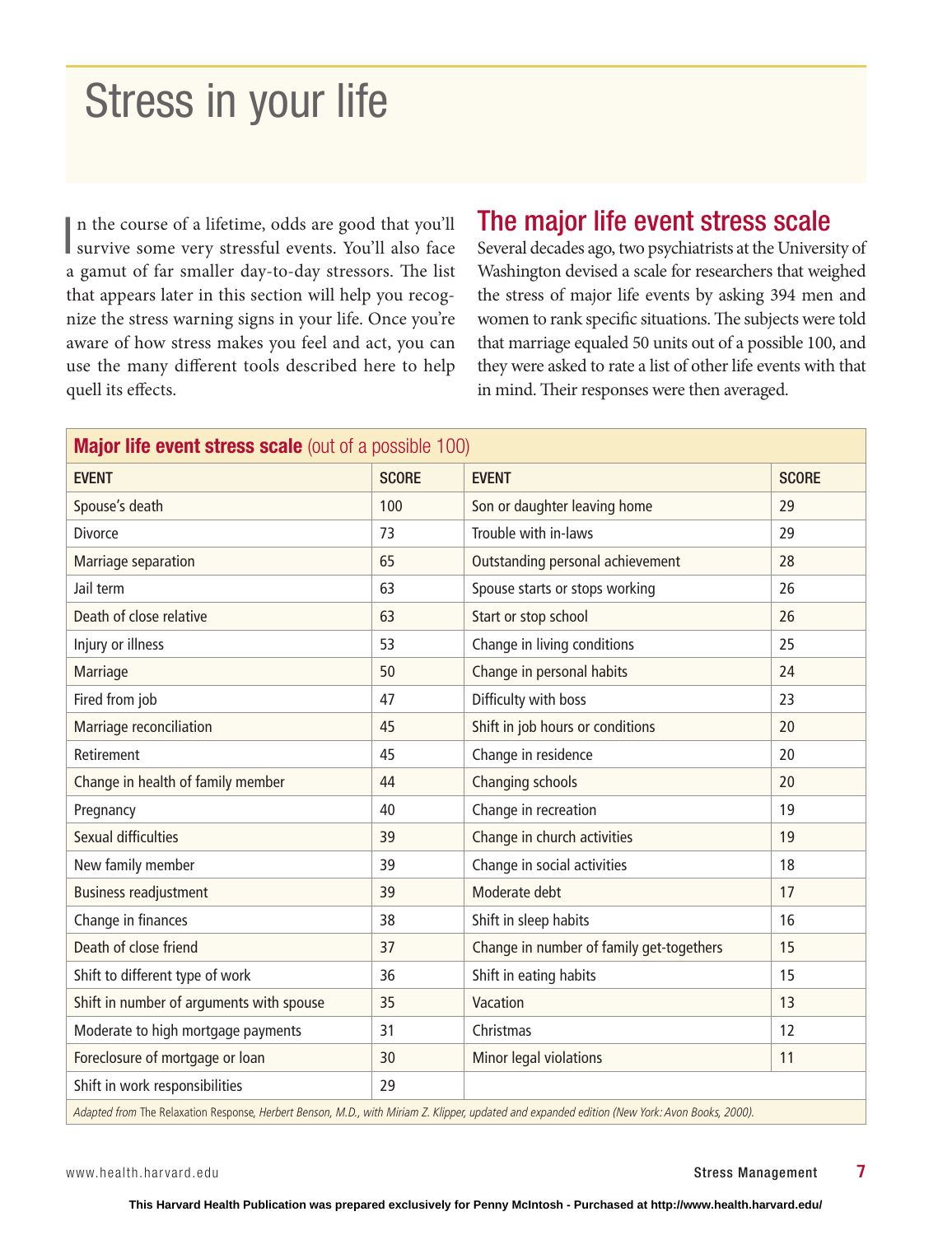In subsequent studies, Thomas Holmes and Richard Rahe, the scale's creators, noted that the death of a spouse—which ranks highest—appeared to have a serious impact on health. Surviving spouses were 10 times as likely to die within the subsequent year than others in their age group. Likewise, spouses who

divorced were 12 times as likely to get sick in the following year than were married people.

Many researchers have used the scale in studying how stress affects people. However, it has limitations. The study's age may limit its relevance today. In addition, it covers only major events, which repre-

#### My stress warning signs

Being able to recognize when you're feeling stressed can help you quickly counteract the stress response. A good first step is to look over the list below and circle all the symptoms you recognize.

#### **Physical symptoms**

- Tight neck and shoulders
- Back pain
- Sleep difficulties
- Tiredness or fatigue
- Racing heartbeat or palpitations
- Shakiness or tremors
- Sweating
- Ringing in ears
- Dizziness or fainting
- Choking sensation
- Difficulty swallowing
- Stomachache
- Indigestion
- Diarrhea or constipation
- Frequent, urgent need to urinate
- Loss of interest in sex
- Restlessness

#### **Behavioral symptoms**

- Grinding of teeth
- Inability to complete tasks
- Overly critical attitude
- Bossiness
- Fidgeting
- Overuse of alcohol
- Emotional eating or overeating
- Fist clenching
- Changes in the amount of alcohol or food you consume
- Taking up smoking or smoking more than usual
- Increased desire to be with or withdraw from others
- Rumination (frequent talking or brooding about stressful situations)

#### **Emotional symptoms**

- Crying
- Irritability
- Edginess
- Anger
- Feeling powerless to change things
- Nervousness
- Feeling anxious
- Quick temper
- Lack of meaning in life and pursuits
- Boredom
- Loneliness
- Unhappiness with no clear cause
- Depression

#### **Cognitive symptoms**

- Continual worry
- Poor concentration
- Trouble remembering things
- Loss of sense of humor
- Indecisiveness
- Lack of creativity
- Trouble thinking clearly

#### **Other symptoms**

Adapted primarily from The Wellness Book, Herbert Benson, M.D., and Eileen M. Stuart, R.N., M.S. (New York: Fireside, 1993).

\_\_\_\_\_\_\_\_\_\_\_\_\_\_\_\_\_\_\_\_\_\_\_\_\_\_\_\_\_\_\_\_\_\_\_\_\_\_\_\_\_\_\_\_\_ \_\_\_\_\_\_\_\_\_\_\_\_\_\_\_\_\_\_\_\_\_\_\_\_\_\_\_\_\_\_\_\_\_\_\_\_\_\_\_\_\_\_\_\_\_ \_\_\_\_\_\_\_\_\_\_\_\_\_\_\_\_\_\_\_\_\_\_\_\_\_\_\_\_\_\_\_\_\_\_\_\_\_\_\_\_\_\_\_\_\_ \_\_\_\_\_\_\_\_\_\_\_\_\_\_\_\_\_\_\_\_\_\_\_\_\_\_\_\_\_\_\_\_\_\_\_\_\_\_\_\_\_\_\_\_\_ \_\_\_\_\_\_\_\_\_\_\_\_\_\_\_\_\_\_\_\_\_\_\_\_\_\_\_\_\_\_\_\_\_\_\_\_\_\_\_\_\_\_\_\_\_ \_\_\_\_\_\_\_\_\_\_\_\_\_\_\_\_\_\_\_\_\_\_\_\_\_\_\_\_\_\_\_\_\_\_\_\_\_\_\_\_\_\_\_\_\_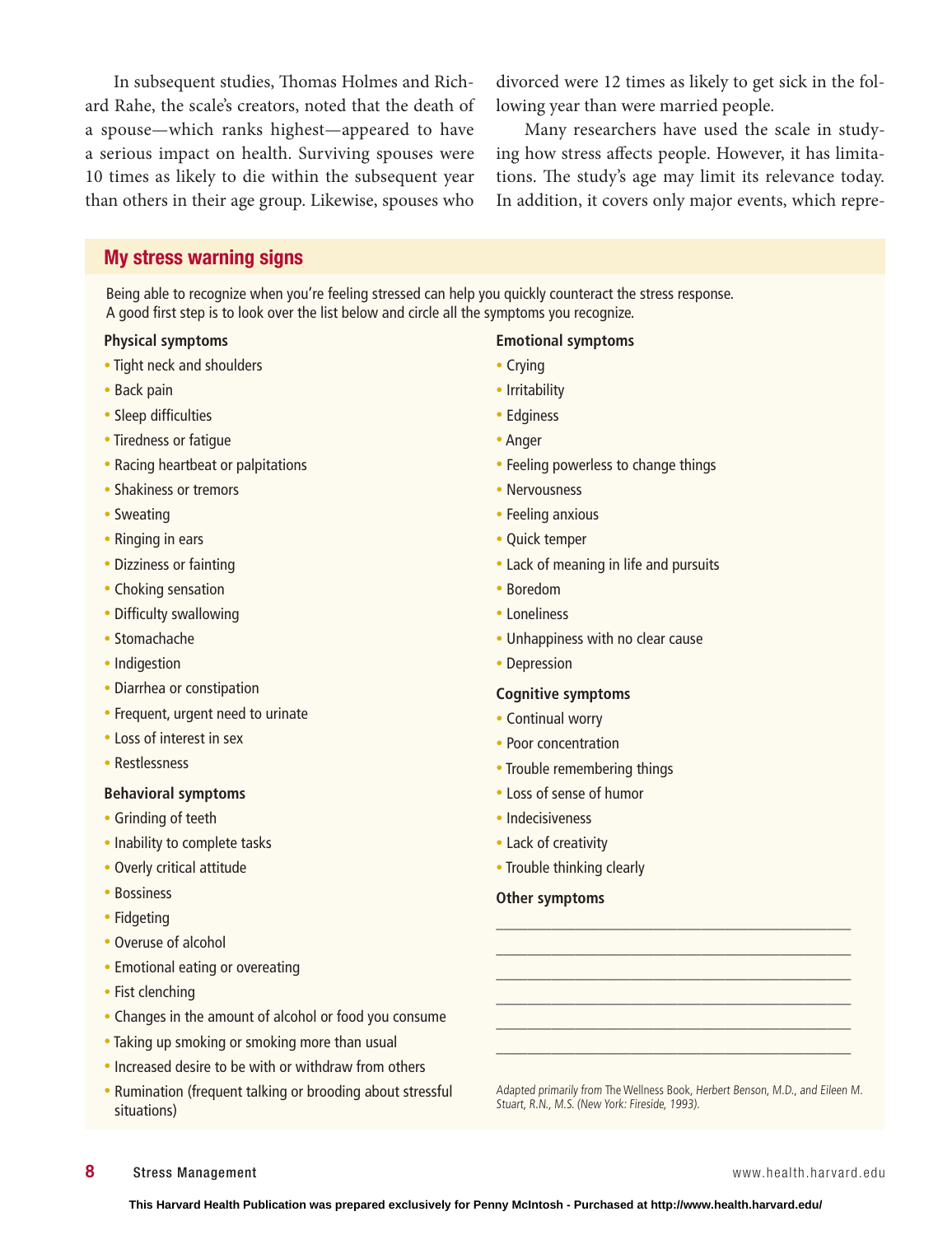sent a small fraction of daily stressors. Simple everyday stressors—waiting in long lines, sitting in traffic, or coping with the demands of a job—can accumulate and endanger your physical and emotional health.

While primarily a tool for researchers, the scale can be helpful for those outside the field, too. You may find it useful to know that others have categorized an event that you may be facing—such as a change in your job—as particularly stressful. It's intriguing that many of the events on the scale aren't obviously negative. An outstanding personal achievement, a new baby, or a marriage may seem like cause for celebration. But many changes can be construed as uplifting or upsetting—or perhaps a bit of both. Truly, the perception of stress is specific to the person experiencing it.

The scale can also serve as a reminder. If you're coping with one or more of the stressors listed in the major life event stress scale, you may want to spend extra time practicing stress-management techniques and other self-help strategies.

# Recognizing the early signals

Most likely, you intuitively know how you react to stressful situations. Certainly big events and obvious distress are easy to spot. But smaller ripples may slip by your radar. Noting exactly how you're affected by stress will make you more aware of your personal stress warning signs early so you can derail unnecessary stress responses (see "My stress warning signs," at left).

# Unhealthy responses to stress

You probably have your own ways of dealing with stressful times. Some may be healthy, such as calling a friend, cooking a comforting dinner, or curling up in bed earlier than usual. Others may not be as benign. All too often, people self-medicate or turn to other unhealthy behaviors in an attempt to relieve pressure they feel. They may do so in a variety of ways. For example:

- watching endless hours of TV
- withdrawing from friends or partners or, conversely, jumping into a frenzied social life to avoid facing problems
- overeating or weight gain
- undereating or weight loss
- sleeping too much
- drinking too much alcohol
- lashing out at others in emotionally or physically violent outbursts
- taking up smoking or smoking more than usual
- taking prescription or over-the-counter drugs that promise some form of relief, such as sleeping pills, muscle relaxants, or anti-anxiety pills
- taking illegal or unsafe drugs.

Becoming aware of how you typically handle stress can help you make healthy choices. If you normally reach for a sugary snack, for example, you might instead call a friend. Choosing to connect rather than consume can relieve your stress. Studies suggest that emphasizing social ties can provide definite health benefits—with no calories!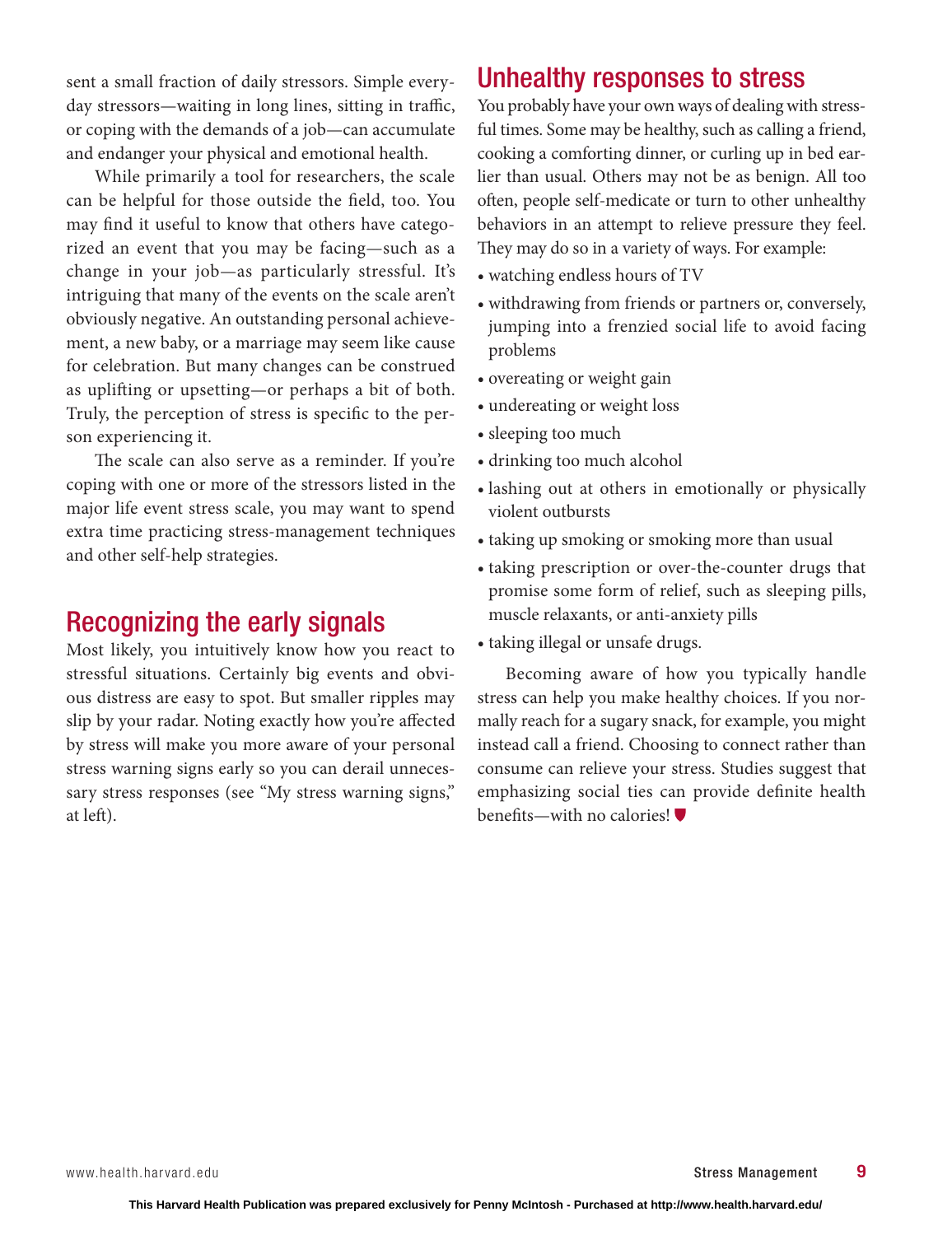# How to prevent and manage stress

In the late 1970s, working in the same room at Harvard Medical School where Cannon had labored years vard Medical School where Cannon had labored years before, a cardiologist named Herbert Benson launched landmark research into the damaging effects of stress and the body's potential for self-healing. In the years since, he and many other researchers have investigated the stress response and its antidotes—the relaxation response and other stress-relieving strategies.

Dr. Benson is the medical editor of this report and the president of the Benson-Henry Institute for Mind Body Medicine at Massachusetts General Hospital in Boston, which advises using a combination of approaches for stress management. Among them:

- learning various techniques that evoke the relaxation response, such as breath focus and body scanning
- nurturing yourself by setting aside time for socialization, relaxation, exercise, connecting with others, and pursuing activities that add joy to your life
- using cognitive restructuring, a method of helping you reframe negative thoughts in order to cope more effectively with a situation.

Such self-care is an essential ingredient for good health. The example of cardiovascular disease illustrates how it can make a difference. Currently, millions

## Relaxing the brain

A small study of five subjects used functional magnetic resonance imaging (fMRI) to map the parts of the brain that are active during meditation sessions that induce the relaxation response. Although global brain activity declined, signals increased in areas of the brain involved in attention as well as arousal and control of the autonomic nervous system. This suggests that meditation induces deep relaxation, yet sparks intense neural activity because of the vigilance required to keep the mind from wandering. By shining light on observable biological changes triggered by the relaxation response, this study helps bolster the concept that it is a distinct state and may also build support for its use in modern health care.

of Americans take medication to lower blood pressure and unhealthy cholesterol levels, two risk factors for heart disease. Surgical procedures, such as angioplasty and coronary artery bypass, can reopen blocked vessels or divert the flow of blood to healthier vessels. These two approaches—medication and medical procedures—are invaluable. Yet when used alone, they form only two legs of a sturdy three-legged stool that represents the best of modern health care. The third leg is self-care approaches of proven worth.

Research shows that regularly invoking the relaxation response leads to lasting declines in high blood pressure. Stress-management techniques that shortcircuit the stress response, such as cognitive restructuring, can also reduce blood pressure. Good nutrition and regular exercise can improve levels of cholesterol, as well as blood pressure. And social support also has a strong protective effect on health. Over time, the combination of these self-care approaches may ward off serious consequences and reduce or possibly even eliminate the need for certain medications.

# Learning the relaxation response

The relaxation response—which is the opposite of the stress response—can be elicited at will to create a state of profound peace and rest. The relaxation response is a physiologic shift that puts the brakes on the runaway biological changes that first put us into overdrive. By regularly practicing techniques that evoke the relaxation response, you can help your body decrease the cumulative effects of stress.

A number of physiological changes occur during the relaxation response. When a person practices relaxation response techniques, for example, heartbeat and breathing slow down. The body uses less oxygen, and blood flows more easily throughout the body. Blood lactate levels, which some researchers believe are linked with anxiety attacks, decline markedly.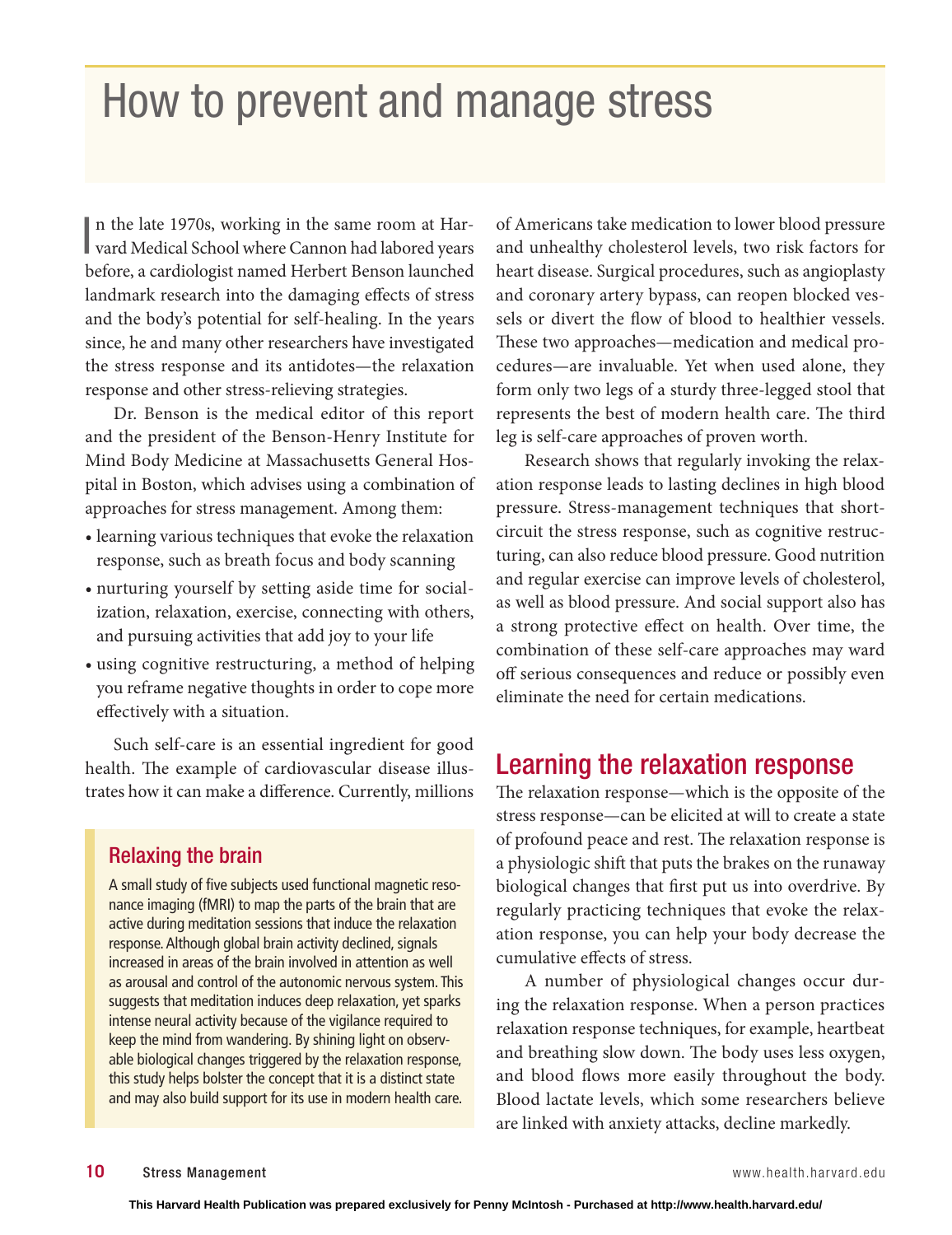You can elicit the relaxation response in many different ways, including these:

- breath focus (see page 12)
- meditation (see "Meditation on the go," page 22, and "Mindfulness meditation: The art of staying in the present," page 15)
- visualization or guided imagery (see page 14)
- body scanning (see page 13)
- yoga, tai chi, or qi gong (see "Choosing exercise with relaxation in mind," page 18)
- repetitive prayer (see page 25).

These are not the only techniques that can elicit the relaxation response. You may find that others are quite effective. What's crucial is that the method you choose interrupts everyday thoughts by letting you focus on a word, phrase, prayer, or repetitive muscular activity. Once learned, these techniques can be practiced regularly almost anywhere. No special equipment or expert trainer is required, although many people find mind/body programs and meditation or yoga classes helpful as they learn a new technique (see "Resources," page 43).

#### Creating a routine

Rather than choosing just one technique to elicit the relaxation response, you can benefit from sampling many. It will help you decide which methods work well for you. And if your favorite fails to engage you sometimes, you will have an alternative. In fact, many people get the best results from combining several techniques.

You may find it helpful to follow these tips when developing your routine:

- Find a quiet, peaceful place to sit or lie down.
- Focus. Choose a simple focus: your breath, a sound, or a word or phrase that you repeat aloud or silently.
- Learn to "let go" and relax. Accept any thoughts, feelings, or sensations that arise.

## **Table 1** Which technique is right for you?

By regularly practicing techniques that elicit the relaxation response, you create a well of calm to dip into as the need arises. As this chart details, these techniques can be especially beneficial under certain circumstances, but may not be suitable under others.

| <b>METHOD</b>                    | <b>WHAT IS IT?</b>                                                                                                                                 | <b>ESPECIALLY BENEFICIAL</b>                                                                                                                                     | <b>MAY NOT BE SUITABLE</b>                                                                                                                                                 |
|----------------------------------|----------------------------------------------------------------------------------------------------------------------------------------------------|------------------------------------------------------------------------------------------------------------------------------------------------------------------|----------------------------------------------------------------------------------------------------------------------------------------------------------------------------|
| <b>Breath</b><br>focus           | Focusing on slow, deep breathing and<br>gently disengaging the mind from dis-<br>tracting thoughts and sensations                                  | If you have an eating disorder or tend<br>to hold in your stomach; may help you<br>focus on your body in healthier ways                                          | If you have health problems that make<br>breathing difficult, such as respiratory ail-<br>ments, congestive heart failure, or panic<br>attacks                             |
| Mind-<br>fulness<br>meditation   | Breathing deeply while staying in the<br>moment by deliberately focusing on<br>thoughts and sensations that arise during<br>the meditation session | If racing thoughts make other forms of<br>meditation difficult                                                                                                   | If you find it too hard to commit the<br>needed time                                                                                                                       |
| <b>Body scan</b>                 | Focusing on one part of the body or<br>group of muscles at a time and mentally<br>releasing any physical tension you feel<br>there                 | For increasing your awareness of the<br>mind/body connection                                                                                                     | If you have had a recent surgery that<br>affects body image                                                                                                                |
| Yoga, tai<br>chi, and<br>qi gong | Three ancient arts that combine rhythmic<br>breathing with a series of postures or<br>flowing movements                                            | • At times when your mind is racing<br>• Whenever you find it especially hard to<br>settle down and focus<br>• If you wish to enhance flexibility and<br>balance | If you are not normally active or have<br>health problems or a painful or disabling<br>condition; if so, speak with your doctor<br>before starting any program of exercise |
| <b>Repetitive</b><br>prayer      | Using a short prayer or phrase from a<br>prayer to help enhance breath focus                                                                       | If religion or spirituality are meaningful<br>to you                                                                                                             | If you are not religious                                                                                                                                                   |
| <b>Guided</b><br>imagery         | Using pleasing mental images to help you<br>relax and focus                                                                                        | When you want to reinforce a positive<br>vision of yourself or a goal you wish to<br>reach                                                                       | • If you have intrusive thoughts that make<br>imagery difficult<br>• If you have difficulty with visualizations                                                            |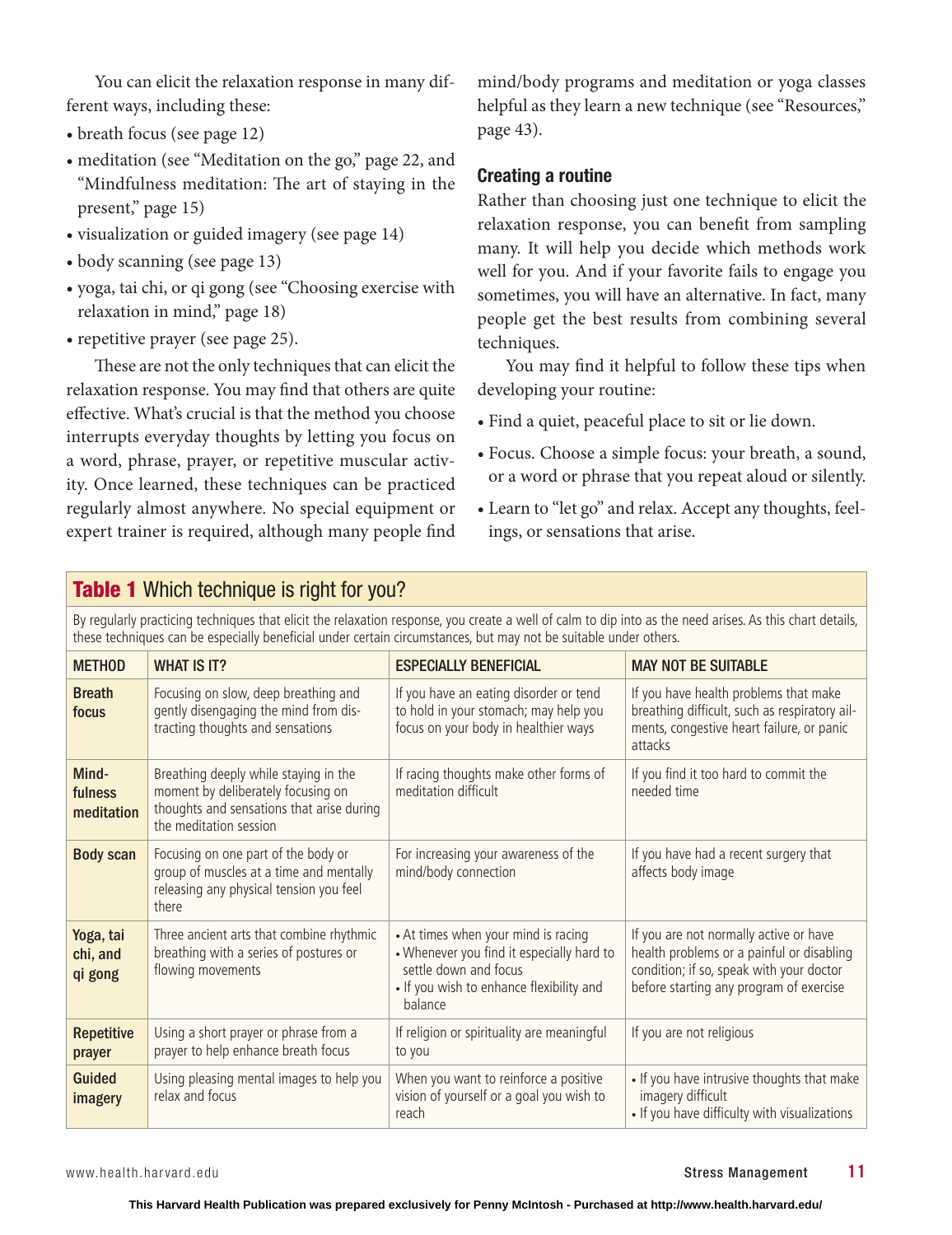## Figure 3 What happens as you breathe



Diaphragm returns upward, forcing lungs to expel carbon dioxide

Learning to breathe properly is the first step in practicing breath focus, a stress-management technique. As you breathe in, your diaphragm drops, giving your lungs the room they need to expand. If you are breathing properly, you should feel your lungs fill completely and your chest and belly rise. As you exhale, your diaphragm pushes up against your lungs, which helps to expel the carbon dioxide. If you're breathing deeply, your belly will fall as you exhale.

• Practice regularly—aim for once or twice a day. Sticking with a particular time of day can enhance the sense of ritual, which will enable you to practice more easily. Many people choose to elicit the relaxation response in the morning before breakfast since it can be hard to schedule time later in the day. Evidence suggests the more regularly you practice these techniques, the better the outcome.

• A good goal is between 10 and 20 minutes daily.

# Breath focus

Breath focus is a simple yet powerful technique that can elicit the relaxation response for people of different backgrounds. Occasionally, however, health problems may make using this technique uncomfortable (see Table 1). The first step to practicing breath focus is to learn to breathe properly.

#### The importance of your breath

Proper breathing goes by many names. You may have heard it called diaphragmatic breathing, abdominal breathing, or belly breathing. When you breathe deeply, the air coming in through your nose fully fills your lungs, and you will notice that your lower belly rises. The ability to breathe so deeply and powerfully is not limited to a select few. This skill is inborn but often lies dormant. Reawakening it allows you to tap one of your body's strongest self-healing mechanisms.

Why does breathing deeply seem unnatural to many of us? One reason may be that our culture often rewards us for stifling strong emotions. Girls and women are expected to rein in anger. Boys and men are exhorted not to cry. What happens when you hold back tears, stifle anger during a charged confrontation, tiptoe through a fearful situation, or try to keep pain at bay? Unconsciously, you hold your breath or breathe irregularly.

Body image affects breathing, too. A "washboard" stomach considered so attractive in our culture encourages men and women to constrict their stomach muscles. This adds to tension and anxiety, and gradually makes shallow "chest breathing" feel normal.

The act of breathing engages the diaphragm, a strong sheet of muscle that divides the chest from the abdomen. As you breathe in, the diaphragm drops downward, pulling your lungs with it and pressing against abdominal organs to make room for your lungs to expand as they fill with air. As you breathe out, the diaphragm presses back upward against your lungs, helping to expel carbon dioxide.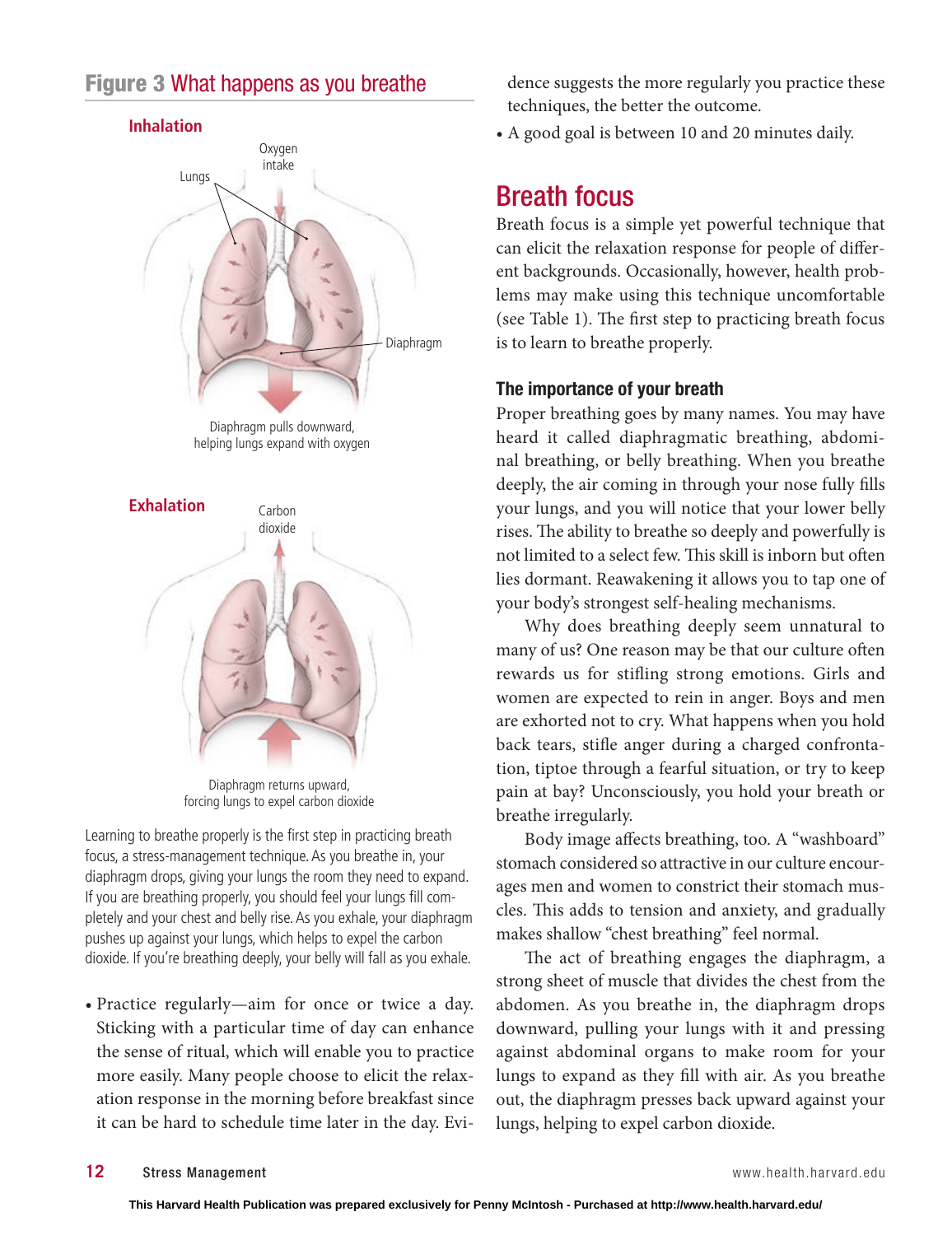Shallow breathing hobbles the diaphragm's range of motion. The lowest portion of the lungs—which is where many small blood vessels instrumental in carrying oxygen to cells reside—never gets a full share of oxygenated air. That can make you feel short of breath and anxious.

Deep abdominal breathing encourages full oxygen exchange—that is, the beneficial trade of incoming oxygen for outgoing carbon dioxide. Not surprisingly, this type of breathing slows the heartbeat and can lower or stabilize blood pressure.

#### Practicing breath focus

Diaphragmatic breathing is the foundation of breath focus, which is quite simple to do.

■ First steps. Find a comfortable, quiet place to sit or lie down. Start by observing your breath. First take a normal breath. Now try taking a slow, deep breath. The air coming in through your nose should move downward into your lower belly. Let your abdomen expand fully. Now breathe out through your mouth (or your nose, if that feels more natural). Alternate normal and deep breaths several times. Pay attention to how you feel when you inhale and exhale normally and when you breathe deeply. Shallow breathing often feels tense and constricted, while deep breathing produces relaxation.

Now practice diaphragmatic breathing for several minutes. Put one hand on your abdomen, just below your belly button. Feel your hand rise about an inch each time you inhale and fall about an inch each time you exhale. Your chest will rise slightly, too, in concert with your abdomen. Remember to relax your belly so that each inhalation expands it fully.

■ Breath focus in practice. Once you've taken the steps above, you can move on to regular practice of breath focus. As you sit comfortably with your eyes closed, blend your breathing with helpful imagery and a focus word or phrase that will help you relax. Imagine that the air you breathe in washes peace and calm into your body. As you breathe out, imagine that the air leaving your body carries tension and anxiety away with it. As you inhale, try saying this phrase to yourself: "Breathing in peace and calm." And as you exhale, say: "Breathing out tension and anxiety." When you first start, 10 minutes of breath focus is a reasonable

goal. Gradually add time until your sessions are about 15 to 20 minutes long.

# Body scan

A body scan is a relaxation technique that incorporates breath focus and visualization (see "Guided imagery," page 14). This technique helps you become more attuned to your body and aware of the connection between your mind and body.

Almost everyone carries unnecessary tension in his or her muscles. But where each of us feels it varies. One woman might have a tight neck and shoulders, while her husband feels an iron band digging into his forehead. A body scan can help you locate—and release—the tension in your body.

Performing a body scan is quite simple. Concentrate on one part of your body at a time. As you do, picture that muscle in your mind. Imagine it open, warm, and relaxed. Feel any tension melt away.

As a guide, use these steps, which are adapted from Dr. Herbert Benson and Aggie Casey's book *Mind Your Heart*:

- Sit or lie down. Begin with breath focus. Breathe deeply, allowing your stomach to rise as you inhale and fall as you exhale. Breathe this way for two minutes before you start.
- Concentrate on your right big toe. Imagine the atoms in your toe and focus on the space between each atom. Imagine your toe feeling open, warm, and relaxed.
- Now shift your focus to each of the other toes on your right foot, visualizing them one by one. Again, notice the sensations of your toes and envision them as open, warm, and relaxed.
- Slowly shift your focus to your foot, moving mentally from the ball of your foot to the arch, then the top of the foot.
- Now work your way up your leg, turning your attention to your ankle, calf, knee, thigh, and hip. Take your time, slowly working through each area. For each body part, envision the atoms and the space between those atoms. Picture each muscle feeling open, warm, and relaxed.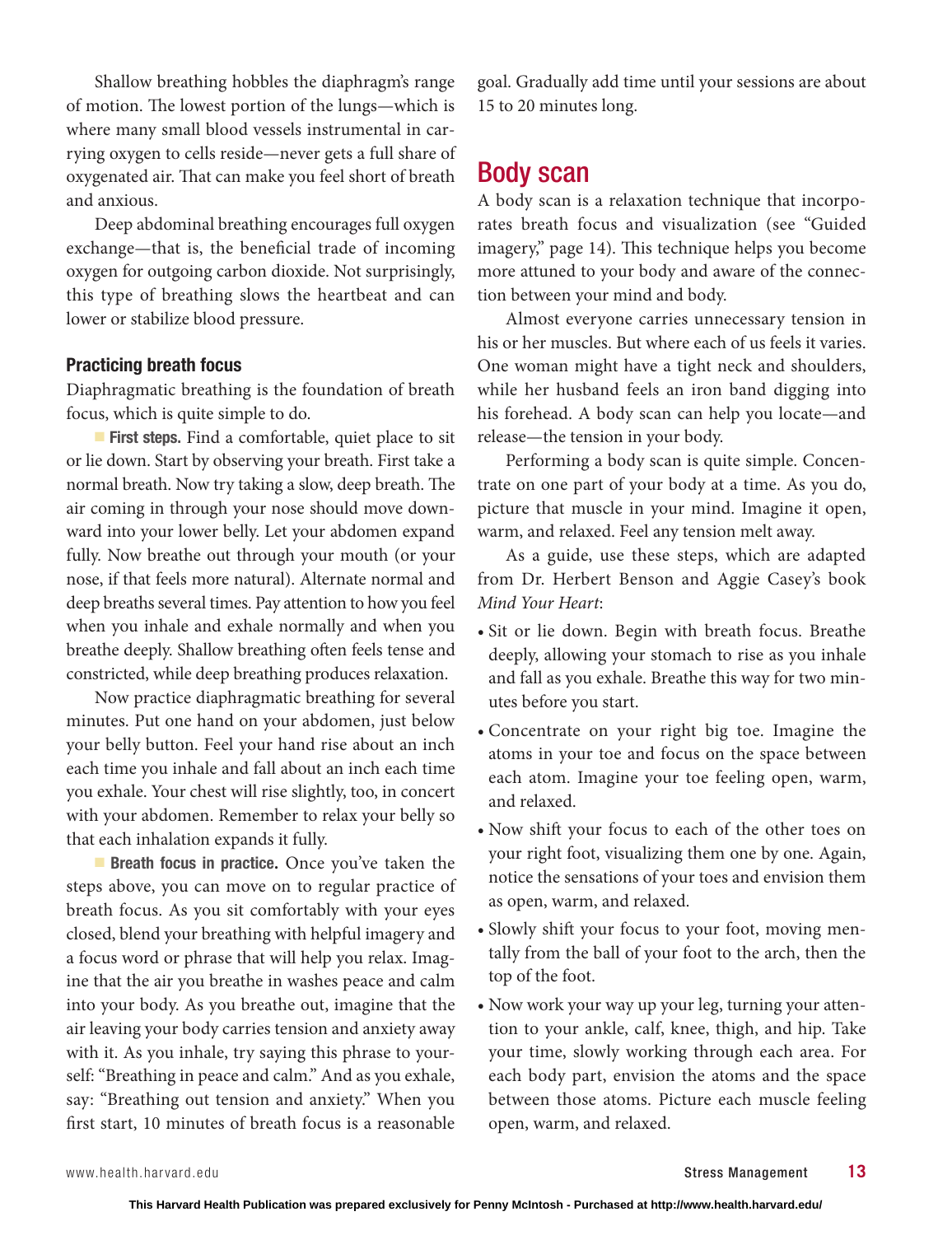- Allow your right leg to relax, sinking into the support of the floor.
- Now repeat these steps, focusing on your left foot and leg.
- Next, become aware of your back. Does it feel tight or tense? Pay attention to each vertebra and the space that surrounds it. Let each vertebra feel light and spacious. Slowly work your way up your back, relaxing each muscle there.
- Gradually, move on to your abdomen and chest. Picture your organs and the space between them. Allow your belly to feel light and open.
- Become aware of your right thumb, and then your remaining fingers. Envision each finger one by one, then slowly work your way through your hand and arm: relax your palm, wrist, forearm, elbow, upper arm, and shoulder.
- Feel your right arm relax and feel warm, spacious, and light.
- Do the same thing with your left hand and arm.
- Think about your neck and jaw. Yawn. Allow each part of your face to relax, working through your jaw, eyes, and forehead. Shift your attention to the top and back of your head.
- Let your whole body sink into your chair or bed. Does it feel light and relaxed? Focus on your breath. Imagine yourself breathing in calm and peace. As you breathe out, imagine any remaining tension being expelled from your body.
- If any part of your body is still tense, focus your breathing in that area, releasing tension from that spot as you exhale.
- Sit or lie quietly for a few minutes, noting how light and spacious your body feels. Then open your eyes slowly. Take a moment to stretch, if you'd like.

# Guided imagery

Guided imagery, or visualization, that mentally conjures soothing scenes can be a powerful way of evoking the relaxation response. The images you choose whether scenes, places, or experiences—enhance the sensation of inner calm. They break the chain of everyday thought. While imagery is often touted as beneficial for people with cancer or other illnesses, not enough studies support some of the health-enhancing claims. It has, however, been proved to lessen pain and side effects of various drugs, including chemotherapy.

Lush descriptions of sandy beaches, bubbling streams, and fields of flowers are often verbalized by a therapist or recorded on a CD to help people visualize calming scenes. Just be sure that the image is soothing to you, because the exercise won't be effective otherwise. For example, a field of flowers could have negative associations if you suffer from hay fever.

If you aren't using a CD, conjure up your own safe or special haven and imagine yourself there. What do you smell—pine needles, rain steaming off hot pavement, vanilla in a kitchen? What do you hear? Are clouds or birds passing by? Drink in the surrounding colors. Concentrate on sensory pleasures: a cool breeze on your cheek, gravel crunching underfoot, or the scent of flowering trees. Make a voice recording describing all of this if you think that would help you find this spot again.

Before you start your guided imagery session, find a quiet place to sit. Arrange your body comfortably. Clear your mind while taking deep, even breaths for several minutes, and then conjure up the images you find relaxing. Accept intrusive thoughts passively by observing them. Then return to the web woven by your senses. Practice for 10 to 20 minutes.

# Proper nutrition

The computer-age aphorism "garbage in, garbage out" applies to far more than software development. The food choices you make can feed your stress or ease it by truly nourishing your body. What you eat plays a big role in your risk of developing many illnesses, including hypertension, heart disease, diabetes, and cancer, which in turn affect your overall stress level. Obesity due to overeating is linked with many ailments, too. It's also a source of stress for millions of Americans who are continually reminded of their failure to achieve the slim look idolized in this culture.

Undernourishment can be a problem, too, especially among older people. According to research

**This Harvard Health Publication was prepared exclusively for Penny McIntosh - Purchased at http://www.health.harvard.edu/**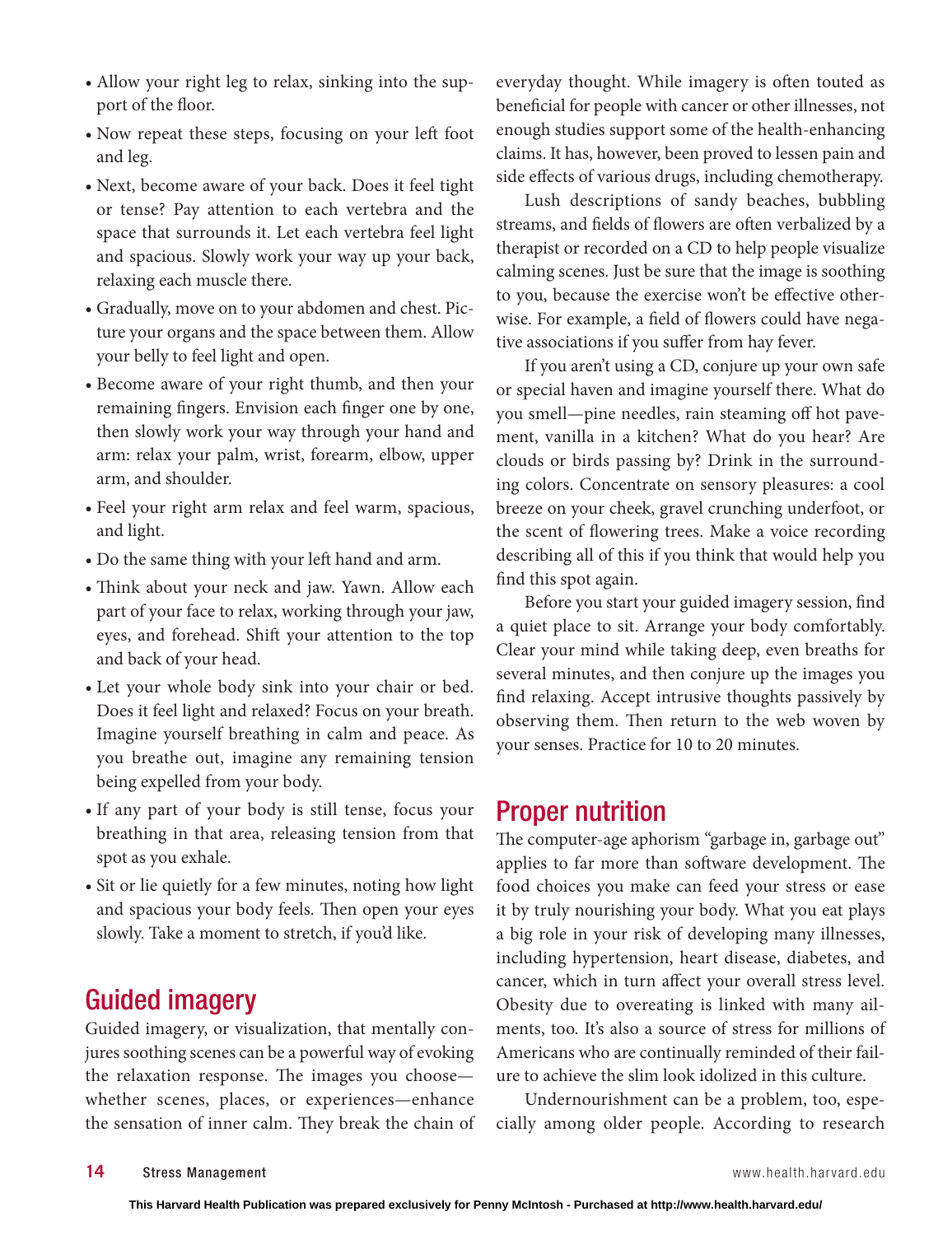# Mindfulness meditation: The art of staying in the present

In our busy world, multitasking is a way of life. We fold the laundry while keeping one eye on the kids and another on the television. We chat on our cell phones while commuting to work. We pay the bills, munch on a snack, and listen to a spouse complain about a work project, all at the same time. But in the rush to accomplish necessary tasks, we often lose our connection with the present moment. We sprint through daily activities without being truly attentive to what we're doing and how we're feeling.

In contrast, mindfulness, which has its roots in Buddhist practices, teaches us to live each moment as it unfolds. It is the practice of focusing attention on what is happening in the present and accepting it without judgment. And that—many physicians and therapists believe—can be a powerful therapeutic tool.

Mindfulness is often learned through meditation, a method of regulating your attention by focusing on your breathing, a phrase, or an image. Over the last few decades, scientists have discovered the benefits of using mindfulness meditation techniques to help relieve stress, treat heart disease, and alleviate conditions such as high blood pressure,

chronic pain, sleep problems, and gastrointestinal difficulties.

In recent years, therapists—particularly cognitive behavioral therapists—have turned to mindfulness techniques to treat mood problems. Studies have found that mindfulness meditation can help prevent relapse in people who have had several episodes of depression. There is evidence that meditation has distinct effects on the brain. In one study, researchers measured brain electrical activity before, immediately after, and four months after a two-month course in mindfulness meditation. They found persistent increased activity on the left side of the prefrontal cortex, which is associated with joyful and serene emotions.

Mindfulness offers other benefits. One of the goals is to enhance your appreciation of simple everyday experiences. By learning to focus on the here and now, many people who practice mindfulness find that they are less likely to get caught up in worries about the future or regrets over the past.

Mindfulness meditation teaches you to focus on distracting thoughts and sensations that occur. Some experts in the field-such as Jon Kabat-Zinn, author of *Full Catastro*phe Living and founder and former director of the Stress Reduction Clinic at the University of Massachusetts Medical Center—believe that facing what arises and opening yourself up to it is the first step toward personal transformation and growth.

#### **Practicing mindfulness meditation**

Here's how to get started with mindfulness meditation. Sit on a straight-backed chair or cross-legged on the floor. Focus on an aspect of your breathing, such as the sensations of air flowing into your nostrils and out of your mouth, or your belly rising and falling as you inhale and exhale. Once you've narrowed your concentration in this way, begin to widen your focus. Become aware of sounds, sensations, and ideas.

> Embrace and consider each without judgment. If your mind starts to race, return your focus to your breathing. Then expand your awareness again. Kabat-Zinn recommends committing to 45 minutes of meditation at least six days a week without expectations, but if time is a factor you can try a 20-minute session daily.

> A less formal approach to mindfulness can also encourage you to stay in the present and truly participate in your life. You can choose any task or moment to practice mindfulness. Whether you are eating, showering, walking, touching a partner, or playing with a child or grandchild, attending to these three points will help:

- 1. Start with breath focus and return to it periodically, staying aware of each inhalation and exhalation.
- 2. Proceed with the task or pleasure at hand slowly and with full deliberation.
- 3. Engage your senses fully so that you savor every sensation.

Peeling and eating an orange offers an excellent example. For a few moments, just concentrate on your breath moving in and out of your nostrils. Look at the orange, turning it over in your hands. Run your fingertips over its bumpy texture and absorb its vibrant color and light citrus scent. As you peel it, engage your senses fully. Note the slight spray as your fingers dig into and peel back the hardened skin and soft white pith. How does the orange smell and feel now? Are you salivating? When you put a slice of it into your mouth and break through the thin membrane into its juicy center, what sensations do you feel?

Try not to hurry through one mouthful of orange to get to the next. Slow down and stay in the moment. Before you swallow each portion of the orange, be aware of the rising desire to do so. Then note how it feels when you swallow. Throughout the experience, remain fully aware. How much are you eating? How do you feel physically and psychologically before, during, and after eating?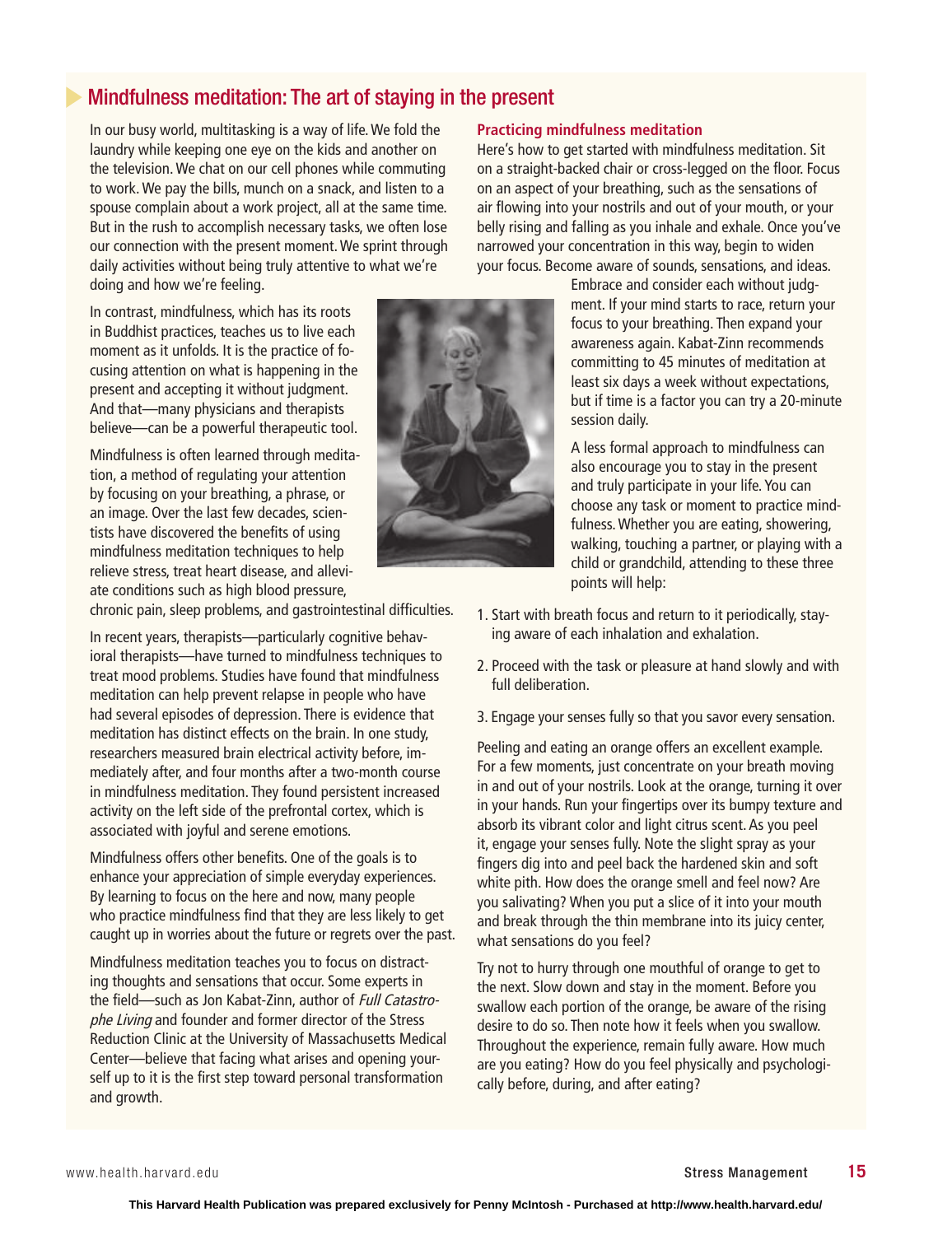done for the Baltimore Longitudinal Study of Aging, most older men and women in America have nutritional deficits in calcium, zinc, iron, magnesium, folic acid, and vitamins  $B_6$ ,  $B_{12}$ , and D. These nutrients affect your energy, bones, heart, mental acuity, and mood. Such nutritional deficits have implications for stress, too.

Food symbolizes far more than sustenance for many people. Some people eat to relieve anxiety or to fill an emotional void. Conversely, eating can be fraught with anxiety for those with eating disorders.

#### Tips for achieving nutritional balance

Supplying your body with good food in the right amounts goes a long way toward helping maintain your energy level.

**At breakfast:** Combine fruits with whole grains and lean proteins. Good options include a glass of skim milk and a serving of oatmeal topped with half a cup of fresh blueberries, or a couple of pieces of whole-grain toast with a piece of fresh fruit and skim milk. Or choose low-fat plain yogurt with berries and a serving of whole-grain cereal.

**For lunch and dinner:** Use your plate as a visual guide. Fill half of it with raw or cooked vegetables. Whole grains should account for one-quarter, and lean protein such as chicken, turkey, fish, beans, lentils, or tofu should make up the other quarter.

**When snacking:** Dole out an appropriate-size serving and eat that, instead of snacking directly out of the box. Also, avoid surrounding yourself with temptation. Instead of stocking the fridge with cartons of ice cream, fill it with fresh fruits, veggies, and healthful treats. Then, at the times when you're really craving ice cream, go out for a scoop.

#### **In general:**

- Eat from smaller plates; large plates encourage taking bigger helpings.
- Avoid seconds; if you're still hungry at the end of the meal, choose a piece of fruit instead.
- Start your meal with a hot beverage such as tea, soup, or broth. Hot drinks are more filling than cold ones and can help you avoid overeating.
- Before snacking, take a deep breath and ask yourself if you really are hungry or whether anxiety, boredom, or loneliness is driving your desire to eat. If you are feeling stressed, find another means to relax yourself, like going for a walk or calling a friend. Also, try drinking a glass of water to see if that satisfies you.

#### Making changes

After weighing data gathered from thousands of men and women enrolled in well-designed, long-term studies, Harvard nutrition experts developed the Healthy Eating Pyramid (see Figure 4). The recommendations in the pyramid are explained in greater detail in the book *Eat, Drink, and Be Healthy: The Harvard Medical School Guide to Healthy Eating,* by Dr. Walter Willett, chairman of the department of nutrition at the Harvard School of Public Health and professor of medicine at Harvard Medical School.

The diet suggested here may bear little resemblance to what you normally eat. Rather than create more stress about how well or poorly you eat, consider a few simple changes to strengthen your current diet. Could you increase your daily servings of vegetables and fruit? Could you expand your color palette, choosing a range of deep-hued vegetables and fruits, which tend to have more antioxidants and important nutrients? Could you replace some unhealthy fats (such as those found in meat, cheese, and most commercial baked goods) with healthier sources (such as olive or canola oil and fats found in nuts and cold-water fish like salmon)? Could you choose whole grains like brown rice, barley, whole-wheat bread and pasta, quinoa, and whole-wheat couscous more often than refined grains like white rice or white flour? These simple steps can have a real impact on your health.

#### Eat mindfully

Food offers comfort and pleasure as well as nourishment. Gulping down fast food while changing lanes on the freeway, however, offers none of these benefits. We're a culture in a rush, and that influences how we eat. Fast-food meals have replaced family mealtimes, and the practice of eating while driving has become such a cultural phenomenon that the term "dashboard dining" has been coined to describe it. But the problem with eating fast and furiously is that you may end up eating more than you intend—not to mention the indigestion that is almost sure to follow. Taking the time to eat mindfully can renew your enjoyment of food. It will also help you regulate your food consumption, since it takes 20 minutes from the time you start eating for the "fullness signal" in the brain to kick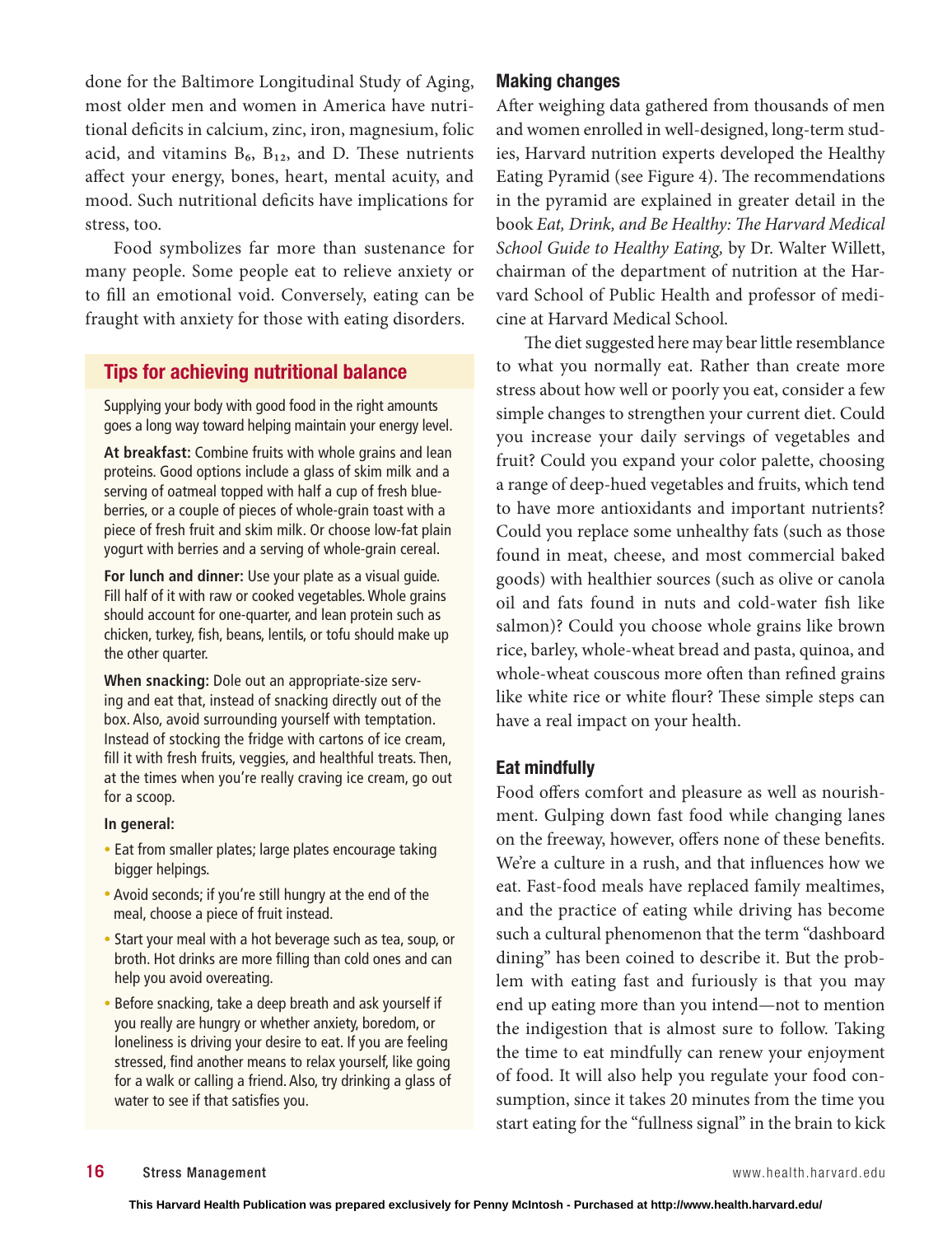Figure 4 The Healthy Eating Pyramid

in. That means that when you rush through a meal, you may well be finished eating before you even begin feeling satisfied.

Instead, try to take the time to savor each bite. To practice mindful eating, start by setting a place for yourself and sit down. Close your eyes for several seconds, and inhale and exhale deeply to help yourself focus. Bring your full attention to the moment. Look at your food and breathe in its aromas before you taste it. Chew slowly so you can delight in textures and flavors. Try not to rush through one mouthful to get to the next. Bringing all your senses into play can sharpen your taste for fresher, healthier foods and help break the cycle of stress-related eating.

Think of how you feel before you begin to eat, while you're eating, and afterward. Are you feeling physical signs of hunger, or is it simply "time" for dinner? Are you eating to quell stress? As you become more aware of your feelings, you may find other stresscontrol techniques just as satisfying as eating.

# Exercise

Nearly every form of exercise offers a host of healthenhancing benefits if performed regularly at moderate intensity. Exercise improves cholesterol levels, lowers blood pressure, keeps bones strong and healthy, and enhances the immune system. It also boosts metabolism and mood, and helps you maintain your vitality and independence in later years. Research suggests that even so-called lifestyle activities, such as gardening or playing active games with children, offer many of these benefits.

You can use exercise to stifle the buildup of stress in several ways. If you exercise shortly after the stress response is engaged—let's say by sprinting away from an oncoming bus—you burn off stress hormones just as nature intended. Just about any form of motion helps relieve pent-up muscle tension. And certain activities, such as yoga, tai chi, or qi gong (see "Choosing exercise with relaxation in mind," page 18), and repetitive exercises, such as walking, running, or rowing, elicit the relaxation response, too. Regularly engaging in these kinds of activities can help you ward off everyday stress.

To boost the stress-relief rewards, make an effort



Adapted from Eat, Drink, and Be Healthy: The Harvard Medical School Guide to Healthy Eating by Walter Willett, M.D. (Simon & Schuster, 2005).

to shift your attention to become aware of yourself what and how you're feeling—and your surroundings during exercise. This should leave you feeling calmer and more centered. This approach can also be incorporated into resistance training. As you raise and lower the weights, coordinate your breathing with your movements, and focus your attention on the sensations in your body as you perform each exercise.

A few words of care are in order:

- If you aren't normally active, or if you have health problems or a painful or disabling condition, speak with your doctor before beginning any exercise program.
- When you do exercise, listen to your body. Perform only movements that feel comfortable to you. As you grow stronger or more limber, gradually expand your range.
- Try to integrate deep, calm breathing into your routine. You may find it easiest to first familiarize yourself with the movements of the exercises you select and then combine them with deep breathing.
- If you wish to try yoga, tai chi, or qi gong, join a class with an experienced instructor who can help you learn the movements correctly and adapt the program to your needs.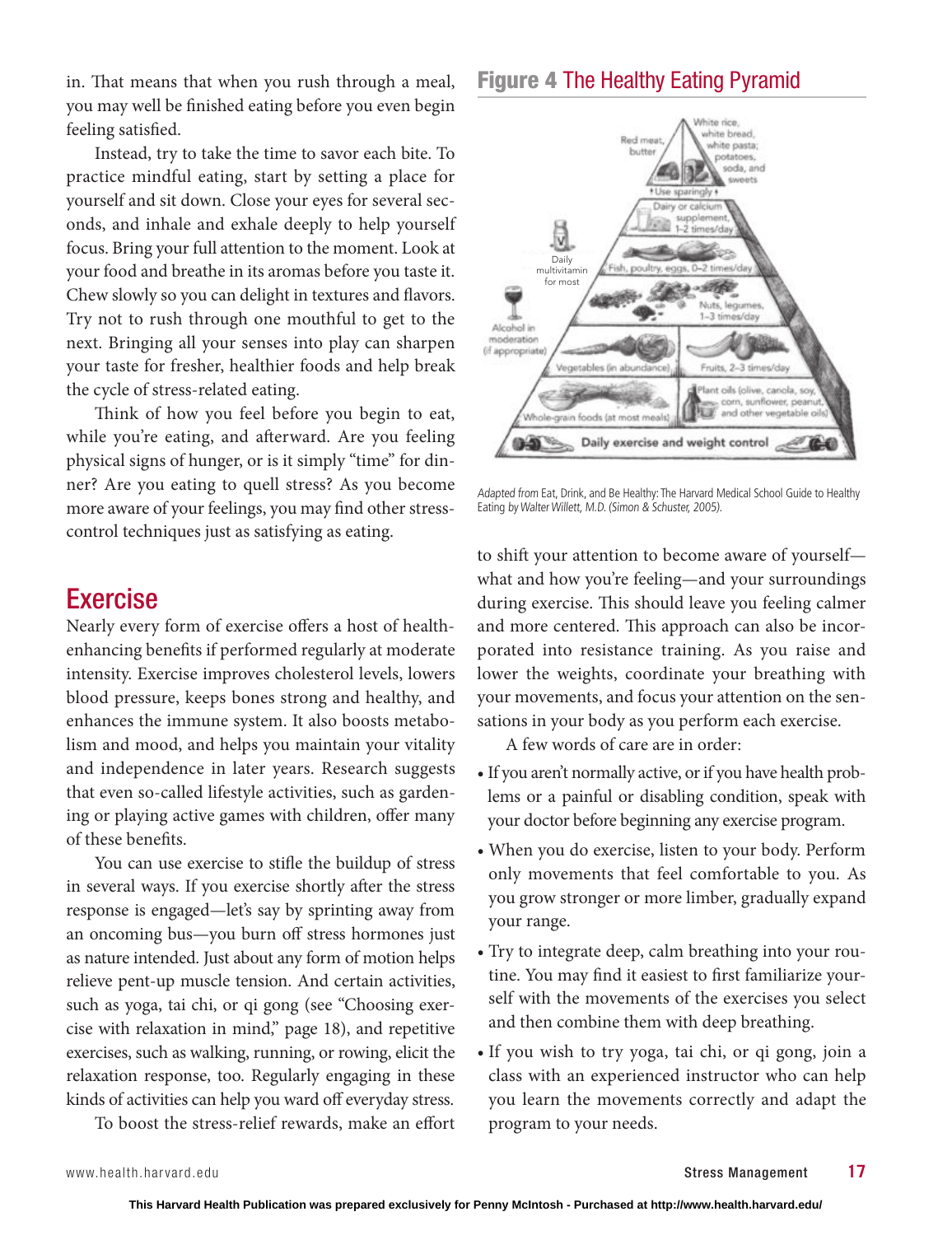#### Choosing exercise with relaxation in mind

Some exercises, such as the following, are especially effective at promoting relaxation. Try working some or all of these activities into your routine.

■ Yoga. Based on Indian philosophy, yoga is an excellent way to develop body awareness and elicit the relaxation response. The many different types of yoga share certain basic elements: pranayamas (rhythmic breathing), meditation, and asanas (stretching postures). Like tai chi and qi gong, yoga increases flexibility and coordination, releases muscle tension, and enhances tranquility.

A 2005 study of lifestyle and health habits revealed another potential benefit for yoga practitioners. Middle-aged adults of average weight who practiced yoga for four or more years gained 3 fewer pounds over a 10-year period than those who did not do yoga. Overweight individuals who regularly practiced yoga over the same period actually lost an average of 5 pounds. Since yoga is generally not vigorous enough for this

## Putting stress relief in someone else's hands: The benefits of massage

A massage at the hands of a skilled practitioner can be rejuvenating. Research shows massage has a physiological impact, too. A 2005 review of research studies involving massage therapy showed that massage consistently lowered levels of cortisol while increasing activity of pleasurerelated brain chemicals in patients with a broad range of physical and psychological conditions. Massage also lowers blood pressure and heart rate and may enhance certain measures of immune function.

A 2005 study showed that women with breast cancer who participated in massage therapy three times a week for five weeks showed more immune system activity and reported less depression, anxiety, and fatigue than the women who didn't receive massages regularly. Some studies have found that massage is also beneficial in boosting the immune systems of people with HIV.

Whether it's for therapeutic reasons or purely for pleasure, massage offers the comforts of a warm touch and release from muscle tension. Experienced practitioners can be found through professional organizations, such as the American Massage Therapy Association (www. amtamassage.org or toll-free at 877-905-2700) and the National Certification Board for Therapeutic Massage and Bodywork (www.ncbtmb.com or toll-free at 800-296-0664). effect to be attributed to extra calorie expenditure, the study authors offered two other possible explanations. One hypothesis is that yoga affects weight control on a cellular level, because it lowers concentrations of the stress hormone cortisol in the body. High levels of cortisol are implicated in the thickening waistline that often accompanies middle age. Another theory is that the mindfulness cultivated by the practice of yoga helps create a heightened awareness of one's body—a state of mind that translates into healthier eating and exercise habits.

■ Tai chi. This series of slow, fluid, circular motions originated as a martial art. Tai chi especially benefits older people. By enhancing balance and muscle strength and improving aerobic capacity, it helps prevent falls that can lead to fractures and girds against gradual decline in physical function. One randomized trial published in the *Journal of the American Geriatrics Society* concluded that tai chi nearly halved the risk of falling in men and women ages 70 or older. Its low-intensity movements produce declines in blood pressure similar to those achieved with moderateintensity aerobics, according to another randomized study of sedentary adults ages 60 or older. Some doctors recommend tai chi for people with osteoarthritis as a way to reduce joint swelling and improve range of motion.

■ **Qi gong.** This ancient Chinese art melds breathing, meditation, gentle exercise, and flowing movements. Qi, or chi, is the Chinese word for life energy believed to course through the body. Qi gong aims to unblock and properly balance the flow of qi. When practiced regularly, it can lower your blood pressure, pulse, and demand for oxygen. These effects are all components of the relaxation response. Qi gong may also enhance balance and flexibility.

■ Rhythmic, repetitive activities. Rhythmic exercises, such as walking, jogging, swimming, or bicycling, can be calming and relaxing. Once you get under way, become aware of how your breathing complements the activity. Breathe rhythmically, repeating the focus word, phrase, or prayer you've chosen. Remember to adopt a passive attitude. When disruptive thoughts intrude, gently turn your mind away from them and focus on moving and breathing.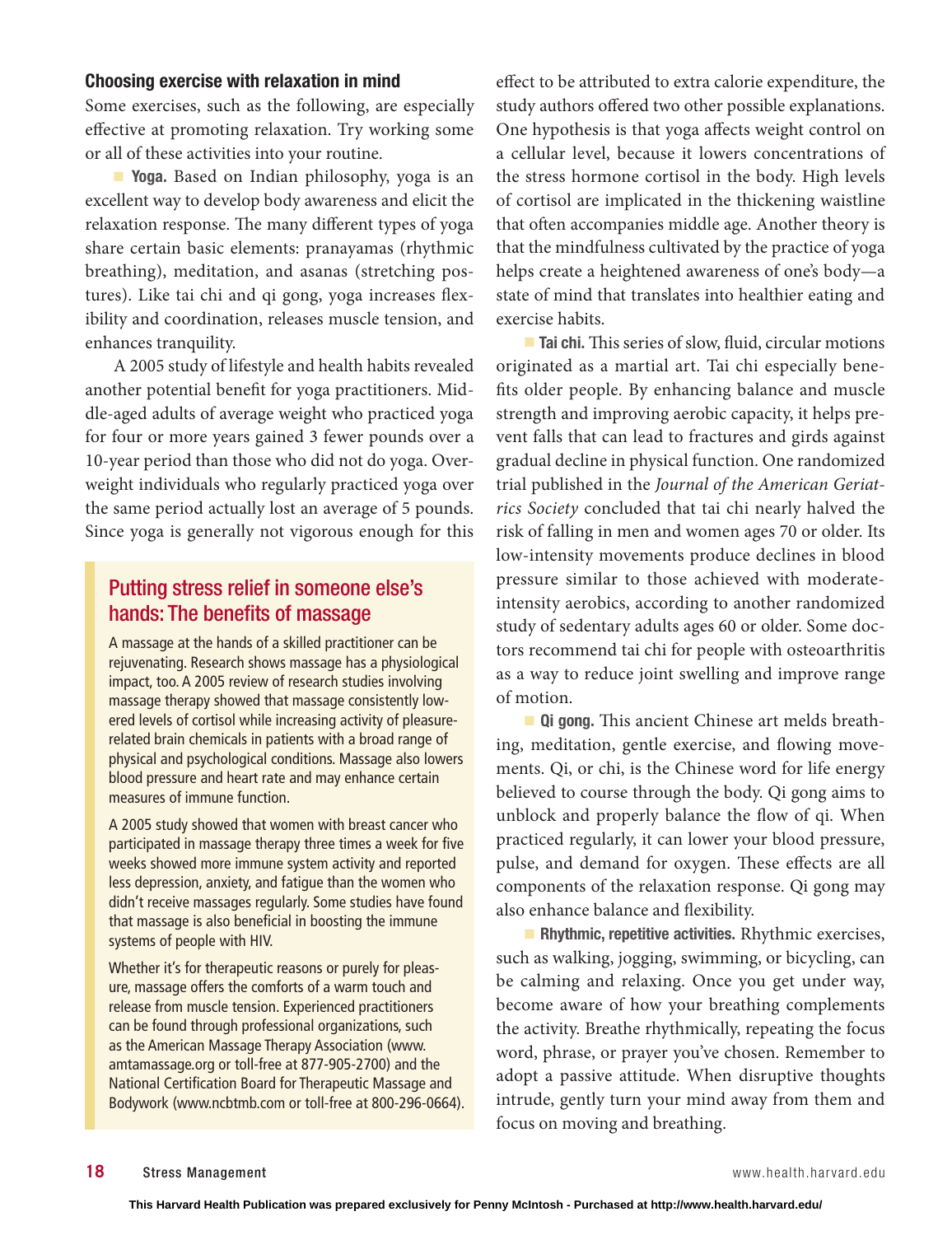■ A mindful walk. Taking a mindful walk is a good example of exercising with relaxation in mind. As you move and breathe rhythmically, be aware of the sensations of your body. How does it feel as your breath flows in through your nostrils and out through your mouth? Gradually expand your awareness to the sights and smells around you. Notice the freshly mown grass, flowers, trees, fallen leaves, dappled sun, or gray clouds. How does the outside air feel against your body? How does the surface beneath your feet feel and sound? What thoughts are moving through your head? A slow, mindful walk helps center and relax you. Alternatively, a brisker pace that pushes your limits can be calming and energizing in equal parts. In this case, place more emphasis on the sensations of your body, such as your quickened breathing and heartbeat and the way your muscles respond as you tax them.

# Social support

Just as a ship is protected by the rubber bumpers that separate it from a hard wooden dock, so, too, do people benefit when social buffers soften the inevitable bumps and bruises of life. Studies show that social ties—at least those that represent positive relationships—significantly protect health and well-being.

In Sweden, researchers following more than 17,000 men and women for six years found that the group that reported the most isolation and loneliness had almost four times the risk of an early death as those with good social networks. California researchers who tracked roughly 7,000 Alameda County residents for nine years found that a lack of strong community and social bonds multiplied the likelihood of dying by nearly two to three times.

Confidants, friends, acquaintances, co-workers, relatives, and spouses or companions weave a lifeenhancing social net. Their support may involve outright assistance or may be largely emotional. Studies show that people who have greater social support fare better on measures of immune function when faced with stressors as diverse as caregiving, surgery, exams, and job strain. For example, women with breast cancer who felt they had high-quality emotional support from an intimate relationship, social support from a

doctor, and nourishment from other connections had more natural killer cells—capable of destroying virusladen cells and certain tumor cells—than those who lacked these advantages.

Not surprisingly, the quality of relationships counts. Research suggests that negative ones—such as an embattled marriage or a draining caretaking arrangement—can be more harmful than helpful.

#### Strengthening your social bonds

Given the pleasures and benefits of social ties, why not grasp opportunities to expand your social circle and deepen the ties you've already made? Here are some ways to do just that:

- If you normally wait for others to reach out, pick up the phone and propose a date.
- Explore some of the many volunteer opportunities available, from wielding tools to spruce up affordable housing to mentoring a child or businessperson. Check with VolunteerMatch (www.volunteermatch. org) or Senior Corps (www.seniorcorps.org), or call your local chapter of the United Way for opportunities that fit your talents and interests.
- Harness the warmer side of technology. E-mail and telephones extend your reach around the world. Libraries and senior centers may offer free online time and may even help you set up a free e-mail account.
- Find like-minded people through intriguing classes and organizations.
- If it's hard to get to religious services, ask fellow congregants to escort you. If a significant illness keeps you away, find out if your spiritual leader makes home visits.
- Social support is a two-way street. Offer assistance to friends, family, and neighbors, and accept it when it's offered to you.
- Share a confidence. Doing so can turn a friendly relationship into an even deeper one.
- Consider adopting a pet. Research shows that pets can have beneficial effects on your physical and emotional health.
- If depression, low self-esteem, or social phobias affect your ability to make connections, seek help.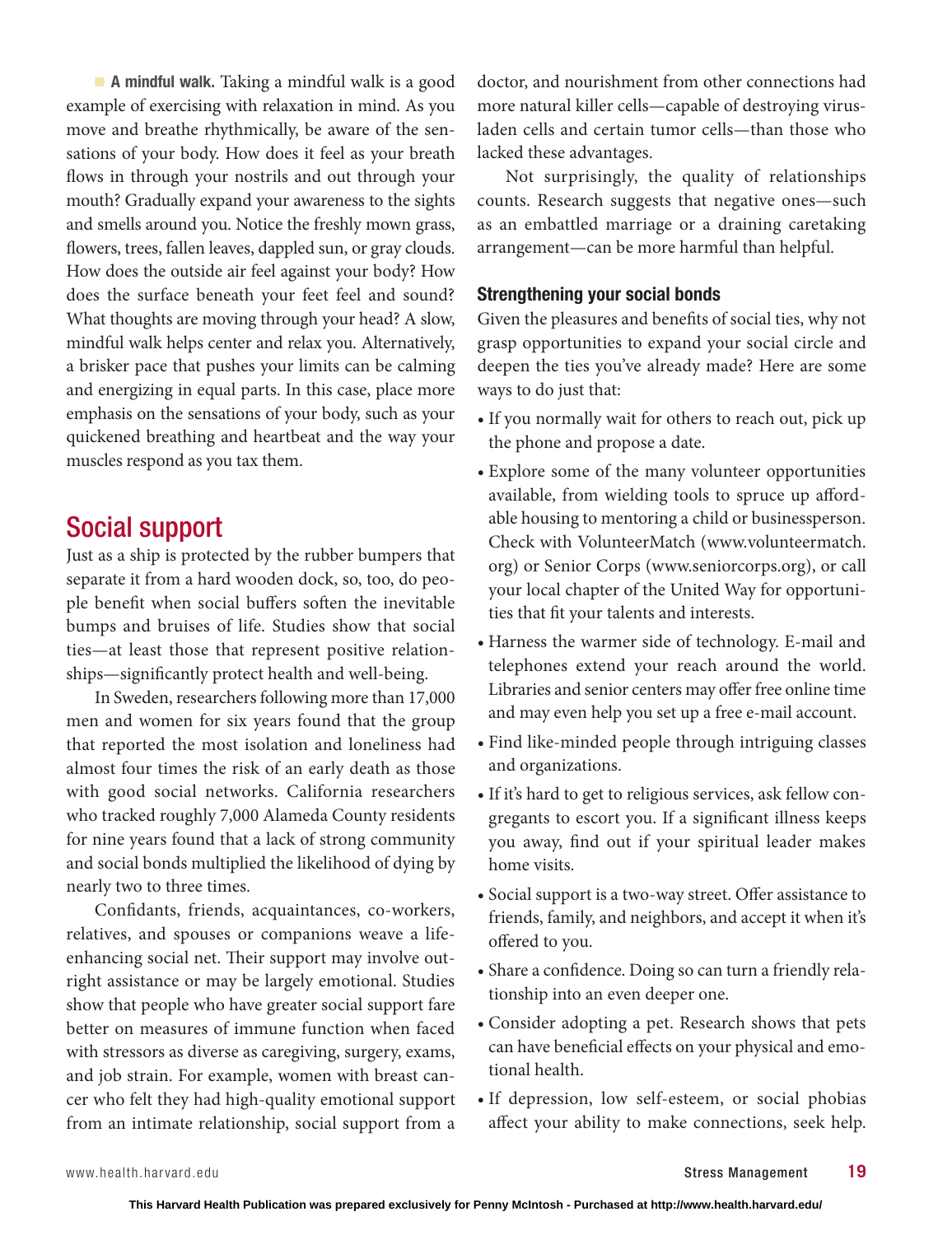Start by talking with your doctor. Many people have been aided by therapy, medications, or both.

# Nurturing yourself

Learning to nurture yourself is another key task in managing stress. While you may know a great deal about nurturing others, satisfying your own needs may not be second nature.

It's common wisdom, for example, that women spend a larger percentage of their waking hours nurturing others than men do. Whether or not women work outside the home, studies suggest that they spend more time than men do tending house and loved ones. If you're a woman, odds are good that you provide the emotional glue that holds relationships and families together. You buy the birthday cards, pick up the phone to offer help when someone is sick, and do much of the work or coordination of services involved in caring for elderly parents, children, grandchildren, and spouses in need of assistance. Our culture expects you to be self-sacrificing. Your needs may take last place; putting yourself first is cast as selfishness.

For men, our society places great emphasis on getting ahead. That can encourage a single-minded focus on career to the detriment of other activities. In this way, men are discouraged from indulging their nurturing side.

Just as women are pressed from the get-go to give to others, men are pushed toward the receiving end. That creates imbalances and potential sources of distress for both sexes. If you're a woman, you may not feel comfortable taking time to refresh yourself. If you're a man, you may not have much practice creating your own nurturing rituals and, like your female counterpart, you may feel uneasy doing so. Clearly, both women and men can benefit from learning to focus on themselves in healthy, rejuvenating ways.

#### Learning to care for yourself

The art of nurturing yourself is not a single technique. Rather, it's an overarching concept for your life, says Harvard psychologist Alice D. Domar in her book *Self-Nurture*. The spark you gain from nurturing your imagination, career, relationships, sex life, or spiritual side amplifies the healing effects of other stress-relief techniques. The many, varied options for self-nurture include:

- journal writing
- cognitive restructuring
- relaxation exercises
- affirmations and prayer
- social support
- creative, productive, and leisure activities.

Imagine these techniques and self-nurturing acts as dry seeds for a garden. Lush growth rewards those who do more than scratch the earth, toss in a few seeds, and step back to see what comes up. Dig deep. Water frequently. Remove choking weeds from the plot when necessary. Combining the richness of your past experiences, a willingness to expand your current boundaries, and a desire to fill your life with courage, love, and joy can make a great deal of difference in what you reap.

#### Creativity, productivity, and leisure

The nerve-jangling pressure of lengthy daily "to do" lists can leach away energy. The thought of adding more items to the list may fill you with more dismay than delight, even if the addition is relaxation, creativity, or time with a loved one. Yet when you refresh yourself in ways that are meaningful to you, you add to your stock of energy and joy.

What does "creativity" mean to you? Writing a short story? Sculpting clay? Designing a retreat? Pulling out a paint box? Dancing around the room? Building a deck? Cooking up a feast? Landscaping a garden?

If you have a dream you've never explored, find small and big ways to follow through. Sing in the shower, take lessons from a pro, or try out a song in front of friends. If you have no idea where to turn, sign up for a class you think you might enjoy. Give yourself the opportunity to try a variety of options. Don't give up if the first one fails to captivate you or if the results of your effort don't meet your expectations. Discover what creative work you love, and do it.

Productive work forges links between you and the world and invests life with meaning. It matters little » continued on page 25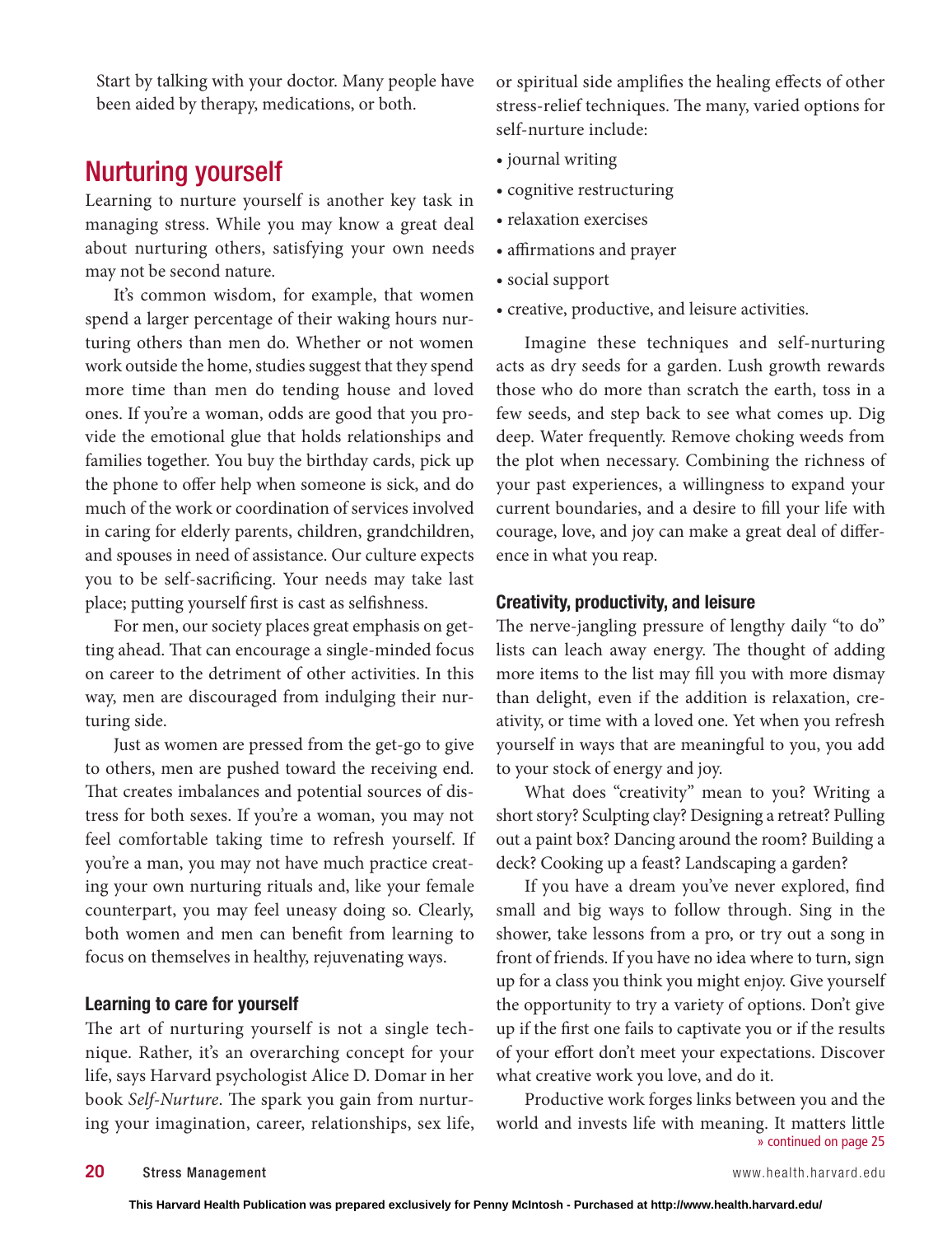# Special Section

# Your portable guide to stress relief

T he best-written book on stress control is no help to you if you can't find time to read it. If you have only a short while to spare, dip into the stress-busting suggestions described in this section. Whether you have one minute or half an hour, you'll find ways to ease your day.

#### Take the sting out of 10 common stressors

Sometimes just thinking about embarking on a program of stress control can be stressful. Rather than freeze in your tracks, start small and bask in the glow of your successes. Give yourself a week to focus on practical solutions that could help you cope with just one stumbling block or source of stress in your life. Pick a problem, and see if these suggestions work for you.

1. Frequently late? Apply time-management principles. Consider your priorities (be sure to include time for yourself) and delegate or discard unnecessary tasks. Map out your day, segment by segment, setting aside time for different tasks, such as writing or phone calls. If you are overly optimistic about travel time, consistently give yourself an extra 15

minutes or more to get to your destinations. If lateness stems from dragging your heels, consider the underlying issue. Are you anxious about what will happen after you get to work or to a social event, for example? Or maybe you're trying to jam too many tasks into too little time.

- 2. Often angry or irritated? Consider the weight of cognitive distortions. Are you magnifying a problem, leaping to conclusions, or applying emotional reasoning? Take the time to stop, breathe, reflect, and choose (see pages 24 and 28).
- 3. Unsure of your ability to do something? Don't try to go it alone. If the problem is work, talk to a coworker or supportive boss. Ask a knowledgeable friend or call

the local library or an organization that can supply the information you need. Write down other ways that you might get the answers or skills you need. Turn to tapes, books, or classes, for example, if you need a little tutoring. This works equally well when you're learning relaxation response techniques, too.

4. Overextended? Clear the deck of at least one time-consuming household task. Hire a housecleaning service, shop for groceries through the Internet, convene a family meeting to consider who can take on certain jobs, or barter with or pay teens for work around the house and yard. Consider what is truly essential and important to you and what might take a backseat right now.

21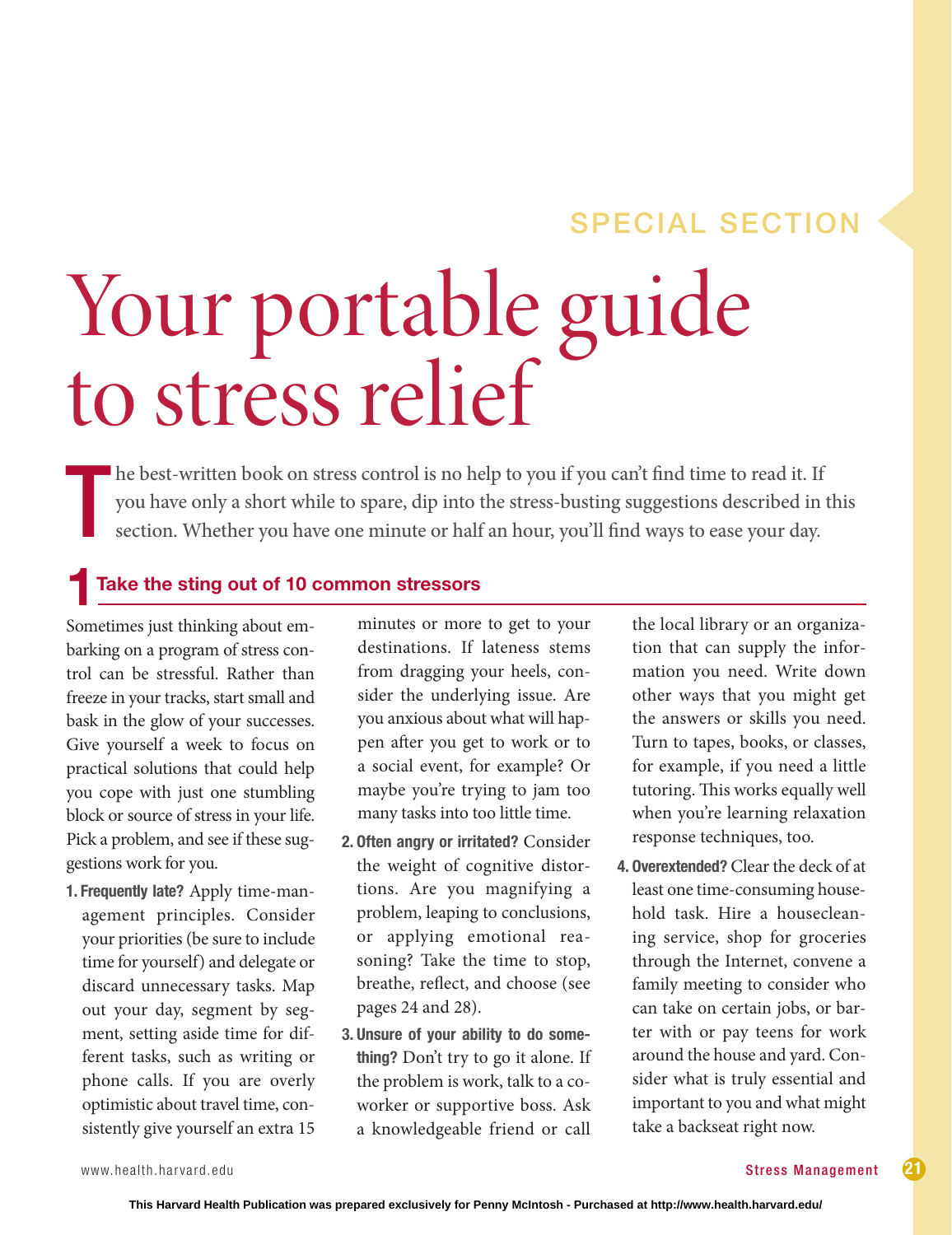- 5. Not enough time for stress relief? Try mini-relaxations. Or make a commitment to yourself to pare down your schedule for just one week so you can practice the relaxation response every day. Slowing down to pay attention to just one task or pleasure at hand is an excellent method of stress relief.
- 6. Feeling unbearably tense? Try massage, a hot bath, mini-relaxations, a body scan, or a mindful walk. Practically any exercise—a brisk walk, a quick run, a sprint up and down the stairs—will help, too. Done regularly, exercise wards off tension, as do relaxation response techniques.
- 7. Frequently feel pessimistic? Remind yourself of the value of learned optimism: a more joyful life and, quite possibly, better health. Practice deflating cognitive distortions. Rent funny movies and read amusing books. Create a mental list of reasons you have to feel grateful. If the list seems too short, consider

# Meditation on the go 2

beefing up your social network and adding creative, productive, and leisure pursuits to your life.

- 8. Upset by conflicts with others? State your needs or distress directly, avoiding "you always" or "you never" zingers. Say, "I feel \_\_\_\_\_\_\_\_when you \_\_\_\_\_." "I would really appreciate it if you could \_\_\_\_\_\_." "I need some help setting priorities. What needs to be done first and what should I tackle later?" If conflicts are a significant source of distress for you, consider taking a class on assertiveness training.
- 9. Worn-out or burned-out? Focus on self-nurturing techniques. Carve out time to practice the relaxation response or at least indulge in mini-relaxations. Care for your body by eating good, healthy food and for your heart by seeking out others. Give thought to creative, productive, and leisure activities. Consider your priorities in life: Is it worth feeling this way, or is another

path open to you? If you want help, consider what kind would be best. Do you want the job taken off your hands? Do you want to do it at a later date? Do you need someone with particular expertise to assist you?

10. Feeling lonely? Connect with others. Even little connections—a brief conversation in line at the grocery store, an exchange about local goingson with a neighbor, a question for a colleague—can help melt the ice within you. It may embolden you, too, to seek more opportunities to connect. Be a volunteer. Attend religious or community functions. Suggest coffee with an acquaintance. Call a friend or relative you miss. Take an interesting class. If a social phobia, low self-esteem, or depression is dampening your desire to reach out, seek help. The world is a kinder, more wondrous place when you share its pleasures and burdens.

Meditation can evoke the relaxation response, and appears to have health benefits as well (see page 15). It's also simple to perform. Here's how to get started:

- Choose a mental device to help you focus. Silently repeat a word, sound, prayer, or phrase (such as "one," "peace," "Om," or "breathing in calm"). You may close your eyes if you like or focus your gaze on an object.
- Adopt a passive attitude. Disregard distracting thoughts or concerns about how well you're doing. Any time your attention drifts, simply say, "Oh, well" to yourself and return to silently repeating your focus word or phrase.
- Now slowly relax your muscles, moving your attention gradually from your face to your feet. Breathe easily and naturally while using your focal device for 10 to 20 minutes. After you finish, sit quietly for a minute or so with your eyes closed. Then open your eyes, and wait another minute before standing up.
- Try to practice this meditation daily for 10 to 20 minutes, preferably at a specific time each day.

**This Harvard Health Publication was prepared exclusively for Penny McIntosh - Purchased at http://www.health.harvard.edu/**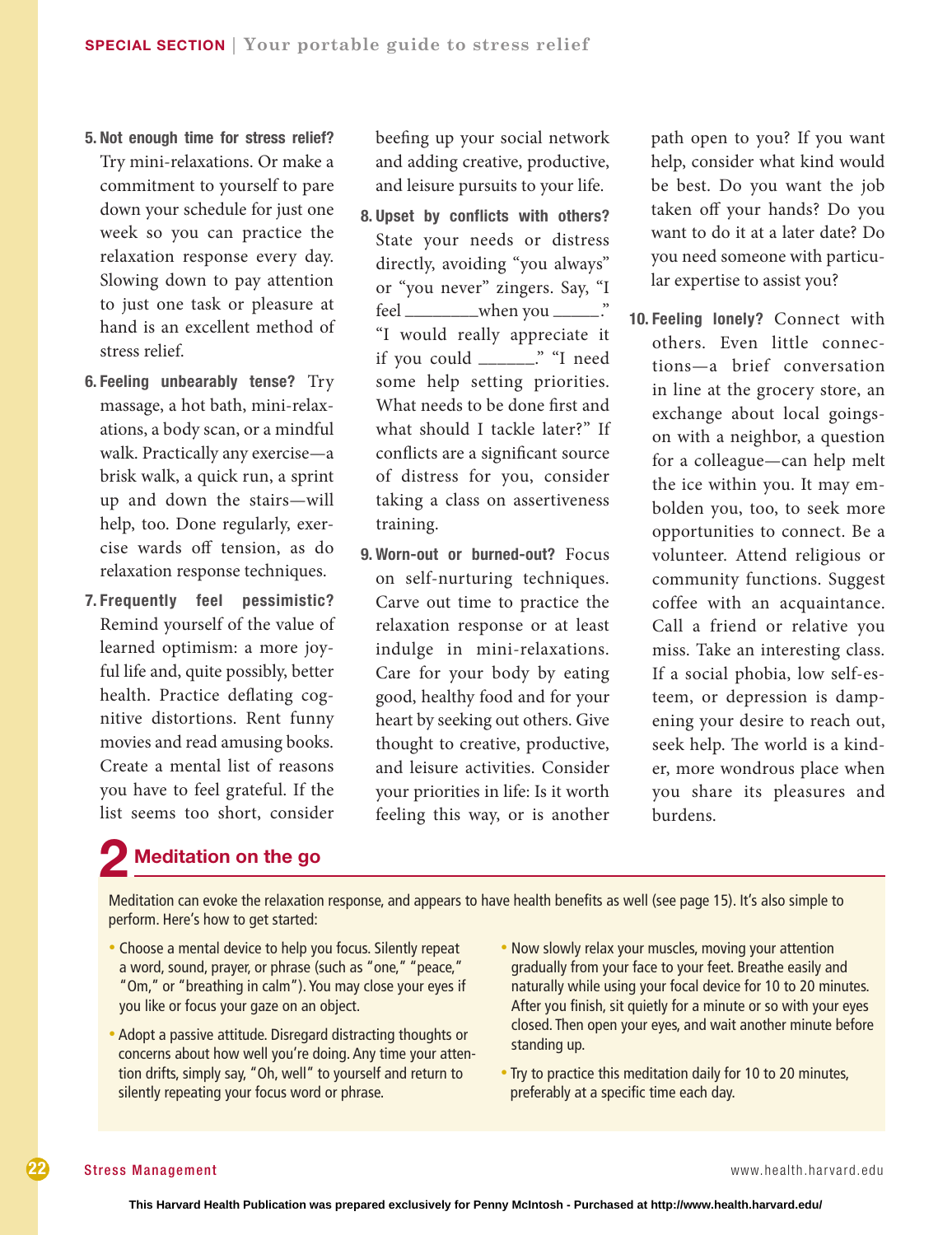# **3** Try a mini-relaxation

Mini-relaxations can help allay fear and reduce pain while you sit in the dentist's chair. They're equally helpful in thwarting stress before an important meeting, while stuck in traffic, or when faced with people or situations that annoy you. Here are a few quick relaxation techniques to try.

#### When you've got 1 minute

Place your hand just beneath your navel so you can feel the gentle rise and fall of your belly as you breathe. Breathe in slowly. Pause for a count of three. Breathe out. Pause for a count of three. Continue to breathe deeply for one minute, pausing for a count of three after each inhalation and exhalation.

Or alternatively, while sitting comfortably, take a few slow deep breaths and quietly repeat to yourself "I am" as you breathe in and "at peace" as you breathe out. Repeat slowly two or three times. Then feel your entire body relax into the support of the chair.

#### When you've got 2 minutes

Count down slowly from 10 to zero. With each number, take one complete breath, inhaling and exhaling. For example, breathe in deeply saying "10" to yourself. Breathe out slowly. On your next breath, say "nine," and so on. If you feel lightheaded, count down more slowly to space your breaths further apart. When you reach zero, you should feel more relaxed. If not, go through the exercise again.

#### When you've got 3 minutes

While sitting down, take a break from whatever you're doing and check your body for tension. Relax your facial muscles and allow your jaw to fall open slightly. Let your shoulders drop. Let your arms fall to your sides. Allow your hands to loosen so that there are spaces between your fingers. Uncross your legs or ankles. Feel your thighs sink into your chair, letting your legs fall comfortably apart. Feel your shins and calves become heavier and your feet grow roots into the floor. Now breathe in slowly and breathe out slowly.

#### When you've got 5 minutes

Try self-massage. A combination of strokes works well to relieve muscle tension. Try gentle chops with the edge of your hands or tapping with fingers or cupped palms. Put fingertip pressure on muscle knots. Knead across muscles, and try long, light, gliding strokes. You can apply these strokes to any part of the body that falls easily within your reach. For a short session like this, try focusing on your neck and head.

• Start by kneading the muscles at the back of your neck and shoulders. Make a loose fist and drum swiftly up and down the sides and back of your neck. Next, use your thumbs to work tiny circles around the base of your skull. Slowly massage the rest of your scalp with your fingertips. Then tap your fingers against your scalp, moving from the front to the back and then over the sides.

- Now massage your face. Make a series of tiny circles with your thumbs or fingertips. Pay particular attention to your temples, forehead, and jaw muscles. Use your middle fingers to massage the bridge of your nose and work outward over your eyebrows to your temples.
- Finally, close your eyes. Cup your hands loosely over your face and inhale and exhale easily for a short while.

#### When you've got 10 minutes

Try imagery. Start by sitting comfortably in a quiet room. Breathe deeply for a few minutes. Now picture yourself in a place that conjures up good memories. What do you smell—the heavy scent of roses on a hot day, crisp fall air, the wholesome smell of baking bread? What do you hear? Drink in the colors and shapes that surround you. Focus on sensory pleasures: the swoosh of a gentle wind; soft, cool grass tickling your feet; the salty smell and rhythmic beat of the ocean. Passively observe intrusive thoughts, and then gently disengage from them to return to the world you've created.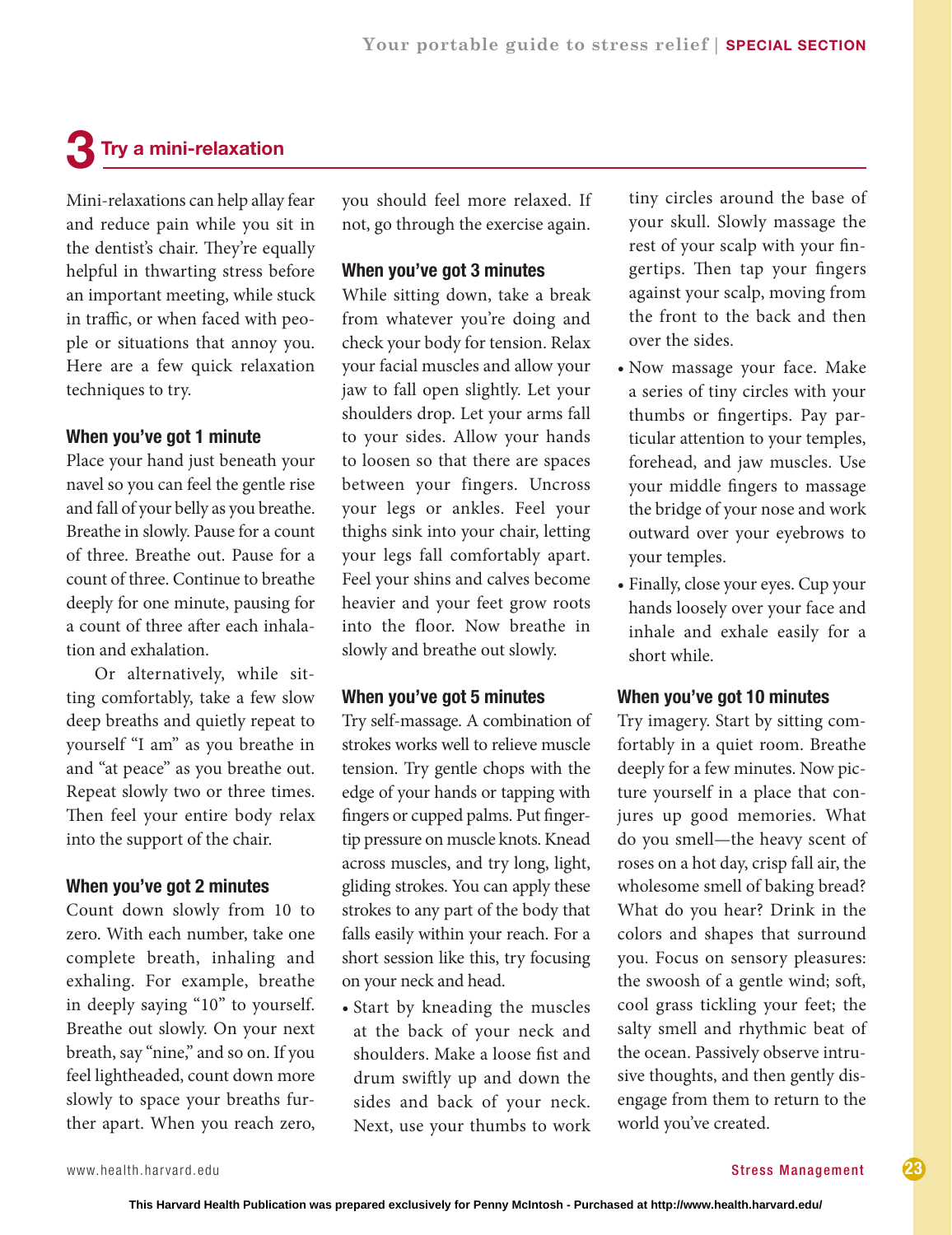# 4 Keep a gratitude journal

Reflecting on the positive experiences, feelings, and relationships in your life can bring you greater joy. A gratitude journal is a good way to acknowledge the things that brighten your life and help you turn your focus away from negative thoughts and feelings.

Keep a journal by your bed so that at the end of each day, you can spend five to 10 minutes writing about something that you were grateful for in your day. Savor pleasant sights, sounds, and experiences—a sunset, the birds chirping outside your window, a hug from your child, or a call from a friend. Celebrate accomplishments large and small learning to master a new hobby,

doing well on a project at work, or getting the kids off to school on time.

Conjure up the scene in your mind and try to write about it in detail. Then, spend a few minutes soaking in the experience again. You can also use this journal to reflect on things from the past that you are grateful for.

# Deflate cognitive distortions  $\bigcap_{n=1}^{\infty}$  Make a worry box

When you recognize negative thoughts cropping up, take the following steps.

Stop: Consciously call a mental time-out.

Breathe: Take a few deep breaths to help release burgeoning tension.

Reflect: Ask some hard questions. Is this thought or belief true? Did I jump to a conclusion? What evidence do I actually have? Am I letting negative thoughts balloon? Is there another way to view the situation? What would be the worst that could happen? Does it help me to think this way?

Choose: Decide how to deal with the source of your stress. If distortion is the root of the problem, can you recognize this and let go? Think about the goose in the bottle (see page 29). Is the problem or constraint a real one or is it one of your mind's making? If the problem is real, are there practical steps you can take to cope with it? Practicing a mini-relaxation may also help.

Everyone gets distracted by worries and concerns, but sometimes these worries can spill over, seeping into the fabric of your day. Having a place to contain your worries—quite literally—may help you set them aside so that you can focus on the more pleasurable or meaningful parts of your life.

Begin by finding or making a worry box. Any box will do. This is a great exercise for children, but youngsters may find it even more appealing if they can decorate the box as they like and keep it in a special place.

At the end of the day, take a few minutes to write down two or three of your concerns on slips of paper and place them inside the box. Or if the box is handy, you can write down worries as each crops up and drop your worries into the box throughout the day.

The worry box allows you to mentally let go of your worries. Once your worries are deposited in the box, try to turn your attention to other matters.

What you do with your slips of paper is up to you. Some people choose to throw out the notes without reading them again while others benefit from looking through them periodically before tossing them away. In that case, you may be surprised to find that most of your worrying was fruitless; the scenarios you imagined never came to pass.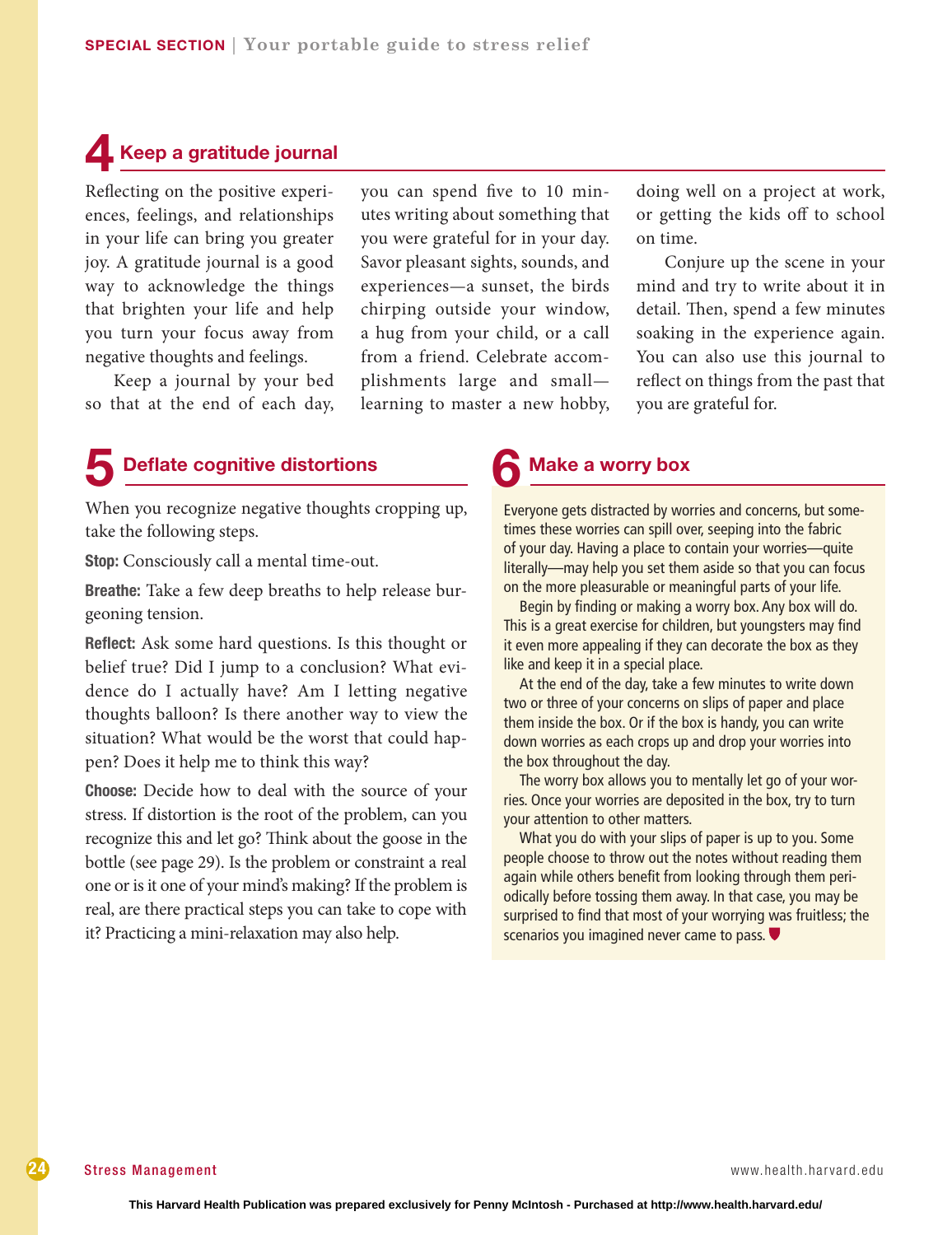#### » continued from page 20

whether these tasks are performed via a paid or volunteer job or while digging in the garden. They offer pleasure and sometimes the chance to be creative.

If you're retired or find that the work that pays your bills offers few opportunities for satisfaction, indulge your productive side elsewhere. The simplest task, such as slicing vegetables for dinner or scrubbing a floor, may be less tedious and more joyful if you approach it mindfully. Jobs that involve other people can spark connections that nurture you in other ways. Work that benefits others often offers special satisfactions. Such volunteer opportunities abound for people of every age and level of ability. Check with local volunteer organizations for tasks that fit your talents and available time.

The job many of us find hardest is setting aside time for pursuits defined as leisure. Reading a novel, playing a game of tennis, soaking in a hot bath, or spending a half-hour meditating may seem like selfish activities. Productive and even creative pursuits are more likely to meet with accepting nods. Yet playfulness invites joy back into your life. And relaxation enhances "flow," a state described by psychologist Mihaly Csikszentmihalyi in which creative juices are freed and their full expression is directed to all pursuits.

So, stretch out on a hammock for a nap. Enjoy a massage. Carve out 20 minutes during your busy day for breath focus or a body scan. Soak in the sounds of music you find calming or invigorating or simply pleasurable. Taking this time for yourself helps ward off exhaustion and burnout, allowing you to focus more attentively and less resentfully on the tasks of your day. Consider it a gift to yourself that also pays dividends to others.

# Journals: Easing stress the write way

If you're like most people, you've learned to bottle up "unacceptable" emotions, such as anger, fear, frustration, and grief. Sometimes, of course, the cap slips off. Then these emotions spill forth at high intensity, although not necessarily in the right direction. One safe way to decant any emotions even the most hurtful, terrifying, or sad feelings—is

journal writing. A blank sheet of paper and a pen can offer enormous release and, possibly, insight into hidden conflicts.

Writing about traumatic events can have physical benefits, too, according to psychologist James W. Pennebaker, who began studying this issue in the late 1970s. A series of studies required one group of people to write down their deepest thoughts and feelings about the most traumatic event they recalled. A control group wrote only about trivial events. Both groups wrote for 15 minutes a day for four days. In one study, the group that expressed deep emotions

#### Power of prayer

Several large studies suggest that people with an active religious life tend to stay healthier, live longer, and be happier. For example, a review article in the Journal of the American Geriatrics Society cited an international study of nearly 170,000 men and women from 14 countries that found religious affiliation and attendance at services significantly increased the likelihood of happiness and satisfaction. Twelve years of data from 2,800 older adults enrolled in the Yale Health and Aging Study, reported in The Journals of Gerontology, showed members of religious congregations had a slower onset of physical disability. Other studies on how religion affects health have noted less hostility and anxiety, lower blood pressure, and better quality of life among people with strong beliefs.

But the power of prayer is not easy to document. A 2002 study in Annals of Behavioral Medicine sifted through research claiming religion and spirituality have positive effects on cardiovascular disease and hypertension. The investigators disputed these results, citing numerous flawed or irrelevant supporting studies.

Still, prayer offers solace and comfort to many people. Religious communities can be part of a larger social network that keeps a person afloat with emotional support and outright assistance (see "Social support," page 19). By reinforcing positive emotions, religious belief might stimulate healthy physiological responses through complex nervous system pathways, much as a constant flood of negative thoughts may set the opposite reaction in motion. And, of course, certain religions encourage better health habits, such as avoiding alcohol and tobacco.

If prayer is meaningful to you, it can enhance the relaxation response and perhaps your health as well. You may want to use your favorite prayer or a phrase from it to help you focus.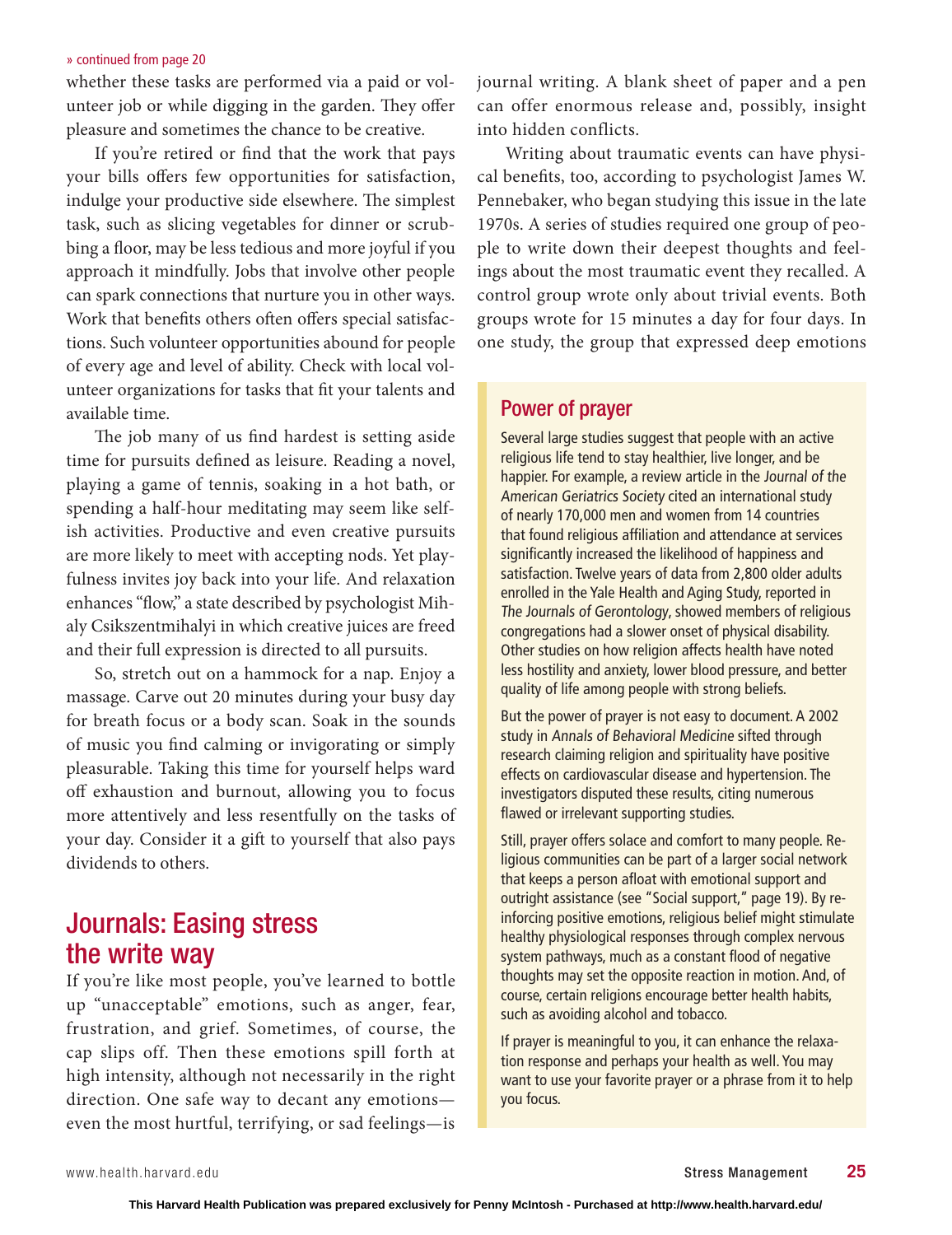reported feeling better and also had significantly fewer doctors' visits and symptoms of illness for nearly half a year afterward. After a similar experiment, the group that revealed deep emotions had livelier immune system defenders called T cells for the next six weeks. Other research has found that people with asthma and arthritis benefit from journal writing, too.

Why does writing about emotional issues make a difference in physical and emotional health? Pennebaker theorizes that confiding bottled-up feelings relieves stress that otherwise would ratchet up blood pressure, heart rate, and muscle tension.

Clinicians at the Benson-Henry Institute for Mind Body Medicine have found that the following journal exercise helps relieve ongoing sources of stress. A single attempt is not enough, though. When you first sit down to write about a problem, you may feel more anxious. The wound, once exposed, may initially hurt more than it did while hidden. But continuing to write about the same problem over

#### Affirmations

Affirmations are statements that express love, acceptance and, often, a joyous vision for your self and your life. A stream of positive thoughts can drown out more negative ones. Try incorporating simple affirmations, such as "I breathe in healing" or "I breathe out tension," into relaxation techniques. Or paste them to your mirror or another prominent place where you can read them several times a day. The more often you repeat an affirmation, the more likely you are to believe it and act on it.

Whether you write your own affirmation or borrow one from a helpful bumper sticker ("One day at a time"), the words should resonate for you. When creating an affirmation, choose a stressful aspect of your life and decide what a positive outcome would be or how you wish you felt about the situation. Try to craft statements in first person and present tense, such as these:

- "I can do this."
- "I am doing my best."
- "I am calm."
- "I deserve respect."
- "Week by week, I am growing healthier and stronger."
- "I can relax my body."
- "I am a loving, caring person."

the course of several days often enables you to work through difficult emotions and reach resolution or acceptance.

#### Writing it out

Here's some advice before you begin:

- Deeply troubling events and situations, such as domestic violence, rape, or direct exposure to acts of terrorism or war, are best explored with an experienced therapist. For other situations, you can proceed on your own and seek professional help only if you feel you need assistance.
- If you're physically healthy, choose the most stressful event or problem you currently face. It's usually one that you frequently dwell upon. Or, if you think your current problems stem from past circumstance, write about upsetting events in your past.
- Truly let go. Write down what you feel and why you feel that way.
- Write for yourself, not others. Don't worry about grammar or sentence structure. If you run out of things to say in the time allotted, feel free to repeat yourself.
- Do this exercise for 15 to 20 minutes a day for three to four days, or as long as a week if you feel writing continues to be helpful.

#### Bringing more joy to your life

You needn't only write about sources of stress. Another approach is to keep a gratitude journal (see page 24) or to use a journal to identify ways to bring more joy and meaning to your life. For this exercise, set aside 10 minutes a day to write in your journal about any positive event that's taken place in your life. Perhaps it was having a baby, getting a coveted job, touring the French countryside, or getting an advanced degree. Focus on how you felt at the time and on your feelings now. After you're done writing, take a few minutes to reflect on your emotions. Did you feel proud of a hard-won accomplishment? Exhilarated by a new experience? Awash in love and acceptance because of a connection with a loved one? Now look for ways to experience those feelings again. Can you find opportunities in the present that might bring you those same feelings?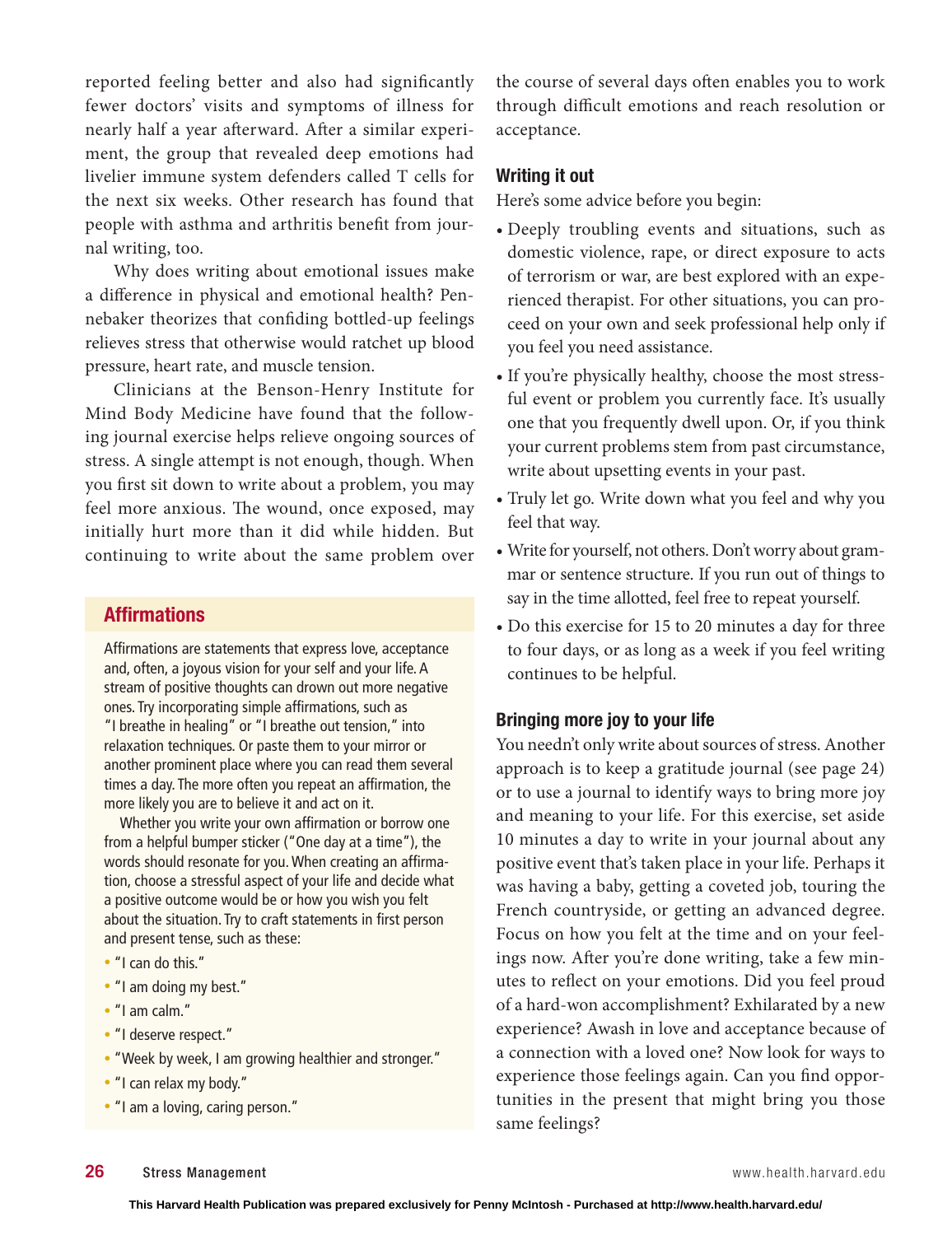# Cognitive restructuring: You are what you think

Stop for a moment and try to remember the thoughts that were running through your head as you got dressed for work this morning. What were you saying to yourself? What were you thinking? Then think about how you felt.

Perhaps a simple thought, such as "the train is late," quickly drifted out of control. Suddenly, you were thinking: "I'll be late to work. I won't make it to my meeting on time. My boss will be angry with me. My job is in jeopardy."

Sometimes even seemingly happy thoughts hurtle down the same track. "Wonderful, the lab report says my biopsy results are negative!" can quickly turn to "I wonder how good that lab is? Maybe the results were positive, and the lab didn't pick it up. Cancer that's undetected gets worse. By the time the error is found, it could be too late."

These scenarios are examples of automatic thinking. They can engage the stress response almost as easily as a growling Doberman bounding in your direction.

So, too, can the barrage of negative thoughts that many people play through their minds on an endless loop, or flip on automatically when faced with certain people or situations. Familiar examples include: "I look awful," "I can't do this," "I'm stupid," "I'm such a screw-up," and "I'm a loser." The voice may be yours or that of someone else from your life, such as an overly critical parent. Even in the absence of obviously stressful situations, this inner critic can make you miserable and stressed.

Cognitive therapy is built on the premise that thoughts and perceptions shape moods and emotions. A stream of highly negative thoughts may contribute to depression and anxiety. These negative thoughts are often riddled with irrational distortions and exaggerations. They can be examined and deflated, though, once you learn the skills of cognitive restructuring, a cognitive therapy technique that helps people change the way they think.

#### Recognizing your distortions

Ten common cognitive distortions appear below. They are based on theories of cognitive therapy expounded

by Dr. Aaron T. Beck, which were further refined and brought to popular attention by Dr. David D. Burns. Do any of these distortions resonate with you? Use this list to help make you aware of ingrained negative thought patterns and try to substitute more realistic, positive thoughts.

■ All or nothing. Everything is black or white; nothing is gray. If you don't perform flawlessly, you consider yourself a complete failure.

■ Overgeneralization. One negative event, such as a slight from your spouse or an encounter with a dishonest merchant, is perceived to be part of an endless pattern of dismaying circumstances and defeat. For example, you might think, "He's always cold" or "You can't trust anyone."

■ Mental filter. One negative episode, such as a rude comment made to you during an otherwise enjoyable evening, shades everything like a drop of food coloring in a glass of water. It's as though you are filtering out all the light and only see darkness.

■ Disqualifying the positive. Positive input, such as an affectionate gesture or outright praise, just doesn't count. You deflect all compliments with self-deprecation. You might say, "It's no big deal."

■ Jumping to conclusions. You draw negative conclusions without checking to see if they have any foundation in fact. You may be mind-reading: "My friend seems upset; she must be mad at me." Or you may be fortune-telling: "I just know the results of my medical test won't be good."

■ Magnification or minimization. You exaggerate potential problems or mistakes until they take on the proportions of a catastrophe. Or you minimize anything that might make you feel good, such as appreciation for a kind act you did or the recognition that other people have flaws, too.

■ Emotional reasoning. You assume your negative emotions reflect the way things are. For example, "I feel inferior. Therefore, I must not be as good as others."

■ "Should" statements. You adhere to a rigid set of beliefs and internal rules about what you "should" be doing and feel guilty when you don't stay the course.

■ **Labeling**. Rather than describe a mistake or challenge in your life, you label yourself negatively: "I'm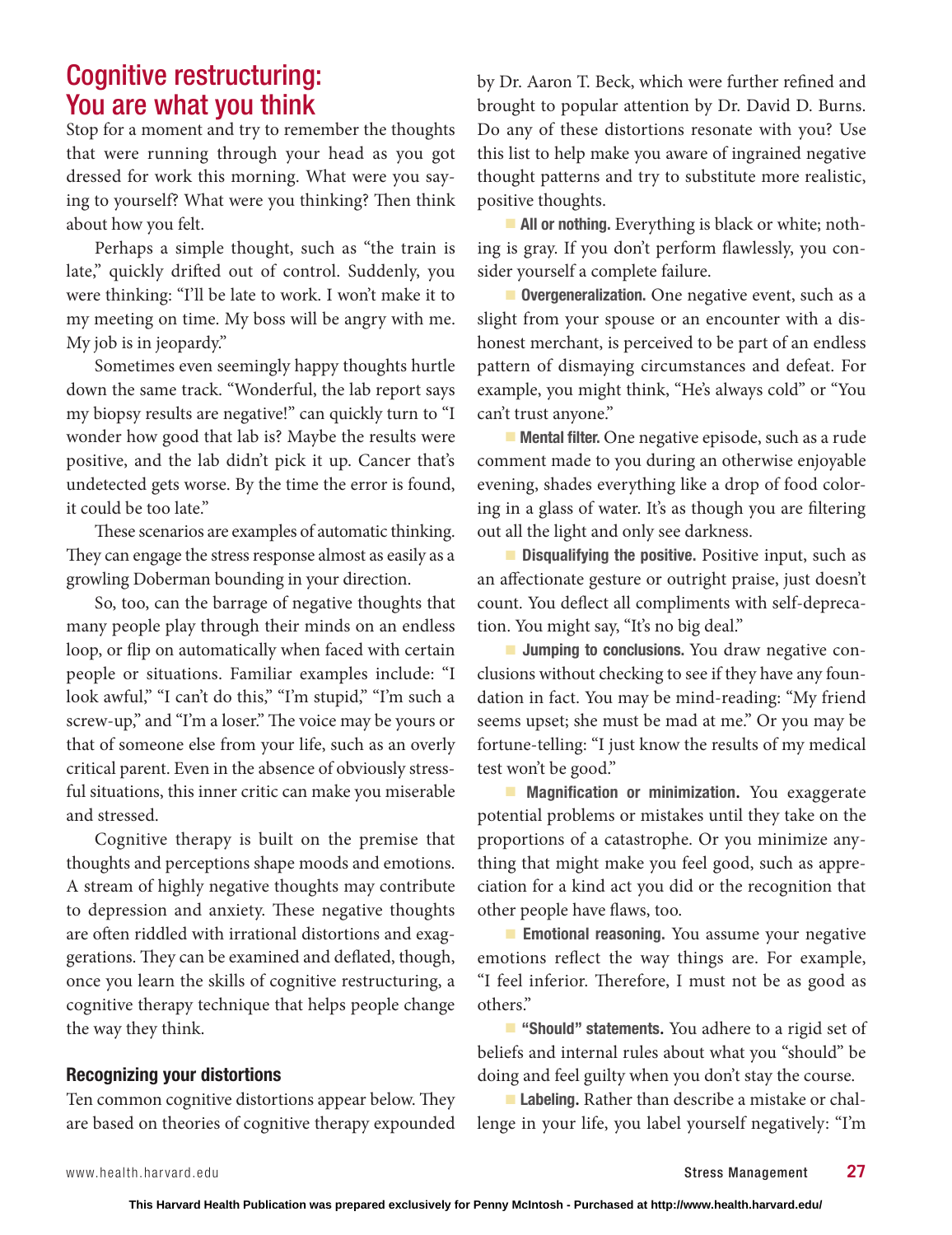a screw-up." When another person's behavior bothers you, you pin a global label on him or her: "She's so controlling."

■ Personalization. You blame yourself for triggering a negative event that occurred for complex reasons or for something that was largely out of your control. "If I had taken care of myself properly, I never would have gotten cancer."

Other clues can also help you identify distorted thinking. Sentences that include the words "must," "should," "ought," "always," and "never" are often harsher than necessary and reflect rigid thinking that could stand to be softened.

#### Stop, breathe, reflect, choose

If you're like most people, some of the distortions listed above are familiar to you. The next step is to challenge any overly simplistic, negative thoughts that cause you unnecessary distress. It's easiest, of course, when the thoughts are patently untrue: "I never do anything right," for example. It's harder when there's an element of truth mixed in with simplistic falsehoods: "At my age, I know I'll never reach my goals." If you always longed to be a famous opera singer but you lacked the time and talent to bring your dream to fruition, that statement may apply. For *one* goal. Most likely, though, you could list other goals that you did reach. And if you scaled down your dream by realizing that you enjoy singing, whether or not the audience of the Metropolitan Opera pays rapt attention, you could even set course for a new goal and actually meet it.

This four-step process taught at the Benson-Henry Institute for Mind Body Medicine is one way to help derail stress that stems from distortions and negative thoughts:

■ Stop. Consciously call a mental time-out. The next time you feel stressed, simply say "Stop." This stops the negative stress cycle in its tracks.

■ Breathe. Take a few deep breaths to reduce physical tension and help you relax.

■ Reflect. Ask yourself the following questions: Is this thought or belief true? Did I jump to a conclusion? What evidence do I actually have? Am I letting negative thoughts balloon? Is there another way to view the situation? What would be the worst that could happen? Does it help me to think this way?

■ Choose. Decide how to deal with the source of your stress. If a distortion is the root of the problem, challenge your thinking and adjust your view of reality. Ask yourself the following questions: How else can I think about this? What else can I do to cope more effectively? Remember, most things we worry about never come to fruition.

Restructuring negative thoughts and distortions takes practice. You needn't ignore reality or put on an artificially happy face. Often it's possible to shift your focus toward the positive, rather than dwelling on the negative. At other times, you can acknowledge a painful truth without losing sight of the larger, more positive picture.

For example, "I should be practicing relaxation response techniques every day" can be rephrased as "I want to practice relaxation response techniques every day," or "I feel calmer and happier when I practice relaxation response techniques regularly." Rather than

Optimists are more likely to put a positive spin on stressors, look for ways to make the best of a bad situation, and use problemsolving strategies to tackle difficulties.

berating yourself for falling short, encourage yourself to keep finding time.

When an illness flares up and leaves you feeling hopeless, it may help to acknowledge this without allowing it to engulf you. Change "I'll never get any better" to "I feel sick and in pain today. I know that I can try a combination of medications and techniques to help relieve my discomfort. Next week, I'll probably feel better and be able to follow my normal schedule."

Often, you can benefit from a friend's perspective on a problem or issue that seems insurmountable. He or she may recognize a major flaw in your thinking that has escaped your notice. Or it may help to distract yourself from the problem rather than continuing to worry about it. Try a mini-relaxation or calm yourself through imagery.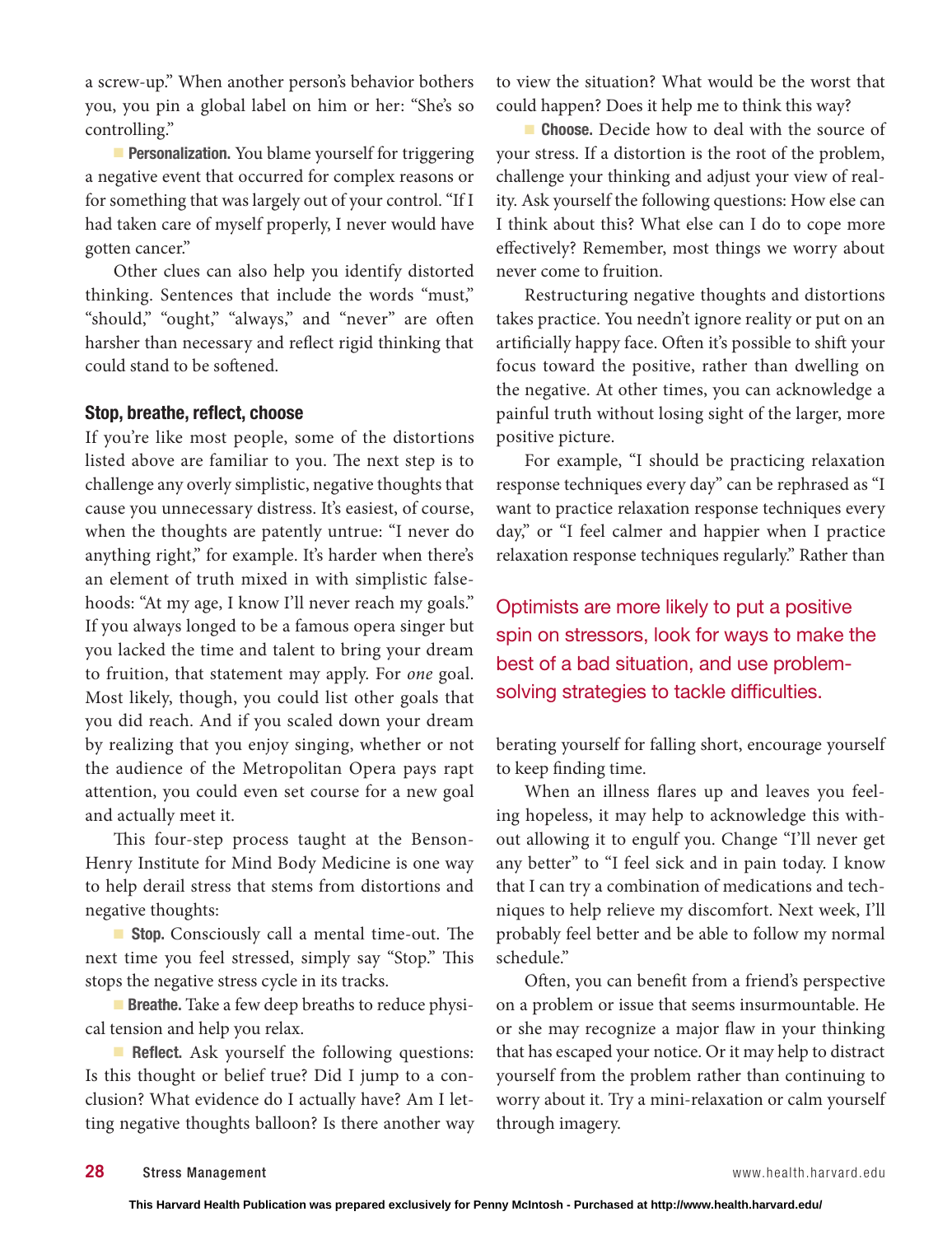If distortions are particularly thorny or deeply ingrained, seek help from a licensed mental health professional who has experience with cognitive restructuring, or attend a mind/body program.

#### Schedule your worries

You may also find it helpful to structure your worry either by setting aside a time to worry (see below) or creating a place to "hold" your worries (see "Make a worry box," page 24). These techniques can help you keep negative thoughts and fears from weaving their way throughout your days.

At times when your mind is racing, you feel overwhelmed and anxious, and you can't seem to focus, call a time-out for yourself. Set a timer for 15 minutes and write down everything that you're worried about. But when the buzzer sounds, put your worries away and allow yourself to be fully present. Try to accept your concerns and fears without judgment. Practicing mindfulness meditation (see page 15) may help with this task.

If you are going through a tumultuous or difficult time—perhaps you are in the midst of a divorce or you are facing a financial setback—and worry is persistent, you may find it helpful to set aside a specific time each day to record your worries.

#### Consider the goose in a bottle

When you find yourself jumping to conclusions or dwelling on negative thoughts, the "goose in the bottle" exercise may help challenge your thinking. The exercise has its roots in a well-known Zen koan that asks us to consider how to free a goose from a glass bottle.

In this story, an official asks a Zen master to consider this problem: a man places a gosling in a bottle, feeding it through the neck of the bottle until it is fully grown and there is no room in the bottle anymore. How can the man get the goose out without harming it or breaking the bottle? The master imagines the scene and then shouts, "See! The goose is out."

The mind created this problem; the goose was imagined in the bottle and can just as easily be imagined out of it. The story is a reminder that worry is the misuse of imagination.

The next time you are playing out worst-case scenarios or allowing negative thoughts to snowball,

stop and picture the goose. Ask yourself: "Is this just a goose in a bottle?" And consider how else you can think about the situation.

# The role of positive psychology

Positive psychology is an emerging field recognized by the American Psychological Association, and many experts who design stress-management programs harness its principles. It focuses on determining and promoting the factors that permit people to thrive. Rather than search for the roots of unhappiness, research coming out of this field investigates the ingredients of a good life and weighs the effects of traits like optimism, humor, and even eccentricity.

Optimists, for example, tend to do better than pessimists when coping with stressful situations. They are more likely to put a positive spin on stressors, look for ways to make the best of a bad situation, and use problem-solving strategies to tackle difficulties.

Some studies indicate that optimists often fare better physically, too. A long-term study of more than 830 people found that those classified as pessimists had a 19% higher risk of mortality over the course of 30 years than those who were optimists. In addition, a 10-year study of 1,300 men suggested that a sense of optimism may protect older men against heart disease. Supporting that is a 2007 study of approximately 2,900 healthy adults that found that those who reported upbeat moods had lower levels of cortisol, one of the stress hormones that may contribute to high blood pressure and decreased immune function. In addition, women with positive outlooks had lower levels of two inflammatory markers, C-reactive protein and interleukin-6; high levels of these substances may contribute to type 2 diabetes and atherosclerosis, the buildup of fatty deposits in arteries that can cause heart attacks and strokes.

If you're not a natural optimist, this information could merely fuel your pessimism. Don't let it. Take a deep breath and relax. Evidence suggests that avoiding pessimism is more important than boosting optimism. It's true that there are people with naturally sunny natures, but it's equally true that the way you handle yourself emotionally owes a great deal to nur-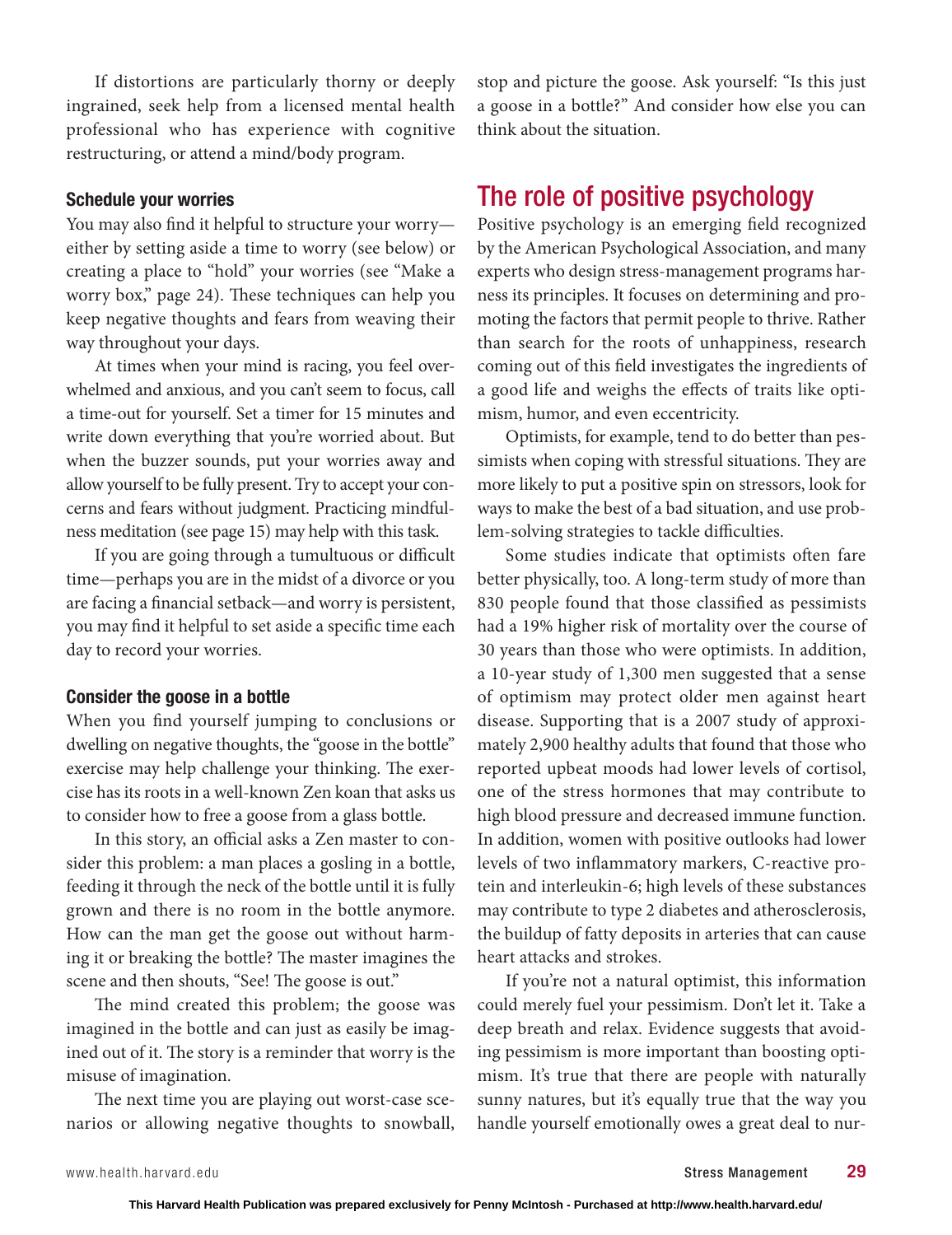#### Boost your happiness

Looking for ways to feel happier and fight off depression? A recent study found that these exercises delivered positive results, particularly when they are done regularly.

- **A gratitude visit.** Identify someone who has been particularly kind to you whom you haven't thanked properly—perhaps a parent, friend, teacher, coach, teammate, or employer. Try to choose someone you can meet with in person. In the next week, write a letter of gratitude to that person and then hand-deliver it. Make your letter as specific as possible, spelling out what the person did for you, how often you remember those efforts, and what effect they had on you. When you meet, read your letter aloud to the recipient. Afterward, think about the following questions: How did you feel as you wrote your letter? How did the other person react to your letter, and how were you affected by the reaction? Is there someone else you would like to express your gratitude to in a similar way?
- **Three good things in life.** For the next week, each night reflect on your day and find three things that went really well. Spend 10 minutes writing about them in a journal, including information on why they went well. It's important to record these in a journal, rather than simply noting them

in your head. The things don't need to be momentous. They could be as simple as reading a bedtime story to your toddler or having your spouse pick up ice cream for dessert. Then, next to each positive event, answer this question: "Why did this good thing happen?" For example, someone might write that her husband picked up ice cream "because my husband is really thoughtful sometimes."

• **Using signature strengths in a new way.** The study participants were asked to fill out a character survey that identified their top five strengths. At the time this report went to press, the survey was available online at http:// www.authentichappiness.sas.upenn.edu. You can take the survey to identify your character strengths. Or, if this isn't possible, reflect on your own character and try to find five qualities that are your strong suits. You may want to ask a supportive friend or family member to help you identify these character strengths. After doing this, choose one of your strengths, and every day for the next week try to use it in a different way.

Adapted and printed with permission from Martin E.P. Seligman, Ph.D., Director of the University of Pennsylvania Positive Psychology Center and author of Authentic Happiness (New York: Free Press, 2002) and Learned Optimism (New York: Vintage Books, 2006).

ture. With practice, your current outlook and behaviors can change for the better.

You may already have tried some techniques used in positive psychology. They include cognitive restructuring and journal writing, as well as emphasizing the importance of intimate bonds. Other techniques help people tap into a sense of gratitude and thankfulness or simply a sense of humor. All of these therapeutic approaches focus on amplifying the positive.

A study that assessed the effects of several different happiness exercises found a few that were particularly effective in increasing happiness and decreasing depressive symptoms. The researchers—who included Martin Seligman, the director of the University of Pennsylvania Positive Psychology Center and a leader in the positive psychology field*—*asked 577 adults to perform one of five happiness exercises or a placebo (writing down their early memories every night for one week). The participants completed two surveys a happiness index and a depression scale—before and after performing the exercises.

Two of these exercises —"Using signature strengths in a new way" and "Three good things"—had lasting effects, increasing happiness and decreasing depressive symptoms for as long as six months. The researchers had asked the participants to perform these exercises for one week, but in follow-up interviews they found that those who continued the exercises on their own got better, longer-lasting results. Another exercise, "Gratitude visit," delivered the best initial results—boosting happiness scores and lowering depressive symptoms considerably—but the effects disappeared by the threemonth mark. For information on how to perform these exercises, see "Boost your happiness," above.

In addition, there have been many intriguing studies on humor. Researchers have found that laughter boosts immune system activity and lowers the amount of circulating stress hormones, such as adrenaline and cortisol. No wonder many mind/body practitioners prescribe laughter. They often urge patients to rent funny movies, read amusing books, and embrace the absurd in daily life.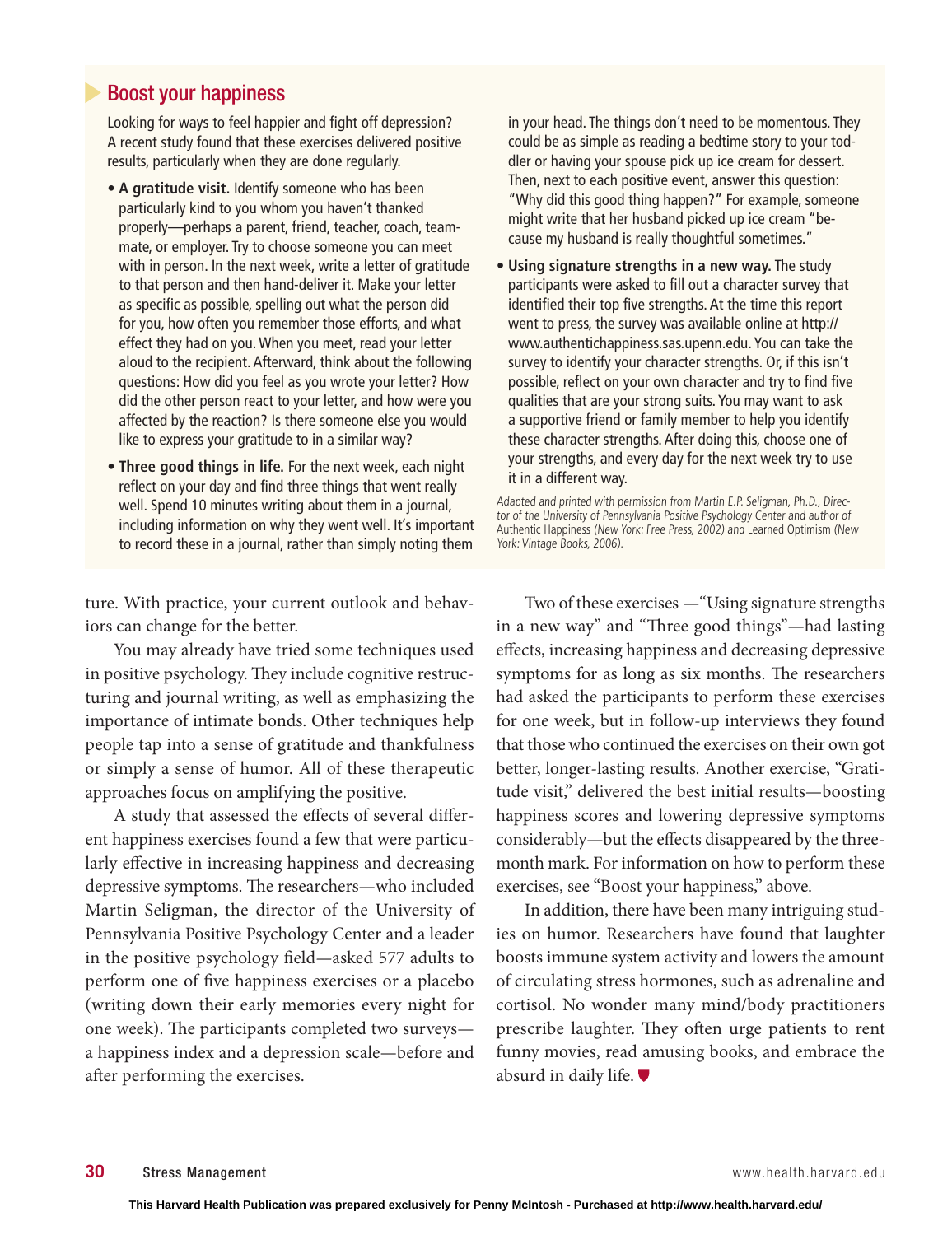# The different faces of stress

**P** erceptions of what constitutes a stressful situation and reactions to stress vary from person to person. Yet all of us are influenced by a number of broad issues. Are you male or female? How old are you? Are you working? Or do you wish you were? Are you caring for an elderly or sick relative? This section explores the different faces of stress.

# Sex and stress

The physiology of the stress response is similar for everyone. But some researchers believe that there are distinct differences in the way women and men experience and respond to stress.

Community surveys taken in many countries find women consistently report greater distress than men do. A study of roughly 1,100 American adults that appeared in the *Journal of Personality and Social Psychology* found that women were more likely than men to experience ongoing stress and feel that their lives were out of their control.

Why the disparity? Some researchers believe that the social responsibilities typically handled by women including child care, care of older relatives, and housework—expose them to more abundant opportunities for distress. These responsibilities constitute the "second shift" for women who work outside the home. This additional burden can lay the groundwork for long-term health problems, as was demonstrated in a large study of nurses. The women in the study charged with caring for a disabled or chronically ill spouse for nine or more hours a week were at increased risk of having a heart attack or other manifestation of coronary artery disease over a four-year period. Men, on the other hand, more often report financial stress than women do, which makes sense since men are traditionally expected to be breadwinners.

Another study asked 166 married couples to keep a daily diary tracking 21 common stressors, such as

arguments and overloads at home and work, for six weeks. Wives proved 5% more likely than husbands to report days marked by "any distress" and 19% more likely to experience "high-distress" days. The women did not typically carry feelings of "high distress" from one day to the next, but did report facing a greater overall number of stressful situations. Certain demands affected men or women more. Men reacted more strongly to an argument with a child, financial woes, or work overload, for example, while women were more distressed by arguments with a spouse, transportation difficulties, or family demands.

Some interesting preliminary research suggests women and men tend to cope with stressful situations differently, too. A team of UCLA psychologists published a study in *Psychological Review* suggesting that women are less likely to fight or flee when faced with stressors. Instead, they are likely to "tend-andbefriend." "Tending" is nurturing behavior designed to protect and relieve distress. "Befriending," which may support tending, refers to seeking and maintaining social connections.

The researchers believe sex hormones and the pituitary hormone oxytocin are partly responsible for such differences and suggest the behavior may have held evolutionary advantages for women. Oxytocin dampens anxiety and induces relaxation. Its effects are enhanced by female sex hormones and diminished by male sex hormones. When under stress, both men and women release adrenaline and cortisol; men also release testosterone, which tends to increase hostility and aggression. The impulse to fight or flee in the face of danger could have disastrous consequences for women, who tend to be smaller than men and may be pregnant or caring for small children. It is intriguing to speculate on whether "tend-and-befriend" could have positive consequences for women. After all, social connections are key to reducing the damaging effects of stress (see "Social support," page 19).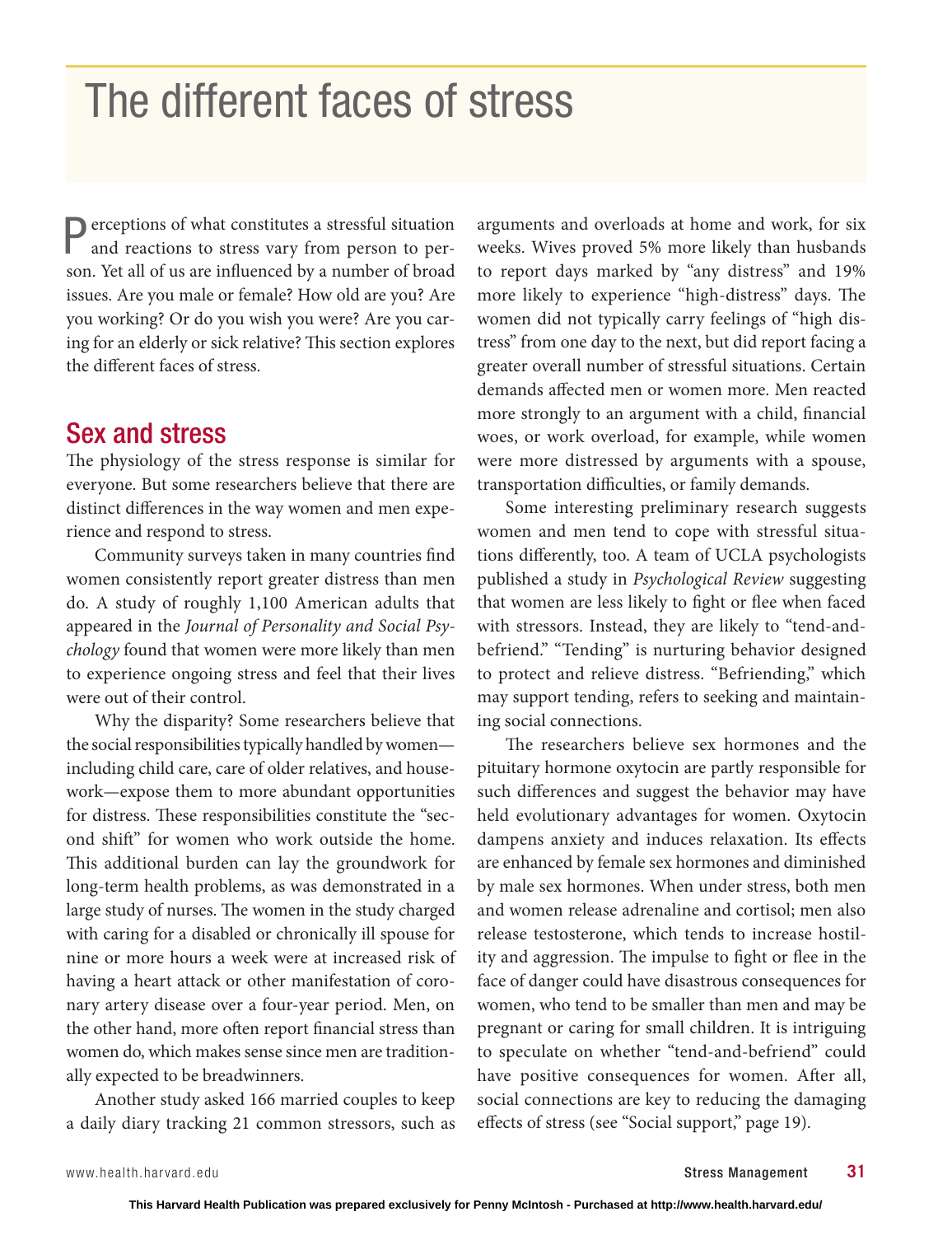# Age and stress

Does age have any effect on stress? Certainly some major life events, such as the death of a spouse, illness, and accidents, are more likely to touch you with time. Ailments more common among older people, such as heart disease, arthritis, and cancer, are significant sources of pain and disability. Side effects from medications and other treatments can be unpleasant daily realities. Sleep disturbances are also common in later life. Any or all of these can be a source of stress.

A dwindling interest in exercise—tied, perhaps, to osteoporosis or compromised vision, hearing, and balance as you grow older—can make you more of a shut-in than you would like to be. This can set off a cycle of declining physical abilities and increasing frailty. Is that stressful? Just ask anyone who worries

#### Tips for taming stress for older adults

- Attend a mind/body program. Some are specifically designed for seniors. Others may focus on chronic pain or specific ailments, such as heart disease (see "Resources," page 43).
- Ask your doctor whether you might benefit from certain types of exercise, such as tai chi, which enhances balance and aerobic capacity, or strength training, which has been shown to build bone density and muscle strength in elderly people. Many other kinds of physical activity improve your health, lift your mood, and reduce stress, too.
- If insomnia is a considerable source of stress, cognitive behavioral therapy may help. This form of therapy aims to correct ingrained patterns of self-defeating behavior and negative thoughts. In a randomized, controlled study of 78 older adults published in the Journal of the American Medical Association in 1999, cognitive behavioral therapy was significantly more effective than sleep medication for improving insomnia over sustained periods. Ask your doctor to recommend a therapist or counselor who could help.
- If disability is a source of stress, talk with your doctor, a geriatrician, an occupational therapist, or a staff member at your local council on aging about changes in your home that might help you live more independently.
- Consider whether you might benefit from cognitive restructuring techniques or a course in assertiveness training that would help you state your wishes and handle conflicts.

that a walk outside might end in broken bones or finds it difficult to do simple tasks around the house. People do adapt to changing abilities, it's true, but the road to that point may not be smooth.

Cultural training may make a difference, too. Older people were raised at a time when emotional displays were frowned upon. Many older women never learned how to state needs directly and handle uncomfortable conflicts before they become a source of stress; nor did they have abundant opportunities to work outside of the home, which offers creative, productive outlets to some women. On the other hand, many do take comfort from religion, which may have an effect on health and longevity.

Some preliminary evidence suggests that disturbances in the HPA axis, which controls the stress response (see page 2), compound certain health problems that are common among older people, such as cardiovascular disease and stroke. Aging and longterm stress both appear to trigger these disturbances in some people. Constant exposure to certain stress hormones, such as cortisol, can harm nerve cells in the hippocampus, potentially affecting learning and memory processing.

Fortunately, not all of these consequences are written in stone. Once you identify key sources of stress in your life, odds are good that you can overcome them. It's possible to prevent or at least combat physical decline and some age-related ailments through exercise, good nutrition, appropriate medications, and stress-control techniques. Also try the "Tips for taming stress for older adults," at left.

# Caregiving and stress

Caring for others fulfills a basic social contract in ways that can draw generations and individuals closer to one another. Certainly, caring for an elderly parent or ailing spouse is a worthy, often satisfying pursuit. But it isn't easy. If you're a caregiver, you may often wrestle with stress as well as exhaustion, anger, guilt, grief, and other difficult emotions.

More often than not, caregivers are women. The task is especially hard on women in the so-called sandwich generation, who are simultaneously caring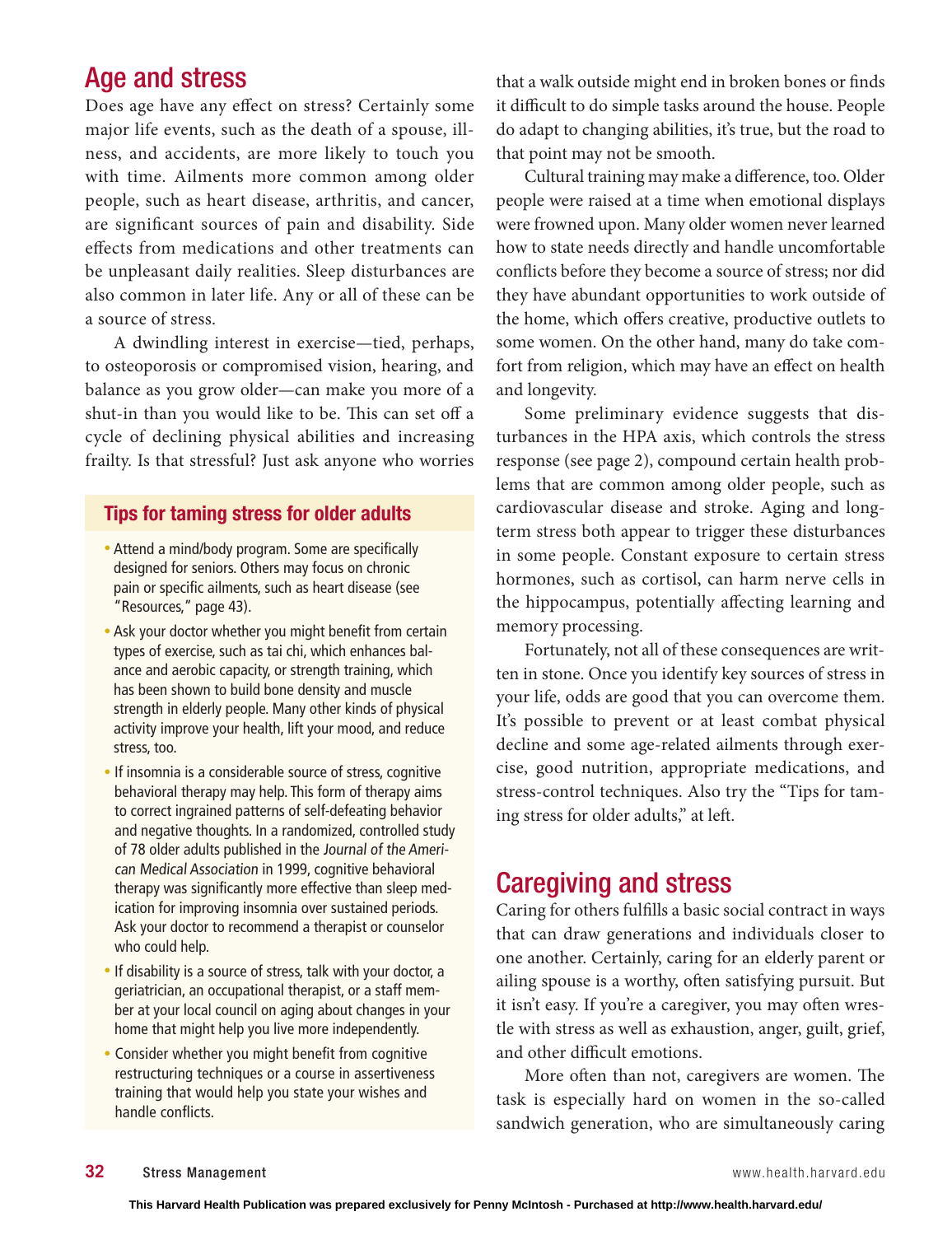for children and older parents, quite possibly while working outside the home, too.

While you attend to the needs of others, your own sense of well-being may head south. Studies of men and women responsible for the long-term care of relatives show higher rates of illness, suppressed immune response, slower healing, and even increased mortality among caregivers. Additionally, research pub-

#### Tips for taming caregiver stress

- The relaxation response (see page 10) and self-nurturing techniques (see "Nurturing yourself," page 20) are vital. Practicing them often will enable you to feel calmer, happier, and better able to help others. If it's too hard to find the time, consider getting extra help with some household tasks.
- Protect your own health. Research suggests that a caregiver's immune function is often suppressed by the stress of caring for others. Boost your resistance by eating well, getting enough rest and exercise, and pursuing activities that bring you pleasure.
- A blend of assertiveness and cognitive restructuring skills can help you share the work, instead of taking on everything yourself. Spell out to other family members what needs to be done and what sort of help would be best. If no one offers help, ask for it. When someone offers, accept it. Write out a list of smaller tasks people can do, such as calling regularly, cooking an occasional dinner, and running errands, and dole these out. Or simply ask people to check off what they can do.
- Take advantage of regular respite care from professionals, family, and friends to give yourself much-needed breaks.
- Join a support group to talk out frustrations with other people in your situation and to get helpful ideas. Some caregiver support groups are available online (such as a nationwide chat group run by AARP), while others are run by local hospitals, senior centers, and community groups.
- Periodically, consider what you can offer and what assistance you need. If it's getting too hard for you to fulfill certain needs, ask family members for help or consider other options, such as hiring paid caregivers to take on these tasks. Consult a geriatric care manager or a social worker for help; your local council on aging or visiting nurse association should be able to help you find one. If necessary, consider another living arrangement that would help you meet your needs and those of your loved one.

lished in 2003 revealed that ongoing stress endured by older adults caring for spouses with Alzheimer's disease had a negative impact on the caregiver's own mental functioning.

In order to give care, you need stress relief, support, and time for yourself and your family. The "Tips for taming caregiver stress" at left may help.

# Work and stress

Americans spend more time working than they did in previous decades. Cell phones, telecommuting, e-mail, and fax machines have breached the wall between work and leisure time. Frequent threats of layoffs and the flight of industries to markets where labor is cheaper fuel worker worries. The jobs of older workers may be jeopardized by younger aspirants who are well-versed in new technologies or simply less costly to a corporation. A generally shaky economy and the rise in food and gas prices also feed anxiety.

Given this picture, is work-related stress increasing? It's hard to be certain. Some researchers have pointed out that the scales designed to measure stress at work may be too narrow to fit people in a wide range of occupations and aren't always applicable to current work practices. In addition, beneficial changes, such as the elimination of some dirty, tedious jobs and a growth in opportunities available in challenging new fields, generally get little attention. So do the positive psychological effects of work.

Perhaps a better question, then, is how does your job affect you? Does it engage and energize you or leave you sapped? Does it satisfy you? Do you get the support you need to do your job? How much control do you have over your work? A study of almost 21,300 female registered nurses found those reporting minimal control over their jobs, little social support at work, and high job demands were more likely to be in poor health when data collection started. They also suffered greater functional declines during the next four years. In this study, published in *BMJ* in 2000, job control depended on the worker's ability to acquire and apply new skills on the job and to have decisionmaking authority. Women in jobs with the highest control and lowest demands stayed healthiest.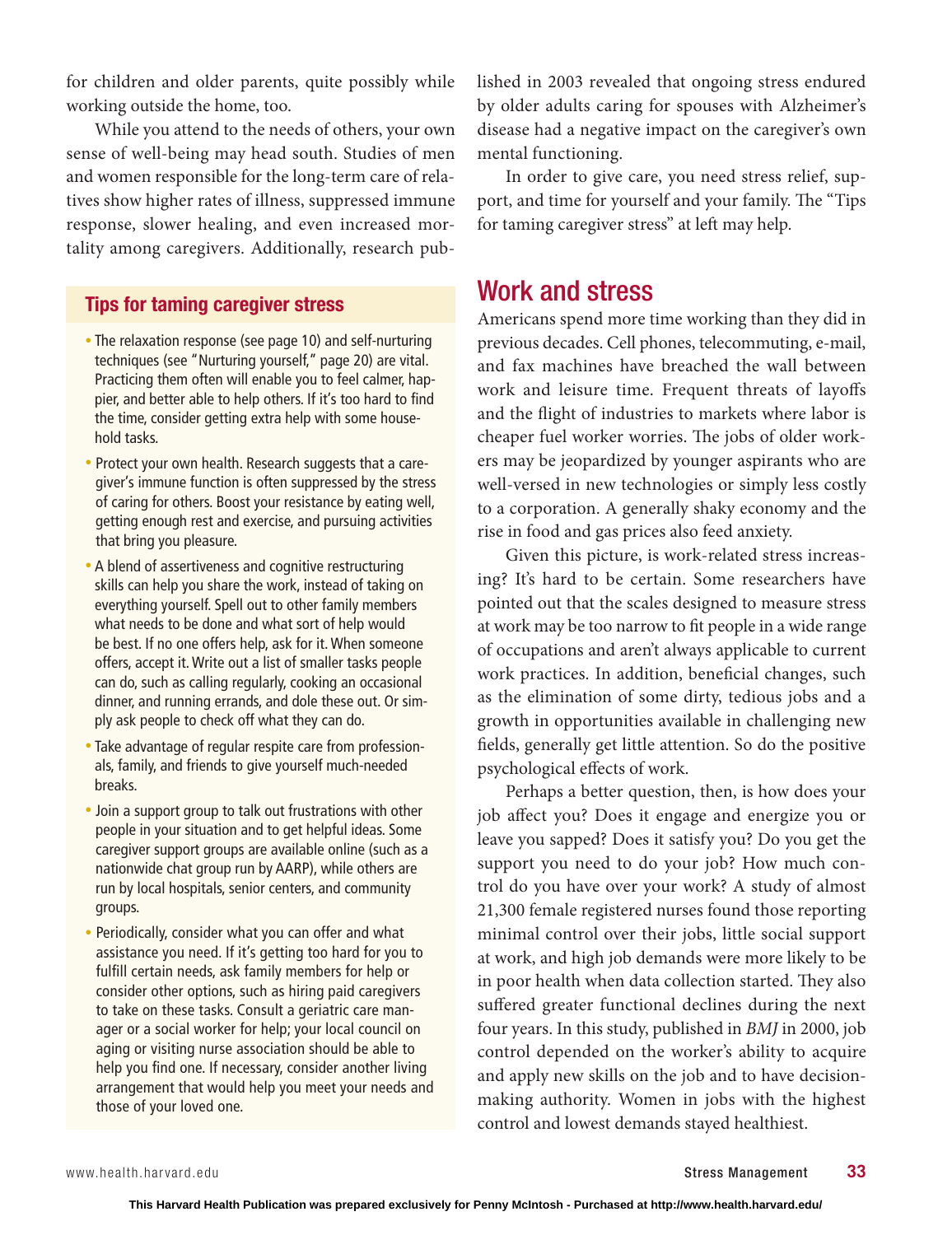#### Tips for taming work-related stress

- Try a mini-relaxation (see page 23) for fast relief.
- Halt cognitive distortions before they get too strong a toehold. Remember to stop, breathe, reflect, and choose (see "Cognitive restructuring: You are what you think," page 27).
- Take a 10-minute break for a body scan (see page 13) on days when tension builds up.
- Practice self-nurturing techniques at work as well as outside of it (see "Nurturing yourself," page 20). Buy flowers for your desk, have lunch with your favorite co-workers, or strap on your in-line skates for a lunchtime spin.

A more recent study linked job stress and heart disease. Researchers conducting the 2008 study, which involved 10,000 London-based male and female civil servants, found that chronic work stress was associated with coronary artery disease, especially among people under age 50.

No matter how you rate your job, you can find ways to defuse the stress response whenever work triggers it. Start by trying the "Tips for taming workrelated stress" at left.

Not working can be as stressful as working. Answering the often-asked question "What do you do?" can be troubling to people who are unemployed or retired. Even those who work as homemakers may feel anxious about it. Too often, the jobs held by people define their places in society. Labels such as "stayat-home mom," "retired," and "laid off" conjure up stereotypes. Then there are the financial pressures of not working or working in a nonpaying job.

You can counter these stressors in many ways. Addressing cognitive distortions (see "Cognitive restructuring: You are what you think," page 27) can help you manage realistic and unrealistic fears. Practicing relaxation and self-nurturing techniques will lower your stress levels. And bookstores are filled with career advice ranging from identifying the work you love to acing job interviews. Be aware, too, that there is a life beyond work where satisfaction and opportunity exist (see "Creativity, productivity, and leisure," page 20).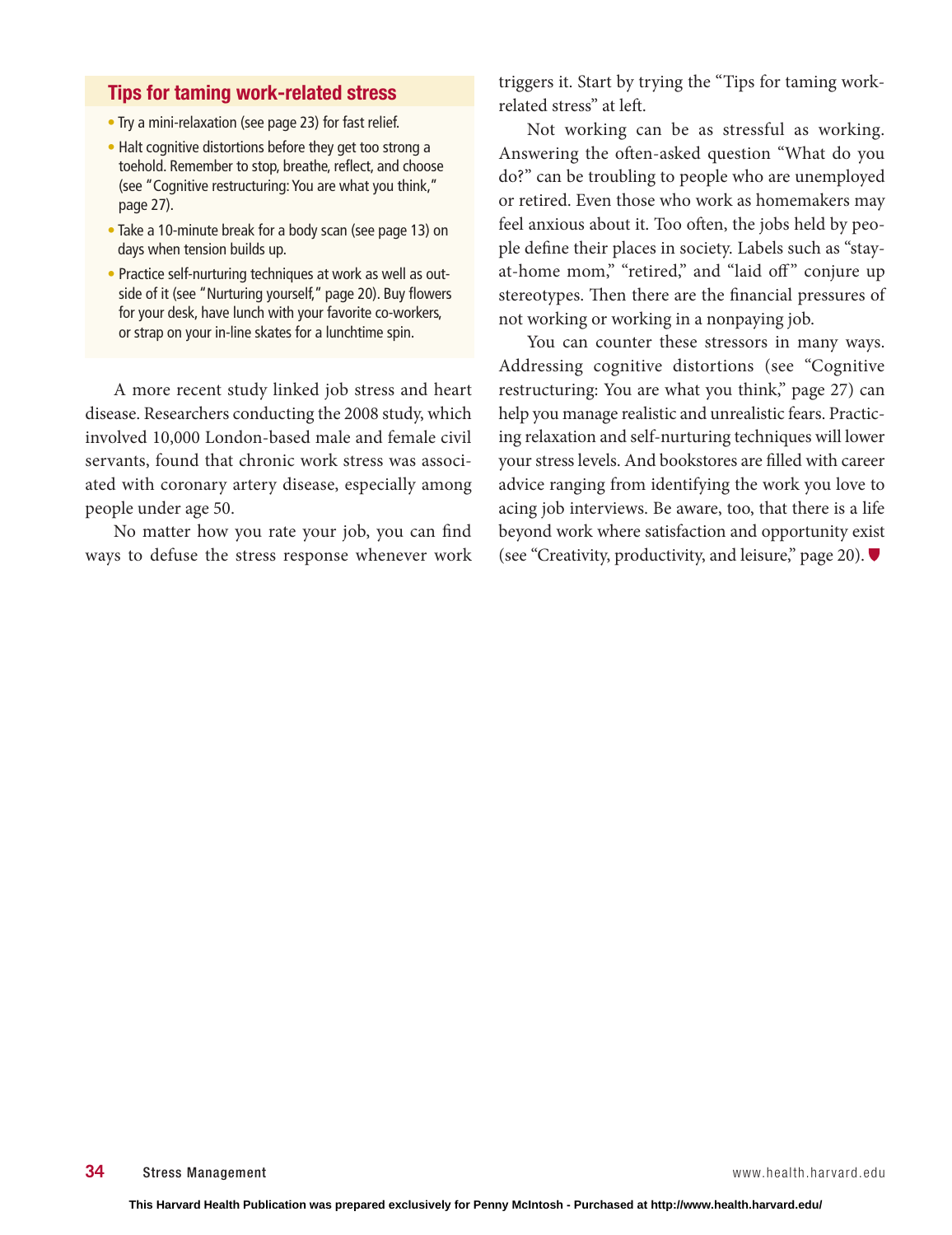# How stress affects the body

great deal of research suggests exposure to longterm stress can harm your body. Chronic stress influences high blood pressure and heart disease. It may also suppress the immune system and have implications for asthma, gastrointestinal disorders, cancer, and ulcers. Additionally, emerging research now supports the popular notion that high levels of stress somehow speed up the aging process.

A 2004 study that followed mothers of chronically ill children showed that the stress of caregiving actually caused these women to age faster on a cellular level than did the mothers of healthy children who constituted the control group. When cells divide, the protective caps on the ends of the chromosomes, called telomeres, shorten slightly with each replication. The telomere length of the stressed caregiving mothers indicated that their cells had aged an additional nine to 17 years over the normal aging pace of the low-stress group.

What explains the physical toll of stress? Reasons stress could be harmful include direct effects—such as through long-term suppression of the immune system, causing stickier-than-normal platelets, slowing wound healing, or constricting major blood vessels—and indirect effects on behavior. People respond to stress in many ways, not all of them healthy. Overeating, smoking, drinking too much, not exercising enough, and engaging in other risky behavior can certainly take a toll.

What does this body of research mean to you? It suggests that you can avoid or ease the negative effects of stress through regular use of the methods outlined in "How to prevent and manage stress" on page 10. While stress-relief techniques can help, some conditions require other treatment. Your doctor can recommend the treatment plan that's best for you.

# Stress and cardiovascular disease

Cardiovascular disease encompasses a range of ailments that affect the heart or impinge upon the thousands of miles of blood vessels that nurture cells throughout the body. Three obvious examples are atherosclerosis (the accumulation of fatty deposits on artery walls), heart attacks, and strokes. The landmark Framingham Heart Study noted that certain factors raise the risk of cardiovascular disease. Some, such as race, age, sex, and genetics, are beyond your control. But others lie within your sphere of influence. Traditionally, the "controllable" risk factors have included smoking, inactivity, obe-



## Figure 5 Inside a narrowed artery

Stress may damage your arteries. Scientists theorize that stress hormones increase cholesterol levels. People with high levels of low-density lipoprotein (LDL) cholesterol are more likely to develop atherosclerosis, which is the buildup of fatty deposits on artery walls. As the mixture of fats, calcium deposits, and cell debris accumulates on artery walls, the channel that the blood flows through becomes progressively narrower. Eventually, blood flow is obstructed. The blockage can cause angina, a heart attack, or stroke.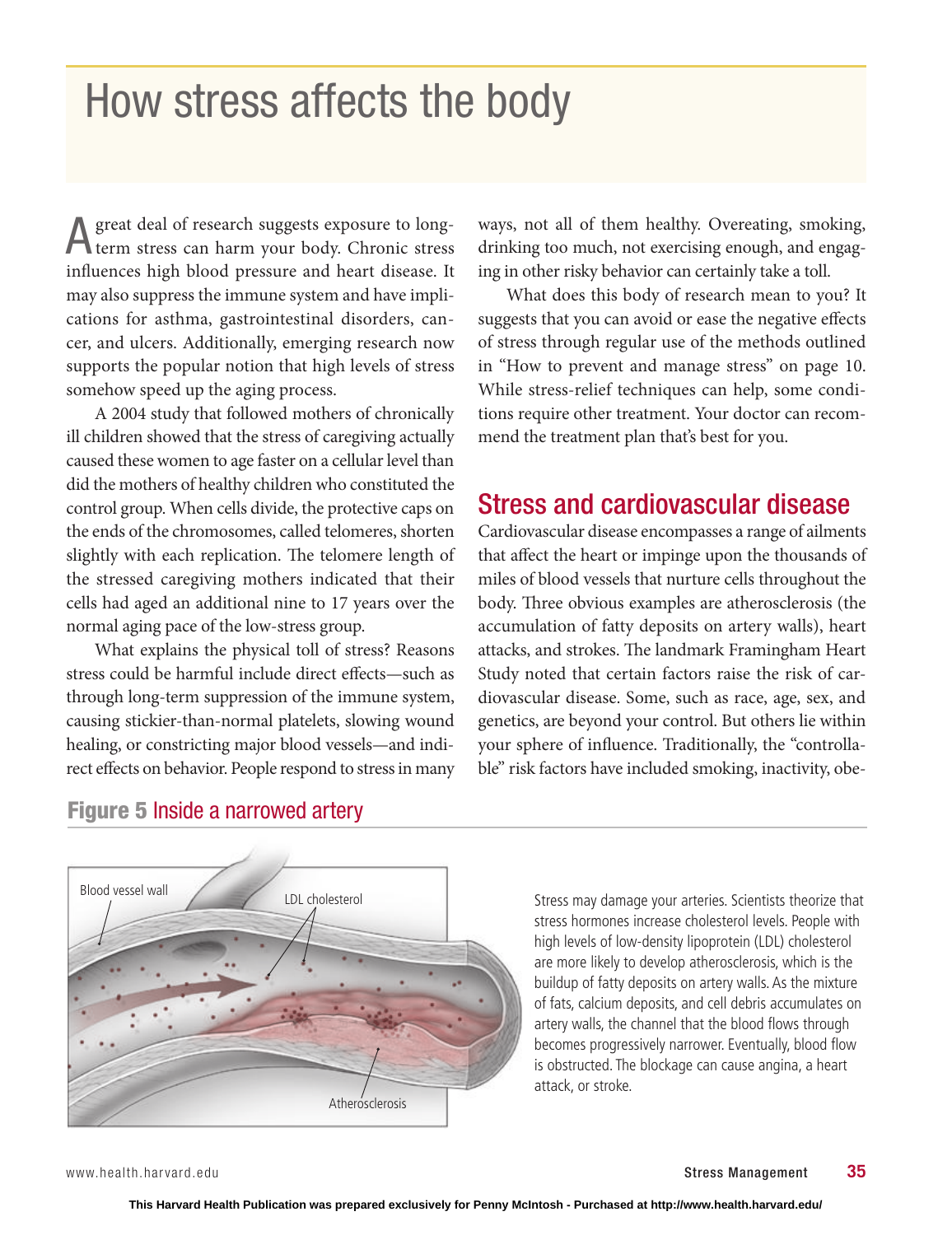sity, high blood pressure, high blood cholesterol, and diabetes. Psychological stress appears to be a potent risk factor as well. One three-year study asked 2,700 American adults to complete an online survey of physical and mental health following the Sept. 11 terrorist attacks. People who had high levels of stress immediately after the attacks were nearly twice as likely to develop high blood pressure and more than three times as likely to develop heart problems during the following two years compared with those who had low stress levels.

In addition, research indicates that a number of psychological and social factors—including depression, anxiety, anger and hostility, a lack of social support, work stress, marital stress, low socioeconomic status, and caregiver strain—play significant roles in the development of cardiovascular disease. Acting alone, each of these factors heightens the chances of developing heart disease. When combined, their power increases exponentially. On a more positive note, the reverse is also true—treating depression, controlling anger and hostility, and improving social support can lower your odds of developing cardiovascular disease.

How might stress contribute to cardiovascular dis-

ease? Several avenues are under study. The release of stress hormones, such as adrenaline, into the bloodstream appears to increase the amount of cholesterol made by the body. Repeated arousal of the sympathetic nervous system can trigger changes that increase the risk of heart disease. For example, when the sympathetic nervous system is aroused, blood pressure rises and platelets become stickier (see "The stress response," page 2). Stickier platelets make blood clots more likely, while ongoing high blood pressure damages the heart, blood vessels, and other organs, and greatly increases your chances of developing heart disease.

Dysregulation of the immune system and inflammation have also been implicated. Chronic inflammation plays key roles in the process leading to cholesterol-clogged arteries and heart attacks. Inflammation is an intricate dance involving different types of white blood cells, the antibodies they make, and a dizzying array of chemical messengers known as cytokines. Its aim is to defend the body against bacteria, viruses, and other foreign invaders, to remove debris, and to help repair damaged tissue. Inside arteries, however, inflammation helps kick off atherosclerosis

### Exploring the links between relaxation techniques and protective chemicals in the body

Can relaxation response techniques boost the production of certain substances that protect the body from illness and help stifle pain? Research suggests that they can.

In 2005, a team of Harvard Medical School researchers led by Dr. Jeffrey A. Dusek found that the relaxation response is associated with production of nitric oxide, a substance that offers a variety of health benefits. In this study, oxygen consumption and nitric oxide exhalation were measured in participants at the start of the trial, then again after eight weeks of training in the relaxation response. While there was no correlation between the two measurements at the beginning of the program, by the end, oxygen consumption had decreased in proportion to an increase in nitric oxide production in the people who used the relaxation response. A similar change wasn't observed in a control group.

What are the benefits of nitric oxide? In a complex study published in 2001 in Brain Research Reviews, a research team led by George B. Stefano investigated its multifaceted role. This molecule is present in human tissues and is best known for dilating blood vessels. But it performs other vital functions as well. It acts as a signaling molecule shuttling communica-

tions between key body systems, dampens the activity of certain immune cells, and inhibits blood clotting. It also has antibacterial and antiviral properties. In fact, it stimulates activation of an enzyme that leads to the release of enkelytin, an antibacterial peptide, and enkephalins, compounds that enhance mood, reduce pain perception, and stimulate some immune system cells. To the researchers, this suggested that having sufficient levels of nitric oxide offers potential protection against microbes, health problems such as hypertension, and overzealous activity in the immune and vascular systems.

Stefano and his team also pondered intriguing connections between the relaxation response and the placebo effect, a phenomenon that turns a person's positive expectations or deeply held beliefs into an effective tool against illness. They posited that both the relaxation response and the placebo effect work through a complex connection of mind/body networks that prompts the release of nitric oxide, enkelytin, and enkephalins and harnesses their beneficial effects. The placebo effect, which can have beneficial health effects, is automatic, or perhaps the result of conditioning. The relaxation response, on the other hand, can be learned.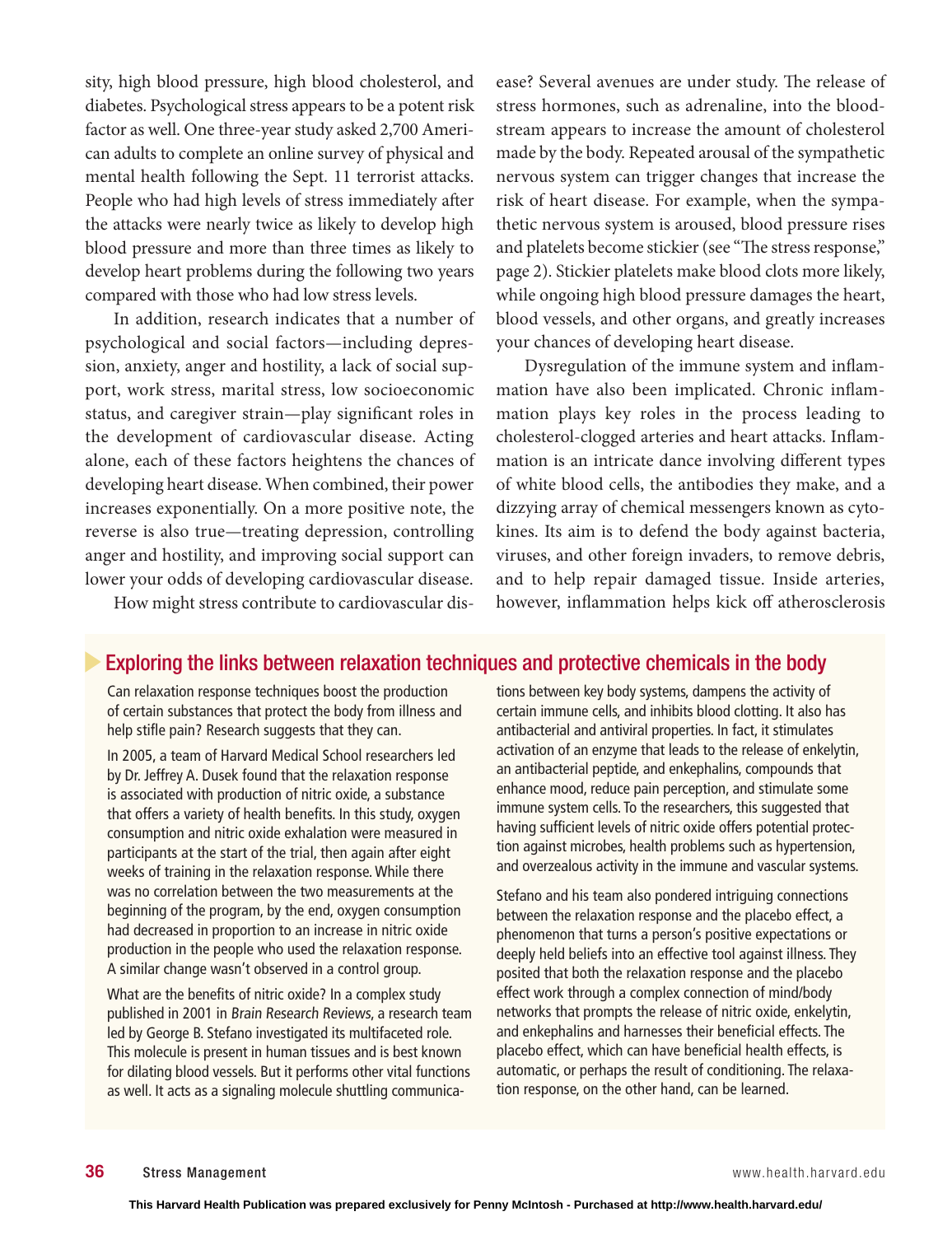## Figure 6 A cycle of damage



Stress can contribute to high blood pressure, which can set the stage for atherosclerosis and sometimes kidney damage. High blood pressure can cause tiny cracks in the lining of arteries. These cracks provide a breeding ground for fatty deposits. As the deposits accumulate along artery walls, blood flow is hampered. If the arteries that feed blood to the kidneys are affected, the body reacts by producing renin, a hormone that causes small arteries known as arterioles to narrow further. This kicks off a cycle of even higher blood pressure and further kidney damage. Over time, the diminished blood flow can damage or destroy the nephrons, the tiny filtering units inside your kidneys. When this happens, the kidney cannot filter wastes properly.

and keeps the process smoldering. Atherosclerosis can narrow blood vessels dangerously, causing chest pain, a heart attack, or a stroke (see Figure 5). Inflammation even influences the formation of artery-blocking clots, the ultimate cause of heart attacks and many strokes.

In addition, stress has an indirect influence, with negative emotions shaping behaviors that affect cardiovascular risk. People who are stressed are more likely to smoke and less likely to engage in physical activity.

Research also shows that sudden spasms in coronary arteries can be brought on by mental stress—at least when people with existing heart disease are asked to do complex equations during laboratory experiments. A sudden spasm can block blood flow to part of the heart, causing temporary chest pain or even a heart attack.

An ambitious research project published in *The Lancet* in 2004, which involved over 24,000 participants from 52 countries, demonstrated the role of stress in heightening heart attack risk. Roughly 11,000 patients who had just had a first heart attack were asked, as they left the hospital, about various forms of stress they had experienced in the preceding 12 months. The questions probed reactions to job and home stress, financial problems, and major life events. Members of a control group, who were

matched to the patients for age and sex but had no history of heart disease, underwent similar assessments. Despite variations in the prevalence of stress across countries and ethnic groups, increased stress levels conferred a greater risk of heart attack than did hypertension, abdominal obesity, diabetes, and several other risk factors.

# Stress and cancer

Can stress cause cancer? Currently, there isn't any evidence to suggest that stress can do so by itself. But whether long-term stress may play a role by tampering with immune defenses is a question that bears closer scrutiny. One theory about how cancer develops suggests that cancerous changes in cells occur frequently for a variety of reasons, but the immune system recognizes the cells as aberrant and destroys them. Only when the immune system becomes ineffective are the cancer cells able to multiply. Chronic stress can hamper the immune system, and this might affect the body's ability to head off the uncontrolled proliferation of cancerous cells.

What is clear, however, is that stress management can have a role in cancer recovery. A 2005 study of women undergoing breast cancer treatment concluded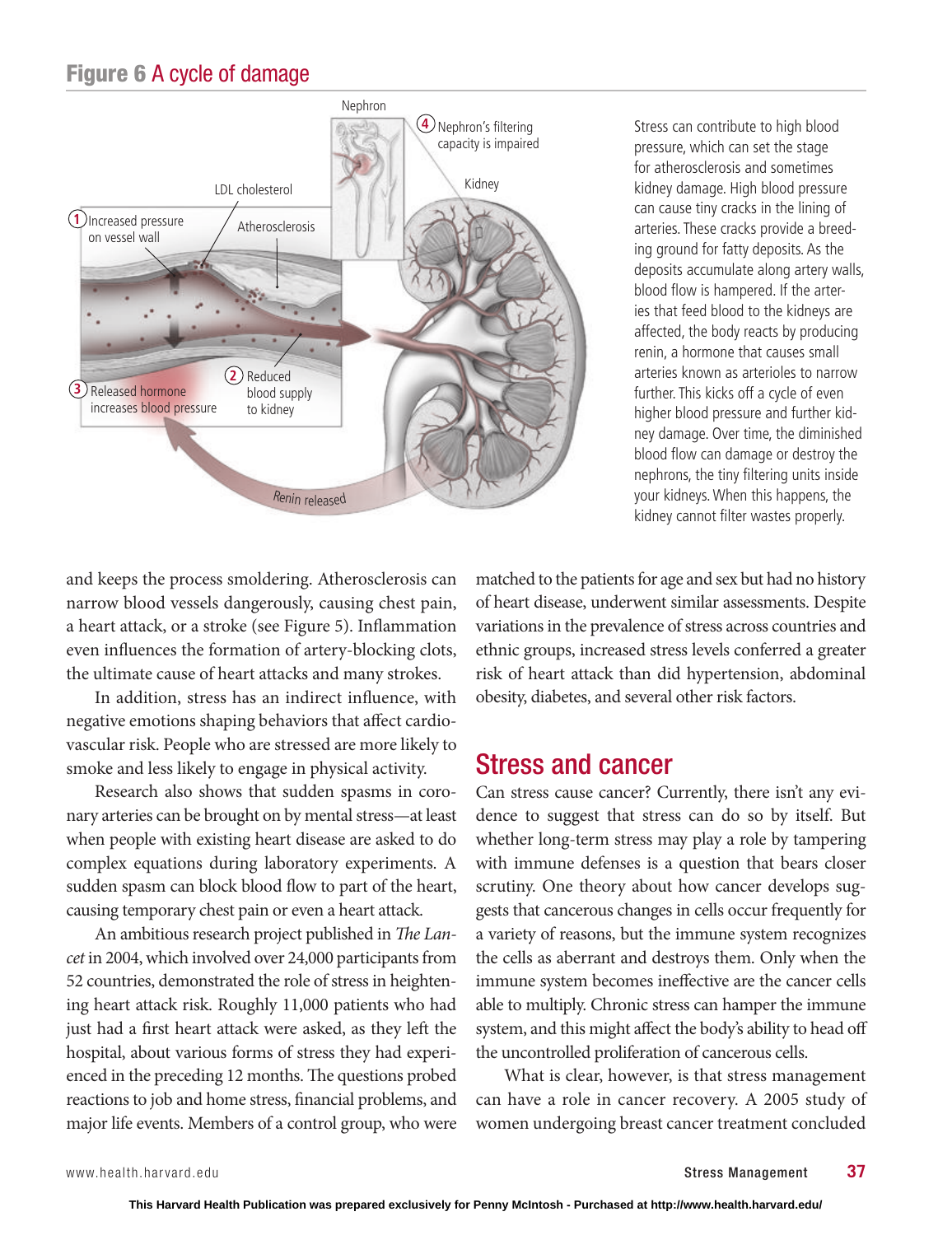#### Stress and ulcers

Just a few decades ago, ulcer patients were routinely advised to eat bland foods and cut sources of stress from their lives. Then scientists identified the bacterium Helicobacter pylori as a key instigator in the development of peptic ulcers, and antibiotics became the weapon of choice to combat them. Now the pendulum is swinging back some of the way. A 13-year study of more than 4,000 people found that those who believed their lives were stressful were nearly twice as likely to get ulcers.

Experts believe that stress may hamper the body's ability to repair the wall of the gut. Many studies have found that stress affects wound healing, which could clearly have implications for ulcers, even those created by bacteria. One experiment with medical students, for example, found that small incisions made in the forearm three days before a major exam took 40% longer to heal on average than when they were given during summer vacation. Stress might affect ulcers in other ways, too. It may trigger more gastric secretions, which increase inflammation and lessen the body's ability to buffer gastric acids.

that a high stress level preceding the cancer diagnosis resulted in a lower physical and emotional quality of life immediately after treatment and even a year later.

In another study, women with Stage I or II breast cancer underwent a 10-week program of stress management and relaxation training. Similarly diagnosed women in a control group were not offered the training. At the end of the study period, researchers measured the levels of the stress hormone cortisol in each group. Women in the group that received the training had lower cortisol levels. Interestingly, their lower cortisol levels were connected not to lower stress levels, but to a greater awareness of the positive effects of their illness, such as better family relationships and an increased sense of purpose in life.

# Stress and high blood pressure

The pumping action of your heart keeps blood circulating throughout your body. That blood carries nutrients and oxygen to billions of cells and carts off carbon dioxide and other metabolic debris to the organs responsible for their disposal. The force that moves the blood along can be measured as blood pressure. Blood pressure fluctuates throughout the day, spiking when you exercise or get upset and dipping when you rest quietly or sleep.

As mentioned earlier in this report, the release of stress hormones causes your heart to beat faster and your blood pressure to rise. Often, this rise is temporary, and your heartbeat slows and your blood pressure drops once a threat has passed. But if the stress response is triggered repeatedly, blood pressure may remain consistently high.

High blood pressure, or hypertension, is dangerous for several reasons. It forces the heart to pump harder to circulate blood. Eventually, the muscles of the heart respond by thickening. But this doesn't necessarily translate into added strength. In fact, often the heart's blood supply doesn't increase to the same degree, and, over time, the heart weakens. This can lead to heart failure.

High blood pressure also damages artery walls in a way that promotes atherosclerosis. By narrowing arteries and interfering with blood flow, atherosclerosis can lead to a host of health problems, including angina (chest pain), heart attack, stroke, and kidney damage (see Figure 6). In fact, the higher your blood pressure, the greater your risk for heart attack, heart failure, stroke, and kidney disease.

# Stress and the immune system

Studies suggest that the immune system is affected by both short-term sources of stress, such as academic exams or a fender-bender, and long-term sources, such as job strain or ongoing conflict with a spouse. However, while a great deal of research has been done on this topic, until the science of human immunity is more fully understood, the effect of stress on the body's ability to resist disease remains uncertain.

With that said, short-term stress creates a temporary increase in certain measures of immune system activity. For example, it's been shown to boost the transfer of infection-fighting cells called lymphocytes from the bloodstream to the skin, which some researchers think could help block infection and enhance healing. Longterm stress, however, appears to have different effects on certain immune cells. For example, natural killer cells, which attack virus-laden cells and certain tumor cells, may be suppressed by chronic stress. Viruses may also exploit vulnerability created by stress.

Once affected by stress, how swiftly does the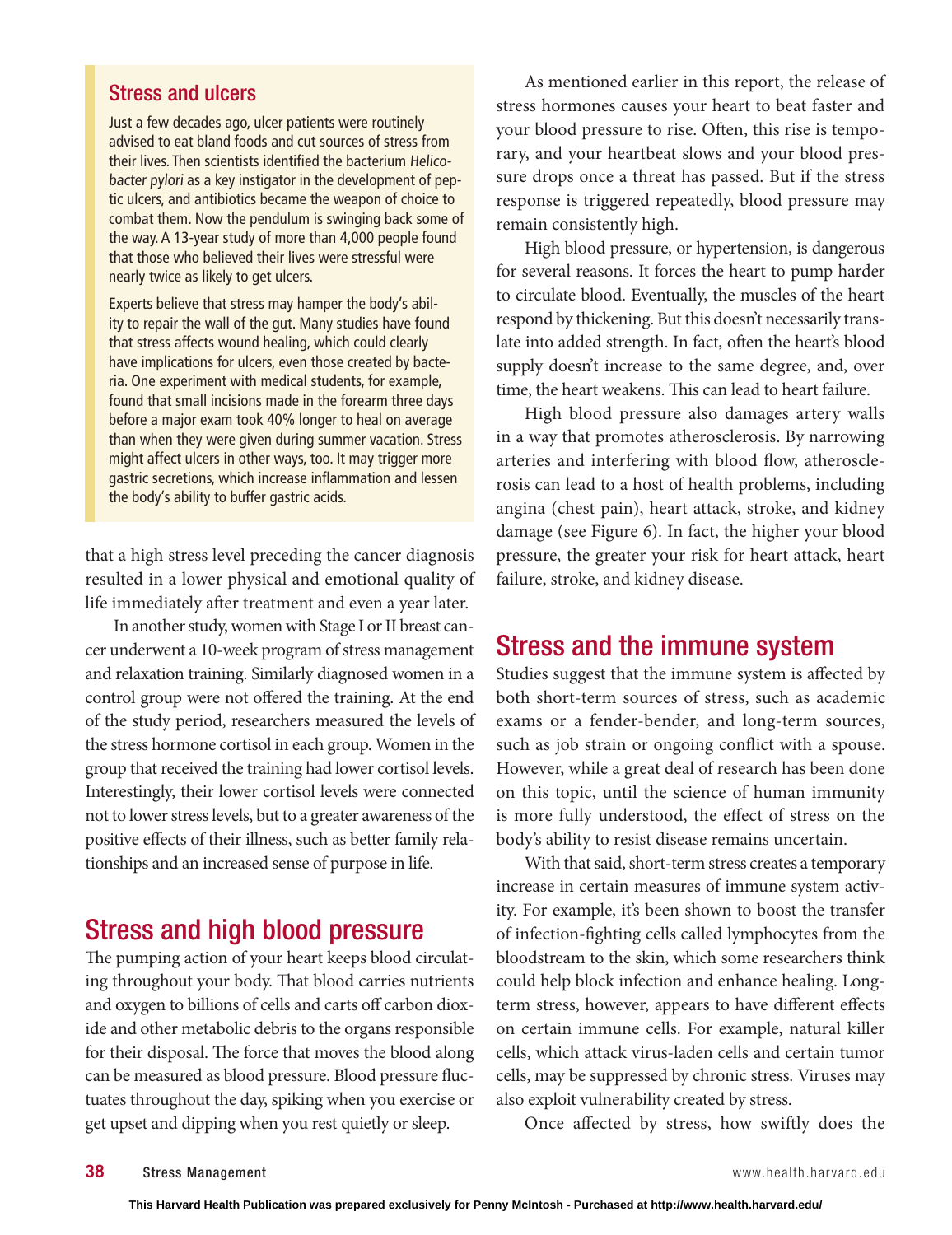immune system rebound? That depends on the original source of stress and the individual. But worrisome changes in immune function have remained apparent for weeks and months following earthquakes and hurricanes. One study of current and former caregivers of spouses with Alzheimer's disease found that natural killer cells were significantly subdued among the caregivers compared with a control group. On average, this dampening of the immune system continued for three years after the role as caregiver ended.

# Stress and asthma

The bronchioles are small airways inside the lungs. Oxygen passing through them reaches air sacs called alveoli and is released into the bloodstream. Carbon dioxide from the blood collects in the alveoli and passes back through the bronchioles to be expelled by the lungs as you breathe out. The autonomic nervous system constricts and dilates the bronchioles. Strong arousal can provoke bronchiole constriction, which makes it more difficult to move air in and out of the lungs. As a result, stress and strong emotions such as fear or anger commonly trigger asthma attacks (bouts of breathlessness and wheezing) in some people who have asthma (see Figure 7). Of course, physical stressors, such as cold weather and exercise, can do the same.

The extent of the role stress plays in the development of asthma is still being debated. Intense family stress early in life has been proposed as one of several key risk factors. However, genetic predisposition, exposure to certain allergens, viral infections, and raised levels of certain allergy markers in the blood are also considered important.

# Stress and gastrointestinal disorders

According to an influential report published in *Gut* in 1999, a combination of psychological and physical factors can trigger gastrointestinal pain and other bowel symptoms. Severe life stress, it also noted, often precedes the onset of functional bowel disorders for patients in gastrointestinal clinics. Laboratory experiments show the digestive system responds to emo-

#### Figure 7 Provoking an asthma attack



Stress can cause the small airways inside the lungs known as bronchioles to tighten. This constriction interferes with the flow of air into and out of your lungs. In people who are prone to asthma, this can trigger wheezing, breathlessness, and other symptoms of an asthma attack.

tional arousal and mental stress. Gastric acid secretion can increase, which may lead to heartburn and inflammation of the esophagus. Stress may play a role in the development of ulcers, too (see "Stress and ulcers," at left). Stress can also cause abnormal contractions in the small intestine and colon and affect the pace at which food travels through the gastrointestinal tract.

Interestingly, the parasympathetic nervous system, which brings the body back to normal after the stress response occurs, is responsible for the change in colon contractions and the increase in gastric acid. Equally intriguing, the effect of stress on the gastrointestinal tract seems to differ from person to person. Irritable bowel syndrome (IBS), which is associated with stress, offers one example of such variation. IBS is characterized by abnormal contractions of the large and small intestines and abdominal discomfort with no apparent organic cause. Two English gastroenterologists found that when IBS patients were under stress, food moved more slowly through the small intestine in those patients who usually suffered from constipation. The opposite held true for those who typically had diarrhea.

A wide variety of triggers may cause IBS to flare up. Among them are a high-fat diet, certain hormones that affect the gastrointestinal tract, and everyday stressors, such as arguments or work pressures. Some research suggests that the early loss of one or both parents through death or divorce results in higher-thanaverage rates of IBS and peptic ulcer disease.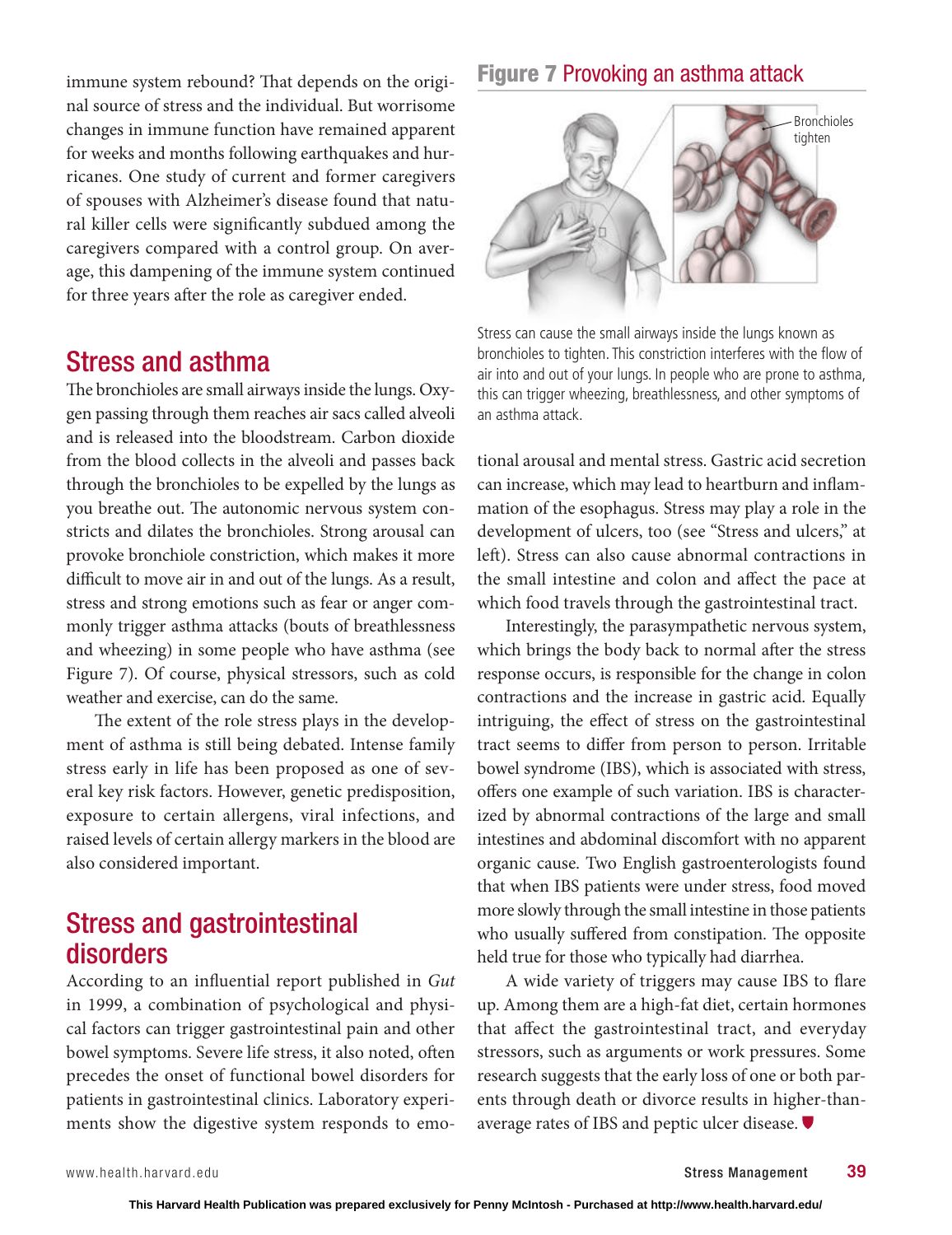# Developing your personal plan for stress relief

aving a personalized stress-relief plan can help you manage stressful situations better and even prevent stress from building in the first place. As you begin to create your personalized plan, go back for a moment to "My stress warning signs" (page 8), which helps you identify how stress affects you personally. Whenever you notice these symptoms, take a moment to do the following:

**•** Stop and breathe. Can you identify a specific stressful event?

- Reflect. What were your automatic thoughts? Write these down. Were there any distortions?
- Choose. Ask yourself: Is there another way to think about this situation? Can you use an affirmation? What steps can you take to reduce your stress level?
- Notice how you feel now and write it down. Congratulate yourself for coping with the situation better.

Remember to take one step at a time. The more you practice, the easier the process gets.

| My plan for stress management                                                                                                                                                                                |                      |                                 |                       |  |
|--------------------------------------------------------------------------------------------------------------------------------------------------------------------------------------------------------------|----------------------|---------------------------------|-----------------------|--|
| <b>KEY TASKS</b>                                                                                                                                                                                             | THIS WEEK I WILL TRY | <b>DAYS AND TIMES SET ASIDE</b> | <b>WHAT I NOTICED</b> |  |
| Evoke the relaxation response through<br>techniques such as deep breathing<br>and a body scan (see "How to pre-<br>vent and manage stress," page 10).                                                        |                      |                                 |                       |  |
| Nurture yourself by setting aside time<br>for relaxation, eating well, exercising,<br>connecting with others, and pursu-<br>ing activities that add joy to your life<br>(see "Nurturing yourself," page 20). |                      |                                 |                       |  |
| Change the pattern of how you<br>appraise and respond to sources<br>of stress through cognitive restruc-<br>turing (see page 27). Stop,<br>breathe, reflect, and choose.                                     |                      |                                 |                       |  |

#### **40** Stress Management www.health.harvard.edu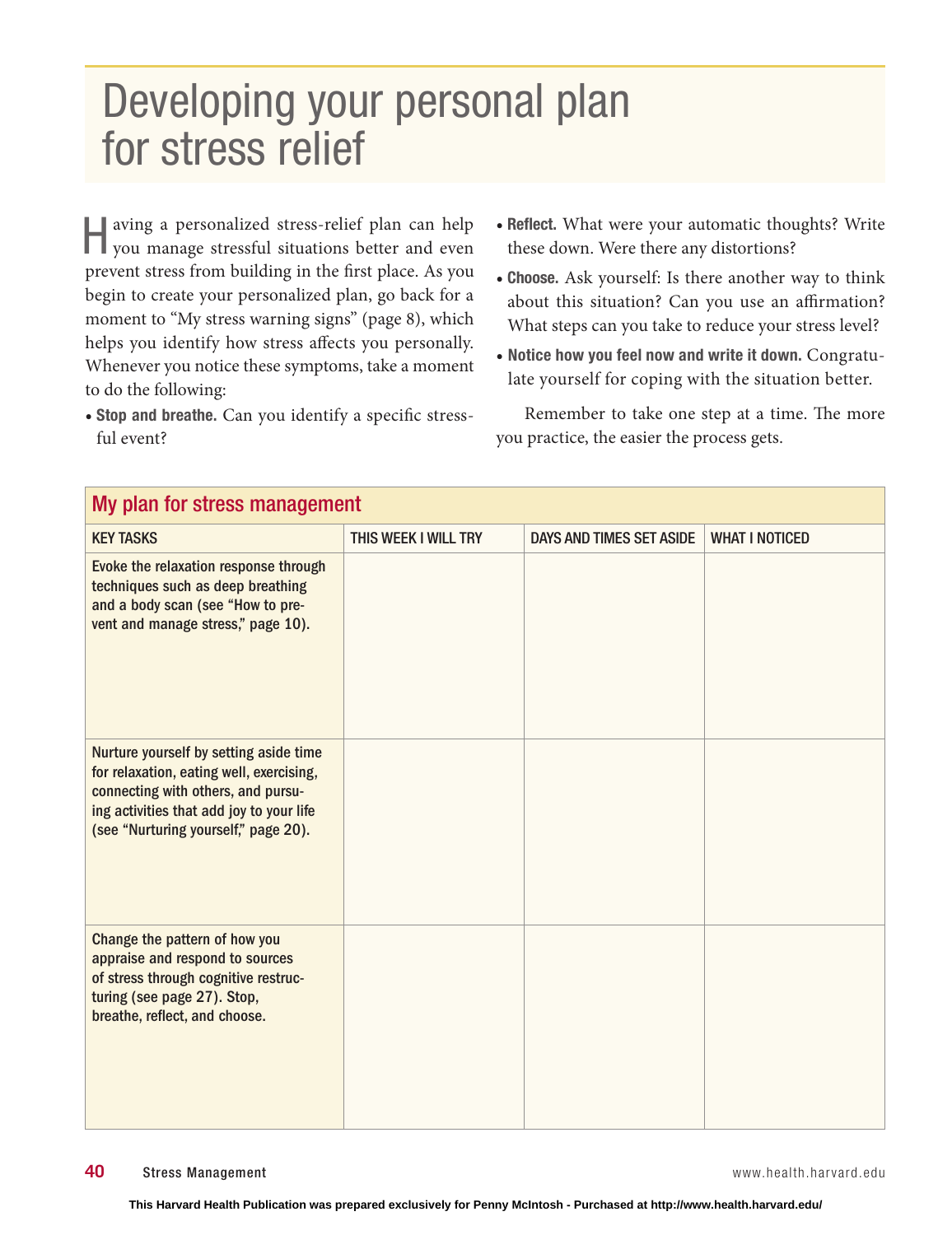While the steps above can help you manage stress, you'll also want to apply the techniques you've learned in this report on a regular basis to keep stress at bay. You'll get the best results if you elicit the relaxation response every day for 10 to 20 minutes.

The chart on page 40 can help you start to do this by working these and other key components of an effective stress-management program into your daily routine. Practicing these techniques regularly may put you on the path toward a more peaceful, joyous, and healthy life.

Aim to try a variety of techniques, so that you can find the ones that work best for you. Let the first column of the chart refresh your memory of the primary techniques that help disarm the stress response. Then

decide what you're willing to try and when you can do it. Even small changes—penciling in a few minirelaxations to break up daily tasks, reconnecting with a friend over lunch, or taking a mindful walk—are important steps toward your goal. By writing down what you noticed after taking these steps, you can encourage yourself to keep at it. Try your plan for one or two weeks before you make any changes.

What if you don't stick to the schedule you've drawn up? Try not to feel discouraged. Consider what got in the way and whether you set out to do too much. Ask yourself what strategies could help you circumvent these obstacles next week. Finally, embrace what felt good and find the opportunity to repeat it.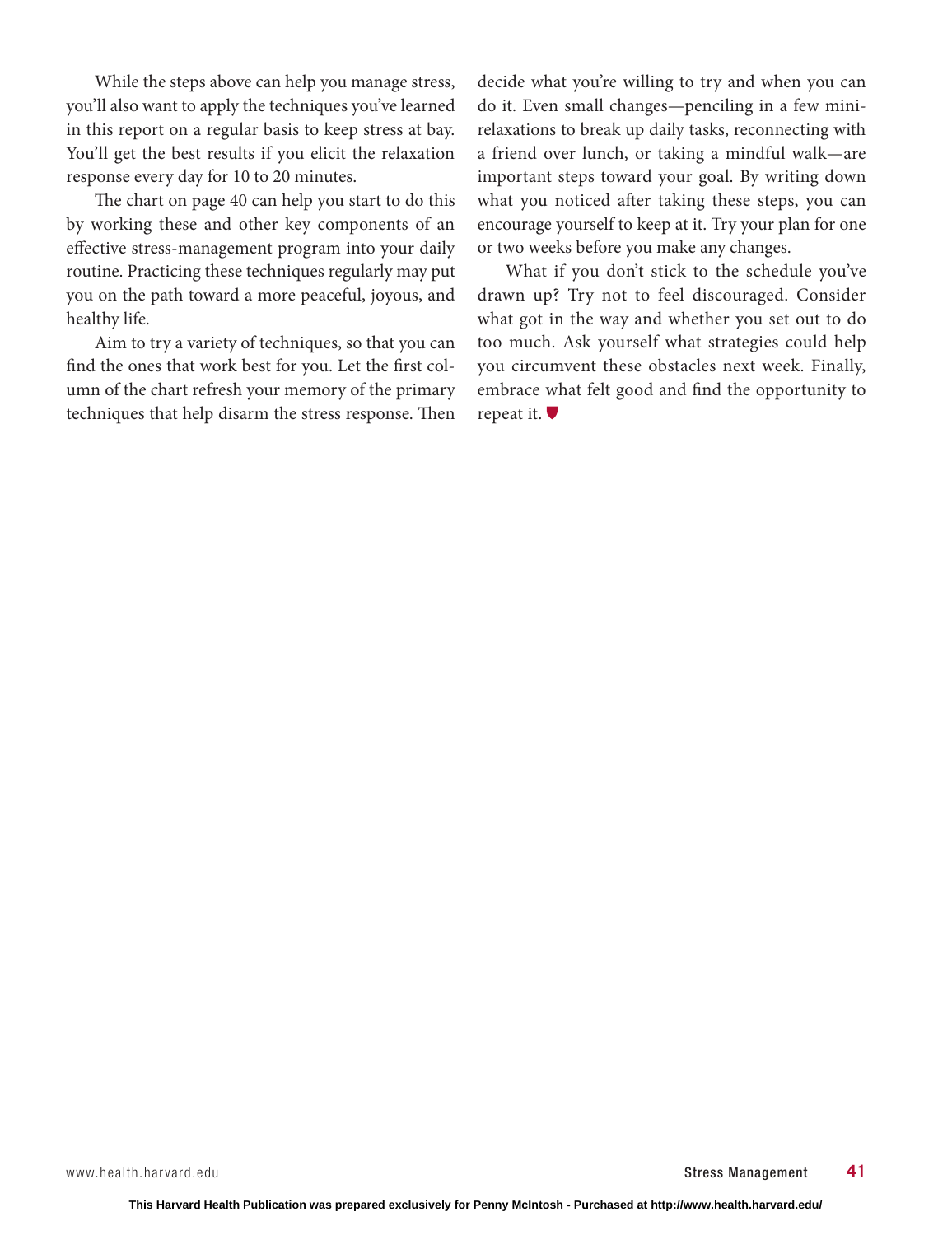# **Glossary**

adrenaline and noradrenaline: Also called epinephrine and norepinephrine, these key stress hormones cause a cascade of physiological responses in the body, such as faster heartbeat and respiration, a rise in blood pressure, and the release of energy-boosting fats and glucose.

autonomic nervous system: The part of the nervous system that rules such involuntary body functions as breathing, blood pressure, heartbeat, and the dilation or constriction of arteries and small airways in the lungs. Includes the sympathetic and parasympathetic nervous systems.

breath focus: A form of meditation that elicits the relaxation response; breath focus relies on deep, even breathing, a passive attitude, and a focus word or focal point.

cortisol: One of a class of stress hormones, called glucocorticoids, released by the adrenal glands during the stress response.

focus words: Words or phrases that enhance your sense of peace, relaxation, and connection while you practice deep breathing and other techniques that elicit the relaxation response.

HPA (hypothalamic-pituitary-adrenal) axis: A system that governs many hormonal activities in the body, including the stress response.

hypothalamus: A network of nerves, located above the brain stem, that helps control the sympathetic and parasympathetic nervous systems and, through the pituitary gland, the endocrine system. Sparks the stress response by releasing the first of several chemical messengers that put the body on alert.

mindfulness: A set of techniques that encourage you to slow your pace and live fully in the moment.

mindfulness meditation: An ancient Buddhist practice that induces the relaxation response by focusing you on the distracting thoughts and sensations that may occur during meditation; also called insight meditation.

parasympathetic nervous system: One of two offshoots of the autonomic nervous system; it calms body systems excited by the release of stress hormones.

positive psychology: An emerging field recognized by the American Psychological Association that focuses on identifying and promoting factors that allow people to thrive.

post-traumatic stress disorder (PTSD): A prolonged reaction to trauma characterized by recurrent flashbacks, dreams, or intrusive thoughts about the traumatic event; withdrawal from people and certain situations; being easily startled; and having difficulty sleeping.

relaxation response: A term coined by Dr. Herbert Benson to describe the physical effects of meditation and certain other techniques that are opposite to those of the stress response. Effects include marked drops in oxygen consumption, carbon dioxide expiration, heartbeat, and respiration, as well as stabilization or lowering of blood pressure.

stress response: Physiological changes, such as quickened breathing and heartbeat and increased blood pressure, brought on by stress hormones released in response to a real or perceived threat to your safety or ability to cope. Also called the fight-or-flight response.

stressors: Stressful events or circumstances that may be real or perceived threats to your equilibrium and well-being.

sympathetic nervous system: An offshoot of the autonomic nervous system; it cranks up the body when stress hormones are released in response to perceived or real dangers.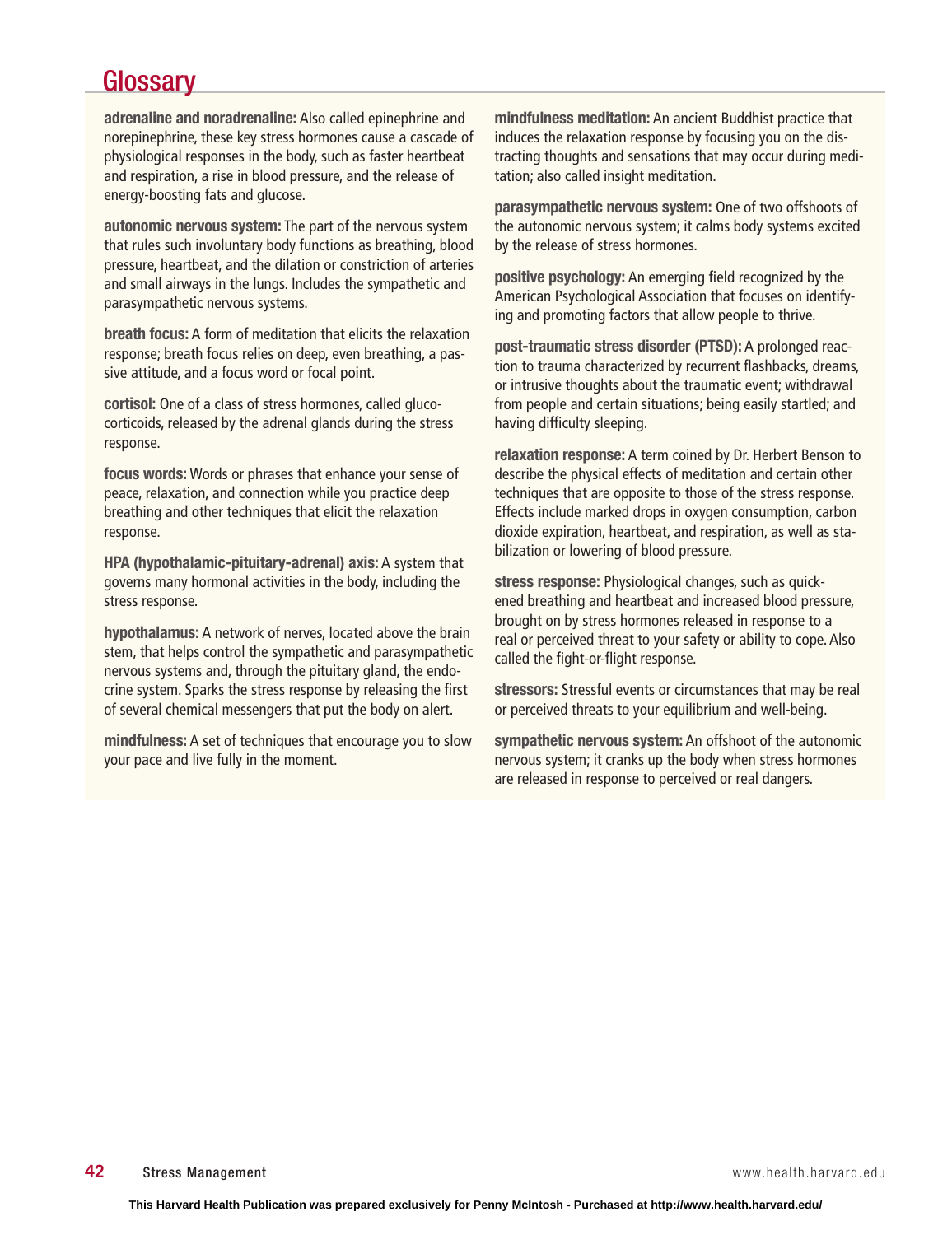# Resources

#### **Organizations**

**Benson-Henry Institute for Mind Body Medicine at Massachusetts General Hospital**

151 Merrimac Street, 4th Floor Boston, MA 02114 617-643-6090 www.bhimgh.org

Home base to Dr. Herbert Benson (one of the medical editors of this report) and his colleagues, who have investigated the stress response and taught the relaxation response and other stress-management approaches for many years. The institute offers programs for people with various concerns and stress-related medical conditions, such as heart disease, chronic pain, cancer, or infertility. It also offers exercise, nutrition, wellness, and prevention programs, as well as school-based programs for children and young adults.

**Center for Mindfulness in Medicine, Health Care, and Society**  55 Lake Ave. N. Worcester, MA 01655 508-856-2656 www.umassmed.edu/cfm

Founded by Jon Kabat-Zinn, author of Full Catastrophe Living, the center offers information and programs on stress reduction. Its clinical treatment program is affiliated with the University of Massachusetts Medical School.

#### **National Center for Complementary and Alternative Medicine (NCCAM)**

NCCAM Clearinghouse P.O. Box 7923 Gaithersburg, MD 20898 888-644-6226 (toll-free) www.nccam.nih.gov

Part of the National Institutes of Health, this government agency offers a wealth of publications on a variety of health problems. It also sponsors valuable research on alternative and complementary medicine.

#### Books

#### **Harvard Medical School Guide to Lowering Your Blood Pressure** Aggie Casey, M.S., R.N., and Herbert Benson, M.D.

(McGraw-Hill, 2005, 256 pages)

Harvard Medical School experts present an innovative, proven plan to lower your blood pressure. In addition to offering nutrition and exercise advice, the book describes techniques that can help you manage your stress levels.

**Mind Your Heart: A Mind/Body Approach to Stress Management, Exercise, and Nutrition for Heart Health** Aggie Casey, M.S., R.N., and Herbert Benson, M.D., with Ann MacDonald (Free Press, 2004, 352 pages)

Offers a balanced and holistic approach to heart health that combines lifestyle changes with cutting-edge medical procedures. Discusses the importance of risk factors such as depression, anger and hostility, decreased social support, physical inactivity, and poor nutrition, and outlines self-care strategies to combat these problems.

#### **The Relaxation Response**

(updated and expanded edition) Herbert Benson, M.D., with Miriam Z. Klipper (Avon Books, 2000, 240 pages)

A groundbreaking book that revealed the health benefits of stress-management techniques. This revised classic describes the therapeutic effects of the relaxation response and teaches a variety of methods to elicit it.

#### **Self-Nurture: Learning to Care for Yourself as Effectively as You Care for Everyone Else**

Alice D. Domar, Ph.D., and Henry Dreher (Penguin Books, 2001, 320 pages)

Written for women, this book offers a prescription for enrichment and self-nurture techniques intended to revitalize your life and reconnect your body to your mind.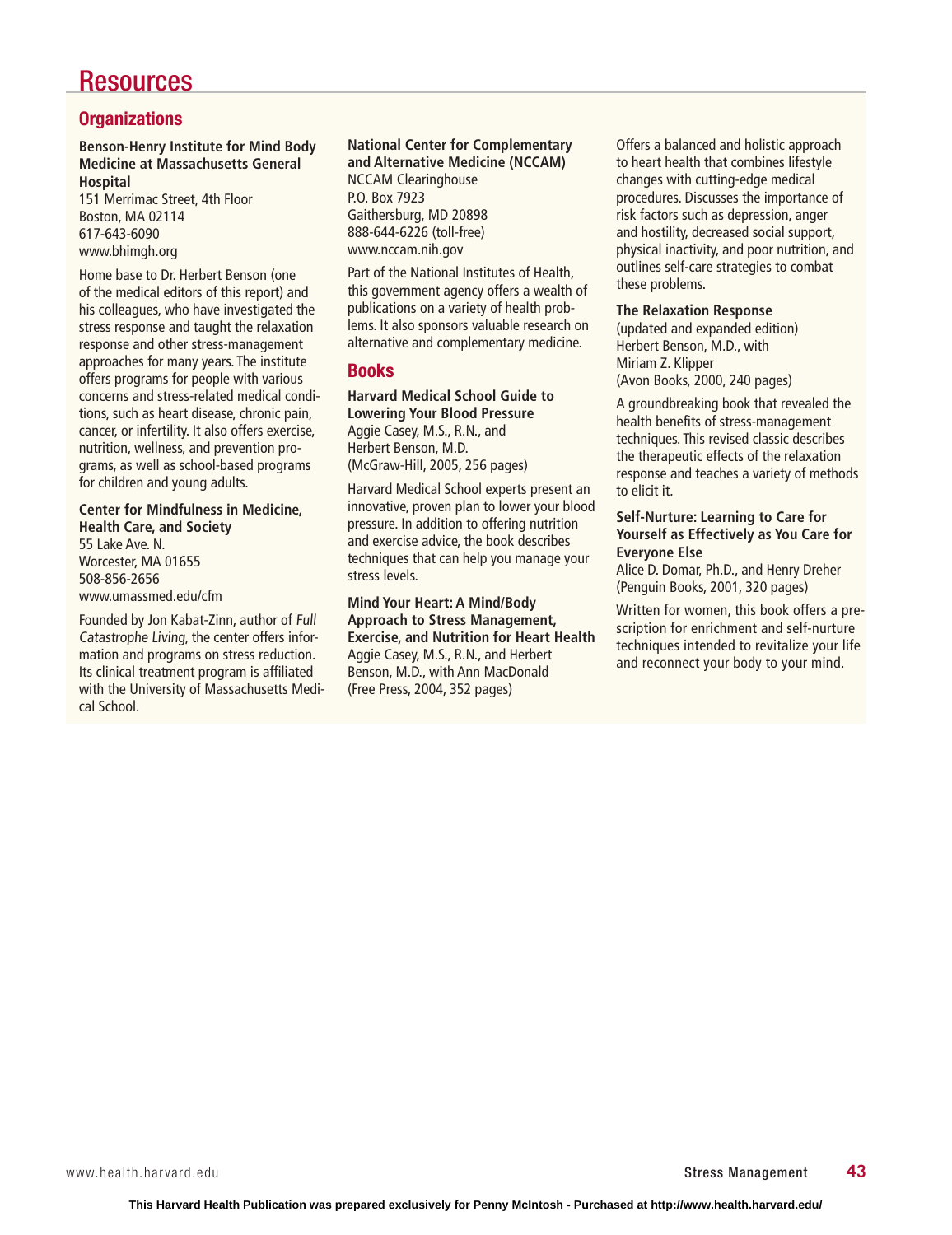| <b>Notes</b> |
|--------------|
|              |
|              |
|              |
|              |
|              |
|              |
|              |
|              |
|              |
|              |
|              |
|              |
|              |
|              |
|              |
|              |
|              |
|              |
|              |
|              |
|              |
|              |
|              |
|              |
|              |
|              |
|              |
|              |
|              |
|              |
|              |
|              |
|              |
|              |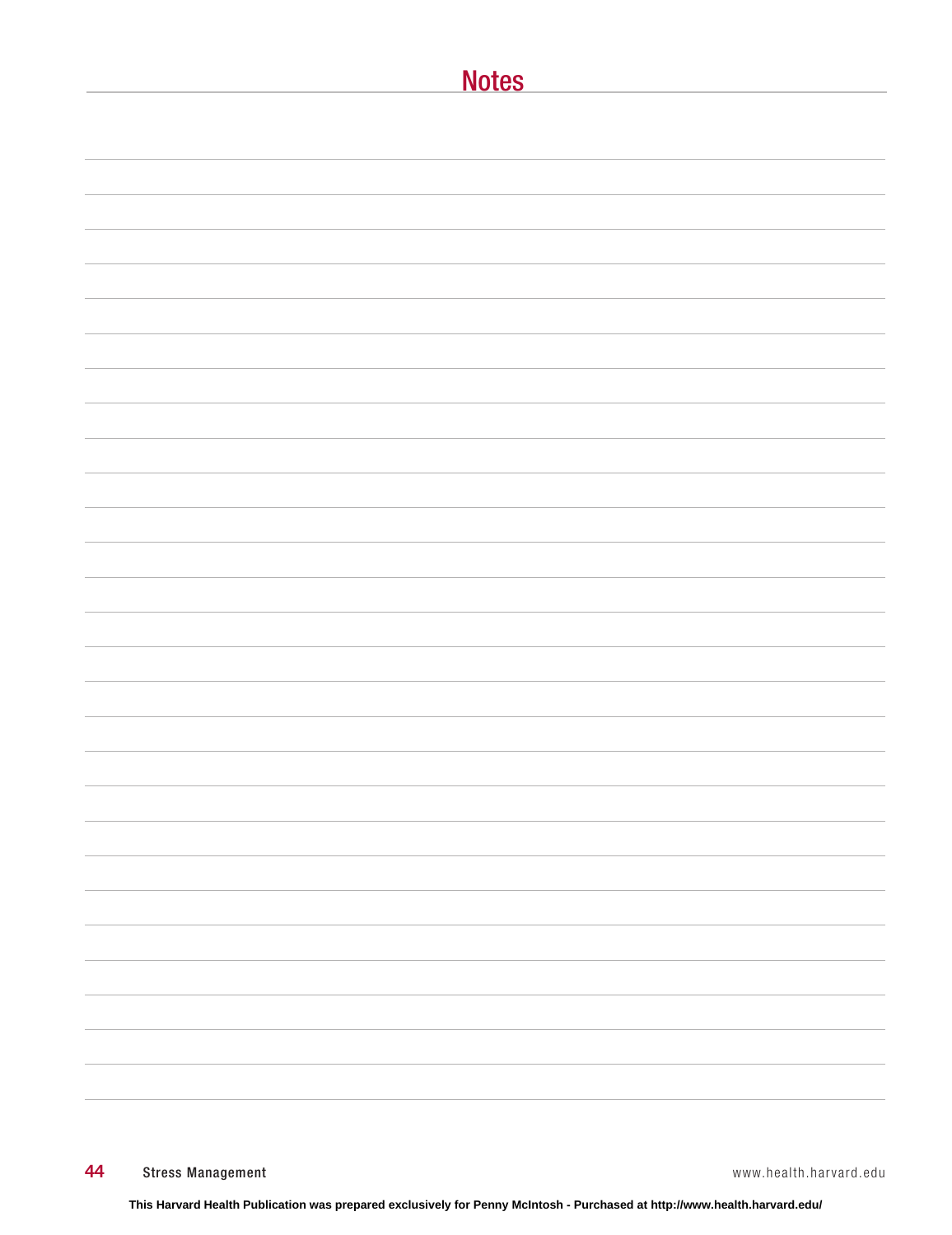| <b>Notes</b> |
|--------------|
|              |
|              |
|              |
|              |
|              |
|              |
|              |
|              |
|              |
|              |
|              |
|              |
|              |
|              |
|              |
|              |
|              |
|              |
|              |
|              |
|              |
|              |
|              |
|              |
|              |
|              |
|              |
|              |